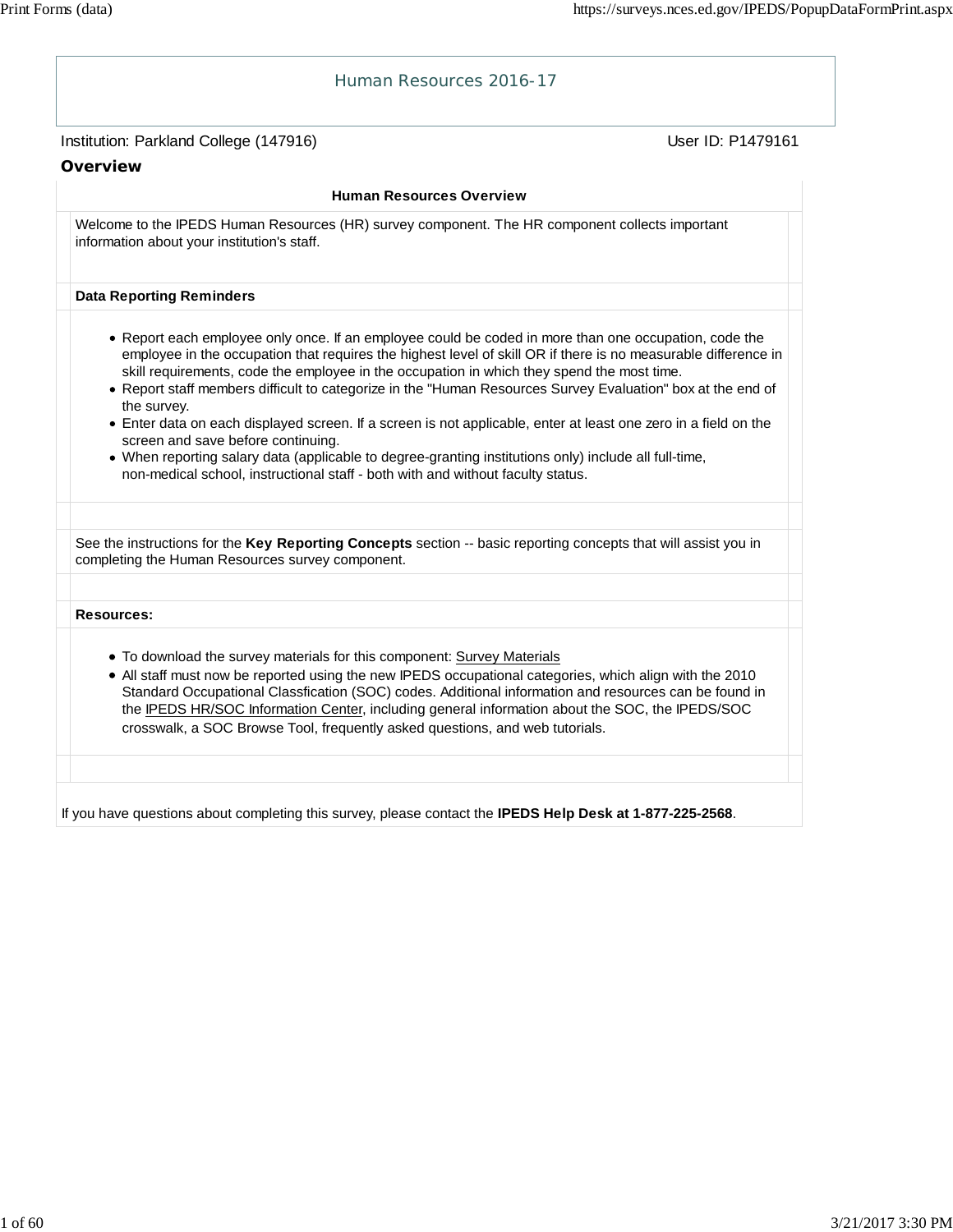|                                             |                                                                                                     |                                                 |     | Institution: Parkland College (147916)<br>User ID: P1479161                                                                                                                                                                                                                                                                                                                                 |  |  |  |  |  |  |  |  |
|---------------------------------------------|-----------------------------------------------------------------------------------------------------|-------------------------------------------------|-----|---------------------------------------------------------------------------------------------------------------------------------------------------------------------------------------------------------------------------------------------------------------------------------------------------------------------------------------------------------------------------------------------|--|--|--|--|--|--|--|--|
|                                             |                                                                                                     |                                                 |     | <b>Human Resources Screening Questions</b>                                                                                                                                                                                                                                                                                                                                                  |  |  |  |  |  |  |  |  |
|                                             |                                                                                                     |                                                 |     | Does your institution have any part-time staff?                                                                                                                                                                                                                                                                                                                                             |  |  |  |  |  |  |  |  |
|                                             |                                                                                                     |                                                 |     | If you answer Yes to this question, you will be provided the screens to report part-time staff.                                                                                                                                                                                                                                                                                             |  |  |  |  |  |  |  |  |
| O                                           | No                                                                                                  |                                                 |     |                                                                                                                                                                                                                                                                                                                                                                                             |  |  |  |  |  |  |  |  |
| ◉                                           | Yes                                                                                                 |                                                 |     |                                                                                                                                                                                                                                                                                                                                                                                             |  |  |  |  |  |  |  |  |
|                                             |                                                                                                     | Does your institution have graduate assistants? |     |                                                                                                                                                                                                                                                                                                                                                                                             |  |  |  |  |  |  |  |  |
|                                             | If you answer Yes to this question, you will be provided the screens to report graduate assistants. |                                                 |     |                                                                                                                                                                                                                                                                                                                                                                                             |  |  |  |  |  |  |  |  |
|                                             | ◉                                                                                                   | No                                              |     |                                                                                                                                                                                                                                                                                                                                                                                             |  |  |  |  |  |  |  |  |
|                                             | О                                                                                                   | Yes                                             |     |                                                                                                                                                                                                                                                                                                                                                                                             |  |  |  |  |  |  |  |  |
|                                             |                                                                                                     |                                                 |     | Does your institution have 15 or more full-time staff?                                                                                                                                                                                                                                                                                                                                      |  |  |  |  |  |  |  |  |
| О                                           | No                                                                                                  |                                                 |     |                                                                                                                                                                                                                                                                                                                                                                                             |  |  |  |  |  |  |  |  |
| ⊚                                           | Yes                                                                                                 |                                                 |     |                                                                                                                                                                                                                                                                                                                                                                                             |  |  |  |  |  |  |  |  |
| Does your institution have a tenure system? |                                                                                                     |                                                 |     |                                                                                                                                                                                                                                                                                                                                                                                             |  |  |  |  |  |  |  |  |
|                                             |                                                                                                     |                                                 |     | If you answer Yes to this question, you will be provided the screens to report some data by tenure status.                                                                                                                                                                                                                                                                                  |  |  |  |  |  |  |  |  |
|                                             | O                                                                                                   | No                                              |     |                                                                                                                                                                                                                                                                                                                                                                                             |  |  |  |  |  |  |  |  |
|                                             | ◉                                                                                                   | Yes                                             |     |                                                                                                                                                                                                                                                                                                                                                                                             |  |  |  |  |  |  |  |  |
|                                             |                                                                                                     |                                                 |     | Did your institution hire any full-time permanent staff who were included on the payroll of the institution<br>between November 1, 2015 and October 31, 2016 either for the first time (new to the institution) or after<br>a break in service? (Exclude persons who have returned from sabbatical leave and full-time instructional<br>staff who are working less-than-9-month contracts.) |  |  |  |  |  |  |  |  |
|                                             |                                                                                                     | hires in Part H.                                |     | If you answer Yes to this question, you will be provided the screens to report full-time permanent new                                                                                                                                                                                                                                                                                      |  |  |  |  |  |  |  |  |
|                                             | O                                                                                                   | No                                              |     |                                                                                                                                                                                                                                                                                                                                                                                             |  |  |  |  |  |  |  |  |
|                                             | ◉                                                                                                   | Yes                                             |     |                                                                                                                                                                                                                                                                                                                                                                                             |  |  |  |  |  |  |  |  |
|                                             |                                                                                                     |                                                 |     | Do ALL of the instructional staff at your institution fall into any of the following categories?                                                                                                                                                                                                                                                                                            |  |  |  |  |  |  |  |  |
|                                             |                                                                                                     |                                                 |     | If you answer Yes to any of the questions below, you will NOT be required to report Part G - Salaries for instructional<br>staff. However, Part G will still be required for reporting data for full-time non-instructional staff.                                                                                                                                                          |  |  |  |  |  |  |  |  |
|                                             |                                                                                                     |                                                 |     |                                                                                                                                                                                                                                                                                                                                                                                             |  |  |  |  |  |  |  |  |
| ⊙                                           | No                                                                                                  | О                                               | Yes | Are ALL of the instructional staff military personnel?                                                                                                                                                                                                                                                                                                                                      |  |  |  |  |  |  |  |  |
| ⊙                                           | No                                                                                                  | о                                               | Yes | Do ALL of the instructional staff contribute their services (e.g., members of a religious<br>order)?                                                                                                                                                                                                                                                                                        |  |  |  |  |  |  |  |  |

## **You may use the space below to** provide context **for the data you've reported above.**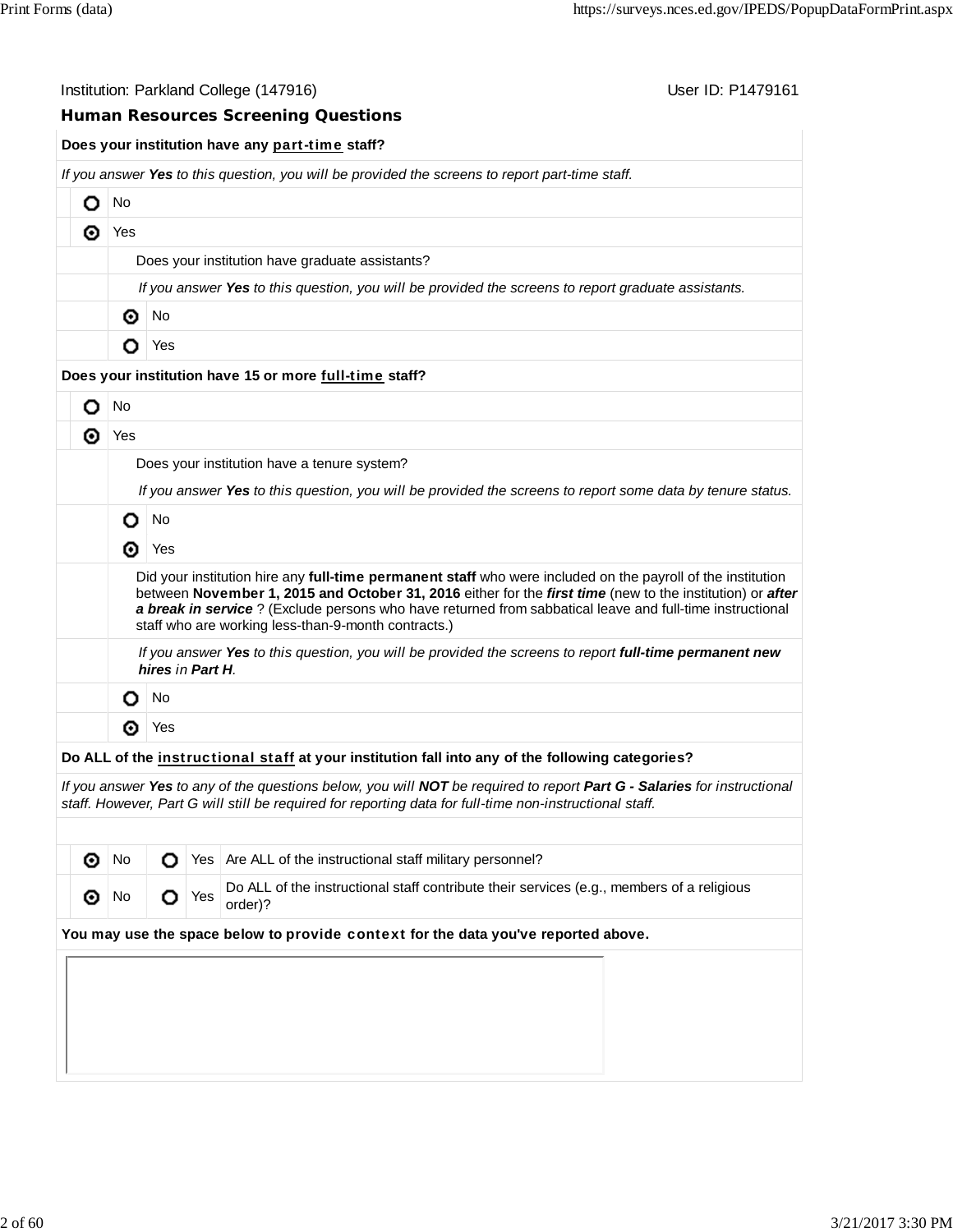**Part A1 - Full-time Instructional Staff by Academic Rank and Tenure Status - Tenured**

## **Number of Full-time Instructional Staff With Faculty Status Tenured**

#### **As of November 1, 2016**

**Report Hispanic/Latino individuals of any race as Hispanic/Latino**

**Report race for non-Hispanic/Latino individuals only**

**Include both Primarily Instruction and Instruction Combined with Research and/or Public Service**

#### Men

|                                              |                |                         | Academic Rank           |             |           | No.              |                |
|----------------------------------------------|----------------|-------------------------|-------------------------|-------------|-----------|------------------|----------------|
| Race/ethnicity                               | Professors     | Associate<br>professors | Assistant<br>professors | Instructors | Lecturers | academic<br>rank | Total          |
| Nonresident alien                            | 0              | 0                       | $\mathbf 0$             | $\mathbf 0$ |           | $\mathbf 0$      | $\mathbf 0$    |
| Hispanic/Latino                              | 1              | $\overline{c}$          | 1                       | $\mathbf 0$ |           | 0                | $\overline{4}$ |
| American Indian or Alaska Native             | 0              | $\mathbf 0$             | $\mathbf 0$             | $\mathbf 0$ |           | $\Omega$         | $\mathbf 0$    |
| Asian                                        | $\overline{c}$ | 1                       | $\mathbf 0$             | $\mathbf 0$ |           | $\Omega$         | 3              |
| <b>Black or African American</b>             | 0              | 1                       | $\mathbf 0$             | $\mathbf 0$ |           | $\Omega$         | 1              |
| Native Hawaiian or Other Pacific<br>Islander | $\mathbf 0$    | $\mathbf 0$             | $\pmb{0}$               | $\pmb{0}$   |           | 0                | $\mathbf 0$    |
| White                                        | 29             | 24                      | 6                       | $\mathbf 0$ |           | $\mathbf 0$      | 59             |
| Two or more races                            | 2              | 3                       | $\mathbf 0$             | $\Omega$    |           | $\Omega$         | 5              |
| Race and ethnicity unknown                   | 0              | 0                       | 0                       | $\Omega$    |           | $\Omega$         | $\mathbf 0$    |
| <b>Total men</b>                             | 34             | 31                      | 7                       | $\Omega$    | 0         | $\Omega$         | 72             |

|                                              |             |                                                           | No          |              |           |                  |                |
|----------------------------------------------|-------------|-----------------------------------------------------------|-------------|--------------|-----------|------------------|----------------|
| Race/ethnicity                               |             | Associate<br>Professors professors professors Instructors | Assistant   |              | Lecturers | academic<br>rank | Total          |
| Nonresident alien                            | 0           | 0                                                         | 0           | 0            |           | $\Omega$         | $\mathbf 0$    |
| Hispanic/Latino                              | 0           | 1                                                         | 0           | $\mathbf{0}$ |           | $\Omega$         | 1              |
| American Indian or Alaska Native             | 0           | 0                                                         | 0           | $\Omega$     |           | 0                | 0              |
| Asian                                        |             | 2                                                         | 0           | $\Omega$     |           | $\Omega$         | 3              |
| <b>Black or African American</b>             | $\mathbf 0$ | $\overline{4}$                                            | $\mathbf 0$ | $\Omega$     |           | $\Omega$         | $\overline{4}$ |
| Native Hawaiian or Other Pacific<br>Islander | $\mathbf 0$ | 0                                                         | 0           | 0            |           | $\Omega$         | $\mathbf 0$    |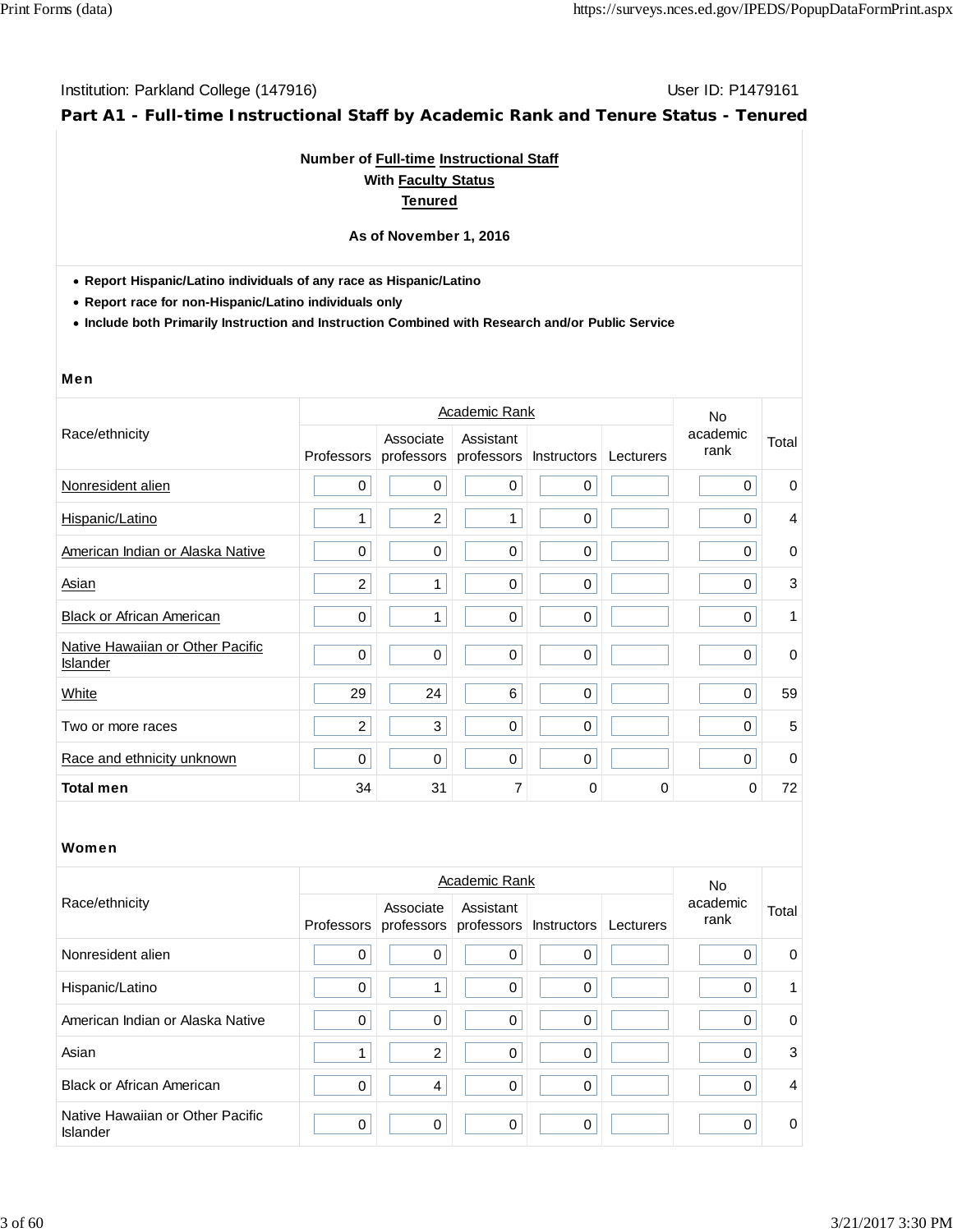| White                      | 14 | 50 | ◠ | 0 |   |   | 66             |
|----------------------------|----|----|---|---|---|---|----------------|
| Two or more races          | 0  | 2  | 0 | 0 |   |   | $\overline{2}$ |
| Race and ethnicity unknown |    |    | 0 | 0 |   |   | $\overline{2}$ |
| <b>Total women</b>         | 16 | 60 | 2 | 0 | 0 |   | 78             |
|                            |    |    |   |   |   |   |                |
| Total (men+women)          | 50 | 91 | 9 | 0 | 0 | 0 | 150            |
| Total from prior year      |    |    |   |   |   |   | 144            |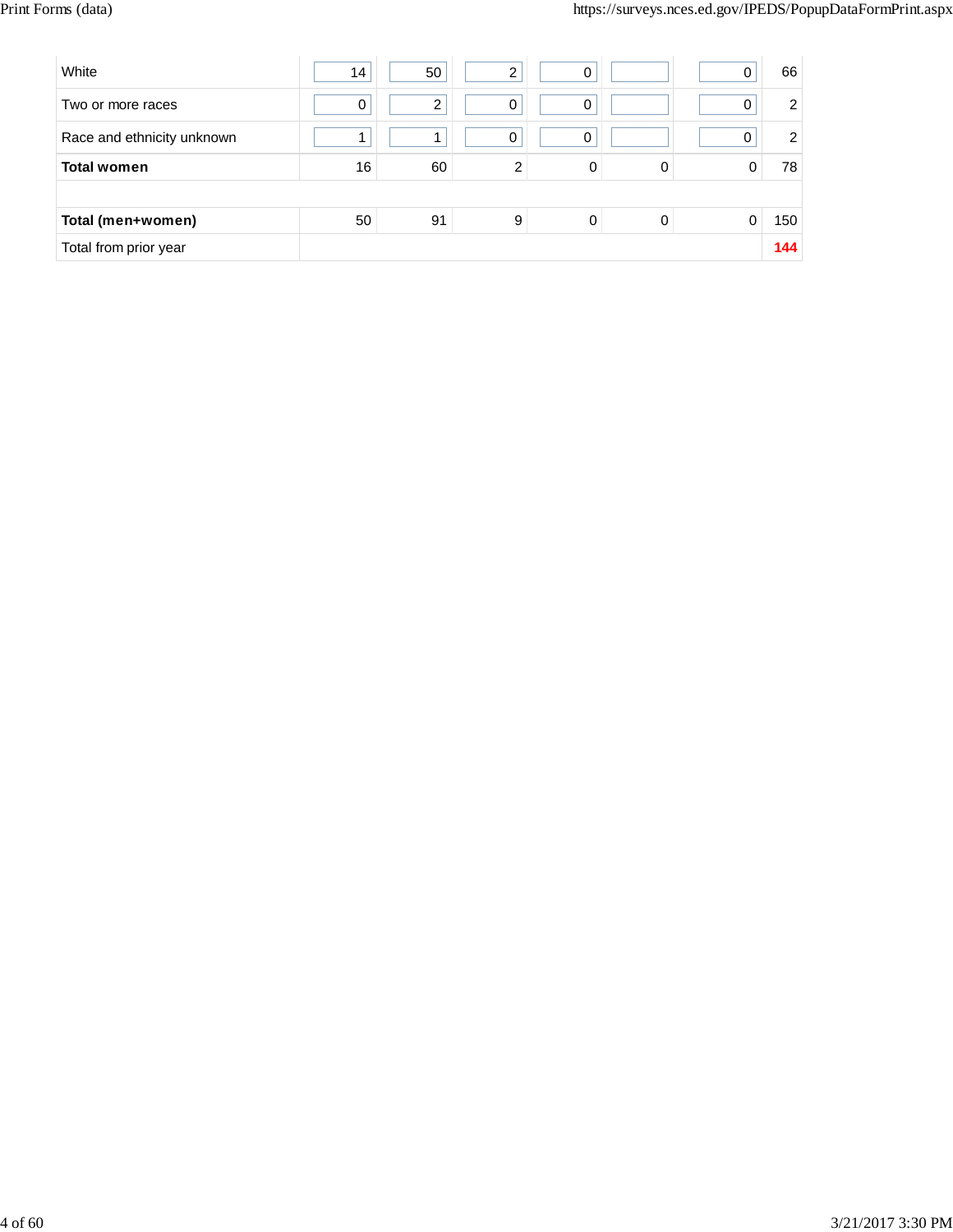**Part A1 - Full-time Instructional Staff by Academic Rank and Tenure Status - On Tenure Track**

## **Number of Full-time Instructional Staff**

## **With Faculty Status On Tenure Track**

# **As of November 1, 2016**

**Report Hispanic/Latino individuals of any race as Hispanic/Latino**

**Report race for non-Hispanic/Latino individuals only**

**Include both Primarily Instruction and Instruction Combined with Research and/or Public Service**

#### Men

|                                              |                   |                         | Academic Rank           |                    |           | No               |                |
|----------------------------------------------|-------------------|-------------------------|-------------------------|--------------------|-----------|------------------|----------------|
| Race/ethnicity                               | <b>Professors</b> | Associate<br>professors | Assistant<br>professors | <b>Instructors</b> | Lecturers | academic<br>rank | Total          |
| Nonresident alien                            | 0                 | $\mathbf 0$             | $\mathbf 0$             | $\mathbf 0$        |           | 0                | $\mathbf 0$    |
| Hispanic/Latino                              | $\mathbf 0$       | $\mathbf 0$             | $\mathbf 0$             | $\mathbf 0$        |           | 0                | $\mathbf 0$    |
| American Indian or Alaska Native             | $\mathbf 0$       | $\mathbf 0$             | $\mathbf 0$             | $\mathbf 0$        |           | 0                | 0              |
| Asian                                        | 0                 | $\mathbf 0$             | $\mathbf 0$             | $\mathbf 0$        |           | 0                | $\mathbf 0$    |
| <b>Black or African American</b>             | 0                 | $\mathbf 0$             | $\mathbf 0$             | 1                  |           | $\mathbf 0$      | 1              |
| Native Hawaiian or Other Pacific<br>Islander | 0                 | $\mathbf 0$             | $\mathbf 0$             | $\mathbf 0$        |           | 0                | $\mathbf 0$    |
| White                                        | 0                 | $\mathbf 0$             | $\mathbf 0$             | 3                  |           | 1                | $\overline{4}$ |
| Two or more races                            | 0                 | $\mathbf 0$             | $\mathbf 0$             | 1                  |           | 0                | 1              |
| Race and ethnicity unknown                   | 0                 | $\mathbf 0$             | $\mathbf 0$             | 1                  |           | $\mathbf 0$      | 1              |
| <b>Total men</b>                             | 0                 | 0                       | 0                       | 6                  | 0         | 1                | 7              |

|                                              |                   |             | Academic Rank                                  |          |           | No.              |             |
|----------------------------------------------|-------------------|-------------|------------------------------------------------|----------|-----------|------------------|-------------|
| Race/ethnicity                               | <b>Professors</b> | Associate   | Assistant<br>professors professors Instructors |          | Lecturers | academic<br>rank | Total       |
| Nonresident alien                            | $\mathbf 0$       | 0           | 0                                              | $\Omega$ |           | $\Omega$         | 0           |
| Hispanic/Latino                              | $\mathbf 0$       | 0           | 0                                              | $\Omega$ |           | 0                | 0           |
| American Indian or Alaska Native             | $\mathbf 0$       | 0           | 0                                              | 0        |           | 0                | 0           |
| Asian                                        | $\mathbf 0$       | $\mathbf 0$ | 0                                              | $\Omega$ |           | 0                | 0           |
| <b>Black or African American</b>             | $\mathbf 0$       | $\mathbf 0$ | 0                                              | $\Omega$ |           | $\Omega$         | $\mathbf 0$ |
| Native Hawaiian or Other Pacific<br>Islander | $\mathbf 0$       | 0           | 0                                              | $\Omega$ |           | 0                | 0           |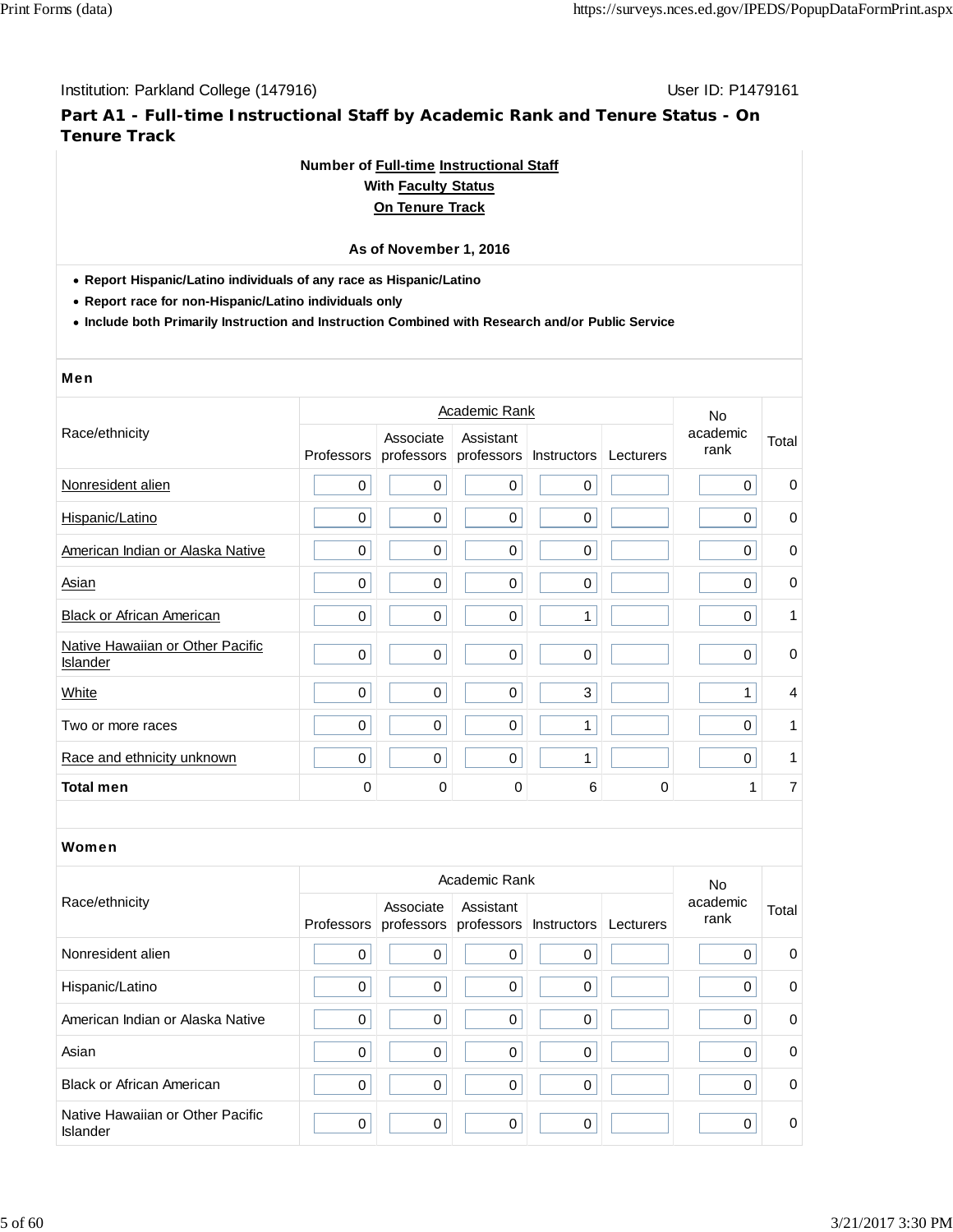| White                      | 0 | $\Omega$ | 0 | 6  |  | 6  |
|----------------------------|---|----------|---|----|--|----|
| Two or more races          | 0 | 0        | 0 | 0  |  | 0  |
| Race and ethnicity unknown | 0 | 0        | 0 | 0  |  | 0  |
| <b>Total women</b>         | 0 | 0        | 0 | 6  |  | 6  |
|                            |   |          |   |    |  |    |
| Total (men+women)          | 0 | 0        | 0 | 12 |  | 13 |
| Total from prior year      |   |          |   |    |  | 23 |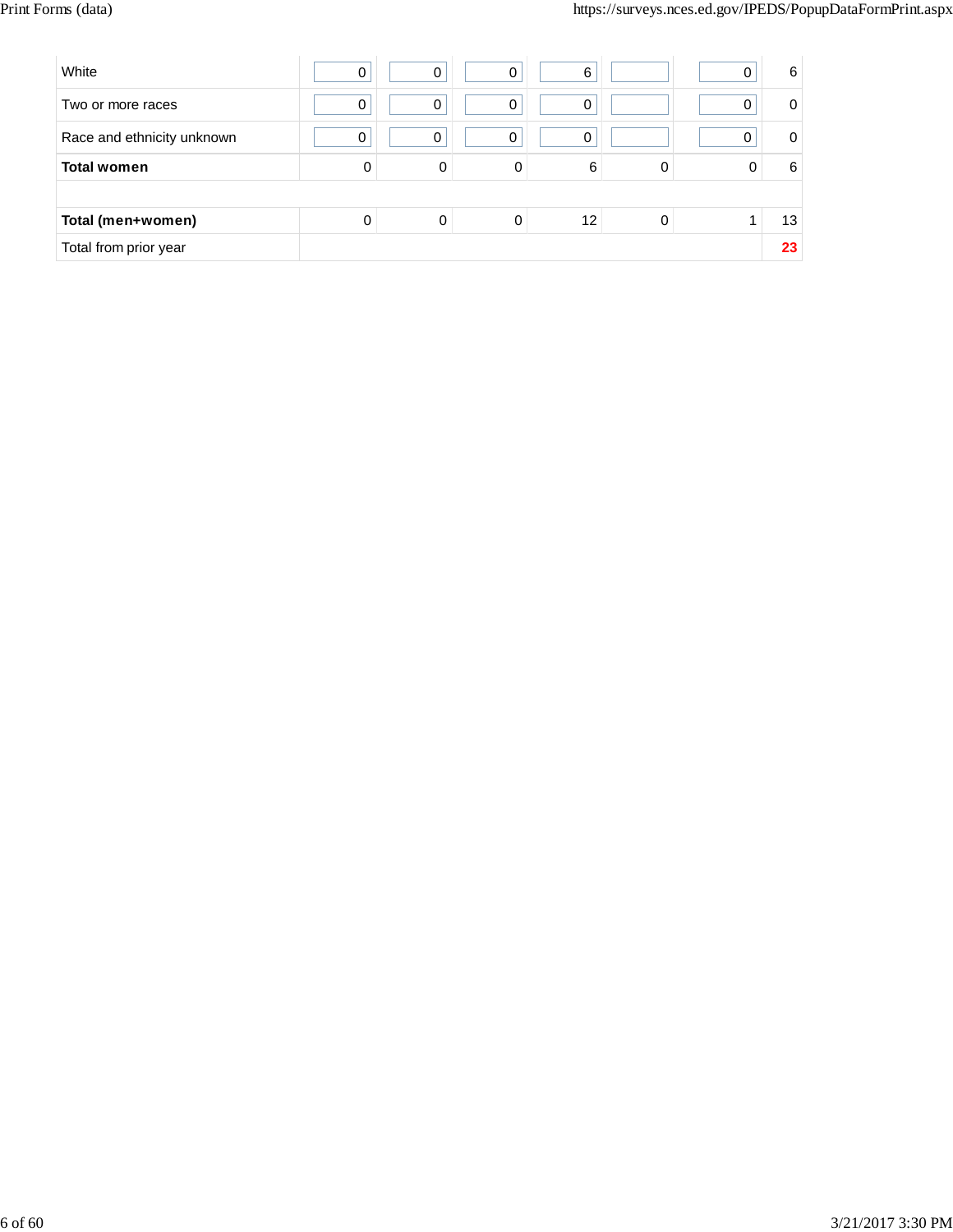**Part A1 - Full-time Instructional Staff by Academic Rank and Tenure Status - Multi-Year Contract**

# **Number of Full-time Instructional Staff**

## **With Faculty Status Not on Tenure Track - Multi-Year Contract**

## **As of November 1, 2016**

- **Report Hispanic/Latino individuals of any race as Hispanic/Latino**
- **Report race for non-Hispanic/Latino individuals only**
- **Include both Primarily Instruction and Instruction Combined with Research and/or Public Service**

#### Men

|                                              |                   |                  | Academic Rank                                  |             |           | No.              |             |
|----------------------------------------------|-------------------|------------------|------------------------------------------------|-------------|-----------|------------------|-------------|
| Gender and race/ethnicity                    | <b>Professors</b> | Associate        | Assistant<br>professors professors Instructors |             | Lecturers | academic<br>rank | Total       |
| Nonresident alien                            | 0                 | $\mathbf 0$      | $\mathbf 0$                                    | $\mathbf 0$ |           | $\Omega$         | 0           |
| Hispanic/Latino                              | 0                 | $\boldsymbol{0}$ | $\mathbf 0$                                    | $\mathbf 0$ |           | $\mathbf 0$      | 0           |
| American Indian or Alaska Native             | 0                 | $\mathbf 0$      | $\mathbf 0$                                    | $\mathbf 0$ |           | 0                | $\mathbf 0$ |
| Asian                                        | 0                 | $\mathbf 0$      | $\mathbf 0$                                    | $\mathbf 0$ |           | $\Omega$         | $\mathbf 0$ |
| <b>Black or African American</b>             | 0                 | $\mathbf 0$      | $\mathbf 0$                                    | $\mathbf 0$ |           | 0                | $\mathbf 0$ |
| Native Hawaiian or Other Pacific<br>Islander | 0                 | $\boldsymbol{0}$ | $\pmb{0}$                                      | $\pmb{0}$   |           | $\mathbf 0$      | $\mathbf 0$ |
| White                                        | 0                 | $\mathbf 0$      | $\mathbf 0$                                    | 1           |           | $\mathbf 0$      | 1           |
| Two or more races                            | 0                 | $\mathbf 0$      | $\mathbf 0$                                    | $\mathbf 0$ |           | $\Omega$         | $\mathbf 0$ |
| Race and ethnicity unknown                   | 0                 | 0                | $\mathbf 0$                                    | $\Omega$    |           | $\Omega$         | 0           |
| <b>Total men</b>                             | 0                 | $\Omega$         | $\mathbf 0$                                    |             | 0         | 0                | 1           |

|                                              |   |           | Academic Rank                                                   |          |           | No.              |             |
|----------------------------------------------|---|-----------|-----------------------------------------------------------------|----------|-----------|------------------|-------------|
| Gender and race/ethnicity                    |   | Associate | Assistant<br>Professors   professors   professors   Instructors |          | Lecturers | academic<br>rank | Total       |
| Nonresident alien                            | 0 | 0         | 0                                                               | $\Omega$ |           |                  | $\mathbf 0$ |
| Hispanic/Latino                              | 0 | 0         | 0                                                               | 0        |           | 0                | 0           |
| American Indian or Alaska Native             | 0 | 0         | $\Omega$                                                        | 0        |           | $\Omega$         | 0           |
| Asian                                        | 0 | 0         | 0                                                               | $\Omega$ |           |                  | 0           |
| <b>Black or African American</b>             | 0 | 0         | $\mathbf 0$                                                     | $\Omega$ |           | 0                | $\mathbf 0$ |
| Native Hawaiian or Other Pacific<br>Islander | 0 | 0         | $\mathbf 0$                                                     | 0        |           | $\Omega$         | $\mathbf 0$ |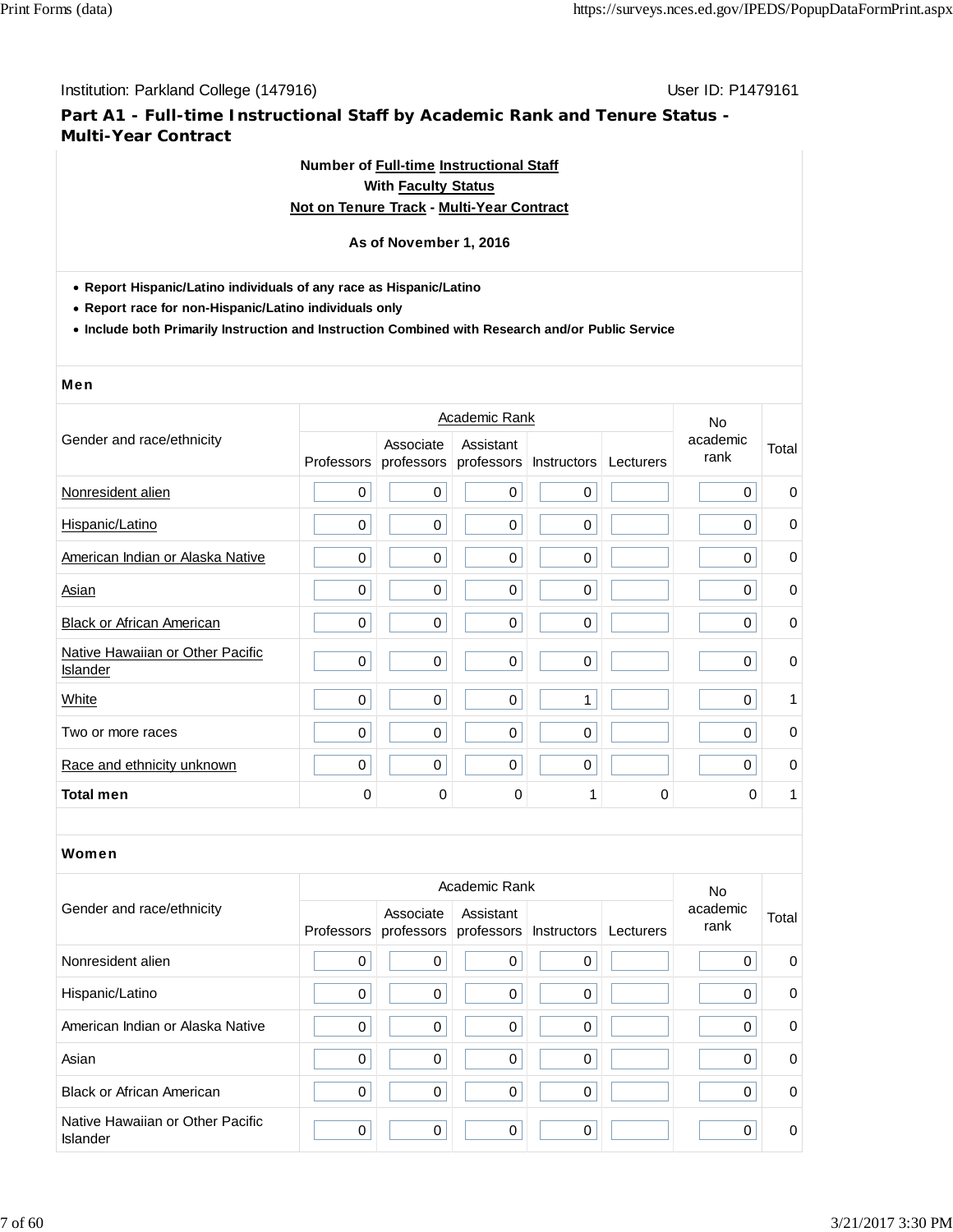| White                      | 0 | 0 | 0 | 0 |  | 0        |
|----------------------------|---|---|---|---|--|----------|
| Two or more races          | 0 | 0 | 0 | 0 |  | 0        |
| Race and ethnicity unknown | 0 | 0 | n | O |  | $\Omega$ |
| <b>Total women</b>         | 0 | 0 | 0 | 0 |  | 0        |
|                            |   |   |   |   |  |          |
| Total (men+women)          |   |   | 0 |   |  |          |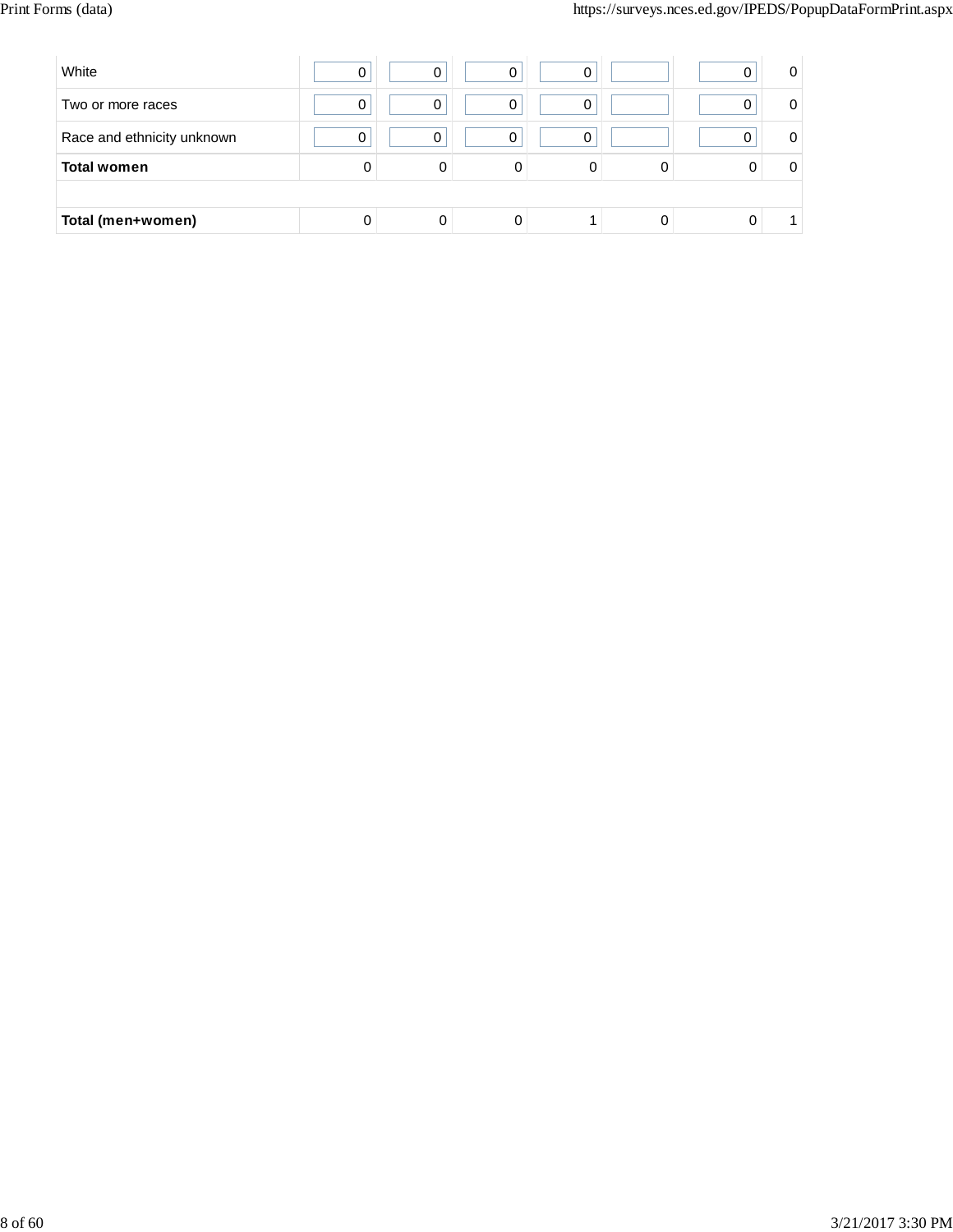**Part A1 - Full-time Instructional Staff by Academic Rank and Tenure Status - Annual Contract**

## **Number of Full-time Instructional Staff With Faculty Status Not on Tenure Track - Annual Contract**

## **As of November 1, 2016**

**Report Hispanic/Latino individuals of any race as Hispanic/Latino**

**Report race for non-Hispanic/Latino individuals only**

**Include both Primarily Instruction and Instruction Combined with Research and/or Public Service**

#### Men

|                                              |            |                         | Academic Rank           |                    |           | No.              |             |
|----------------------------------------------|------------|-------------------------|-------------------------|--------------------|-----------|------------------|-------------|
| Race/ethnicity                               | Professors | Associate<br>professors | Assistant<br>professors | <b>Instructors</b> | Lecturers | academic<br>rank | Total       |
| Nonresident alien                            | 0          | $\pmb{0}$               | 0                       | 0                  |           | 0                | $\mathbf 0$ |
| Hispanic/Latino                              | 0          | $\pmb{0}$               | 0                       | $\mathbf 0$        |           | 0                | 0           |
| American Indian or Alaska Native             | 0          | $\pmb{0}$               | 0                       | $\pmb{0}$          |           | 0                | 0           |
| Asian                                        | 0          | $\mathbf 0$             | $\mathbf 0$             | $\mathbf 0$        |           | 0                | $\mathbf 0$ |
| <b>Black or African American</b>             | 0          | $\pmb{0}$               | $\pmb{0}$               | $\mathbf 0$        |           | $\mathbf 0$      | $\mathbf 0$ |
| Native Hawaiian or Other Pacific<br>Islander | 0          | $\mathbf 0$             | $\pmb{0}$               | $\pmb{0}$          |           | $\mathbf 0$      | 0           |
| White                                        | 0          | $\mathbf 0$             | $\mathbf 0$             | 1                  |           | $\mathbf 0$      | 1           |
| Two or more races                            | 0          | $\mathbf 0$             | $\mathbf 0$             | $\mathbf 0$        |           | $\Omega$         | $\mathbf 0$ |
| Race and ethnicity unknown                   | 0          | $\boldsymbol{0}$        | $\mathbf 0$             | $\mathbf 0$        |           | $\Omega$         | $\mathbf 0$ |
| <b>Total men</b>                             | 0          | $\Omega$                | $\mathbf 0$             |                    | $\Omega$  | $\Omega$         | 1           |

|                                              |             | No.                                                       |             |             |           |                  |             |
|----------------------------------------------|-------------|-----------------------------------------------------------|-------------|-------------|-----------|------------------|-------------|
| Race/ethnicity                               |             | Associate<br>Professors professors professors Instructors | Assistant   |             | Lecturers | academic<br>rank | Total       |
| Nonresident alien                            | $\mathbf 0$ | $\mathbf 0$                                               | 0           | $\Omega$    |           | 0                | 0           |
| Hispanic/Latino                              | 0           | 0                                                         | 0           | $\Omega$    |           | 0                | $\mathbf 0$ |
| American Indian or Alaska Native             | 0           | 0                                                         | 0           | $\Omega$    |           | 0                | 0           |
| Asian                                        | 0           | 0                                                         | $\Omega$    | $\Omega$    |           | $\Omega$         | $\Omega$    |
| <b>Black or African American</b>             | 0           | 0                                                         | 0           | $\Omega$    |           | $\Omega$         | $\mathbf 0$ |
| Native Hawaiian or Other Pacific<br>Islander | 0           | 0                                                         | $\mathbf 0$ | $\mathbf 0$ |           | $\Omega$         | 0           |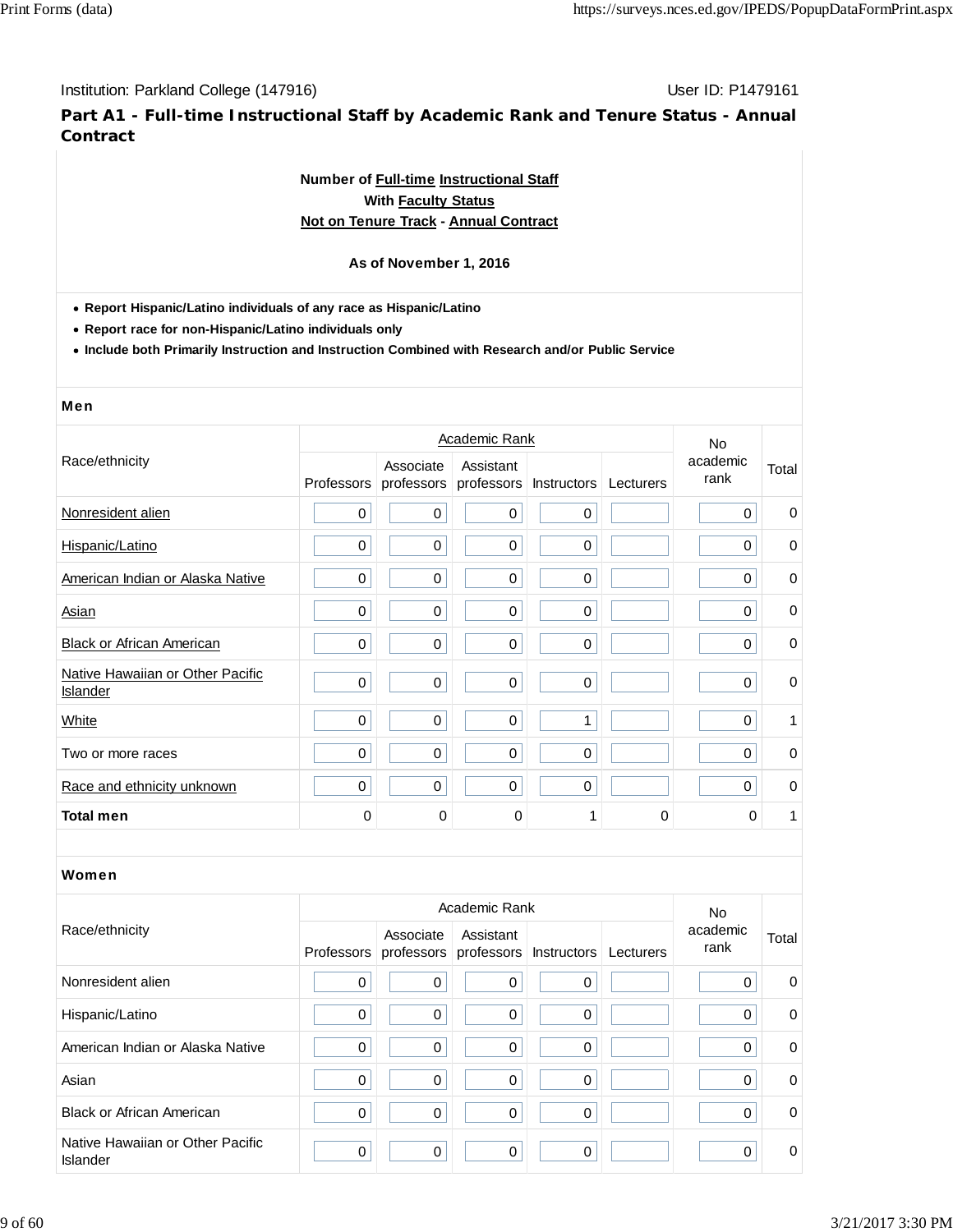| White                      | 0 | 0 | 0 | 3 |  | 3 |
|----------------------------|---|---|---|---|--|---|
| Two or more races          | 0 | 0 | 0 | 0 |  | 0 |
| Race and ethnicity unknown | 0 | 0 | 0 | 0 |  | 0 |
| <b>Total women</b>         | 0 | 0 | 0 | 3 |  | 3 |
|                            |   |   |   |   |  |   |
| Total (men+women)          | 0 | 0 | 0 | 4 |  | 4 |
| Total from prior year      |   |   |   |   |  | 6 |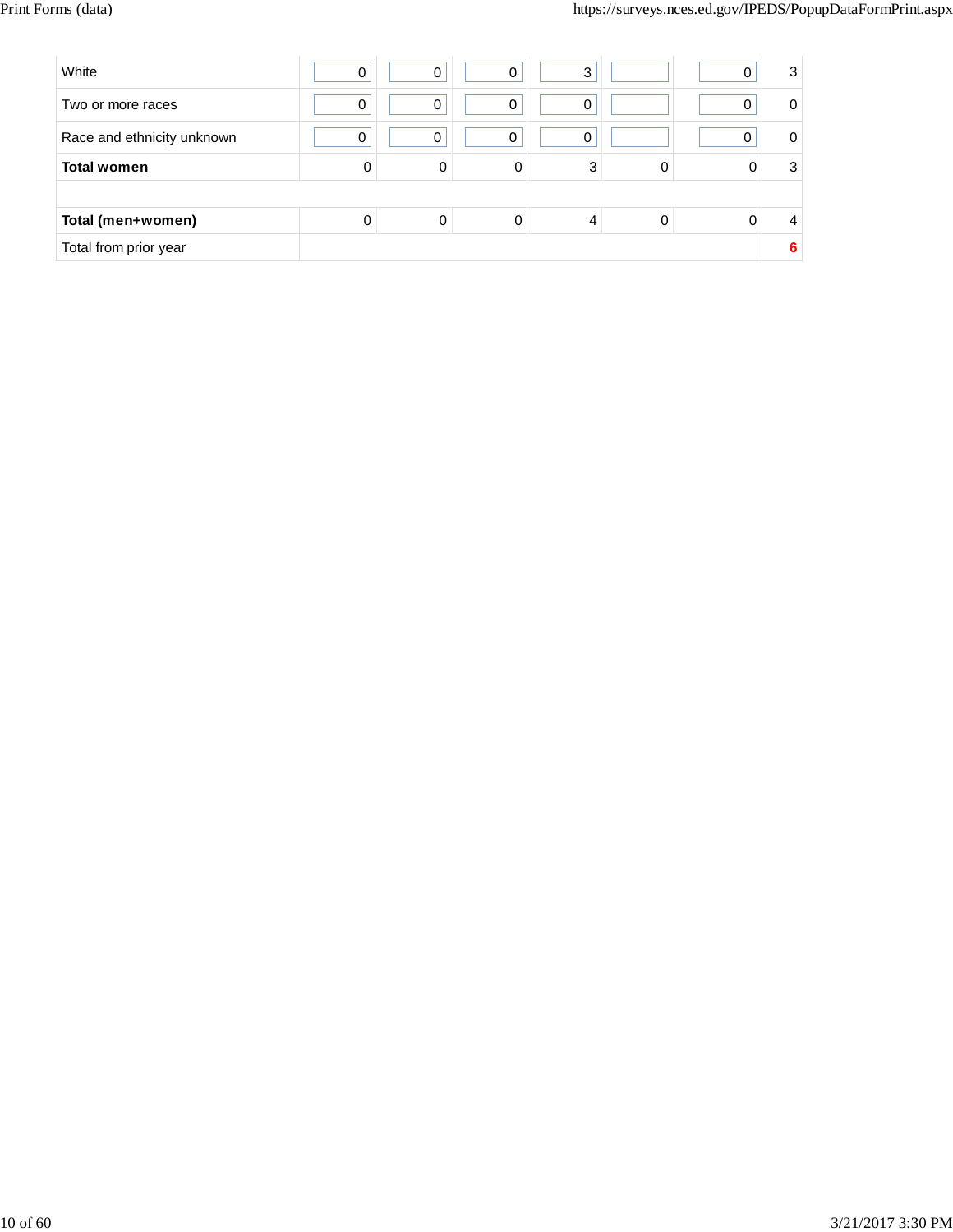## **Part A1 - Full-time Instructional Staff by Academic Rank and Tenure Status - Less-Than-Annual Contract**

## **Number of Full-time Instructional Staff With Faculty Status Not on Tenure Track - Less-than-annual Contract**

# **As of November 1, 2016**

#### **Report Hispanic/Latino individuals of any race as Hispanic/Latino**

**Report race for non-Hispanic/Latino individuals only**

**Include both Primarily Instruction and Instruction Combined with Research and/or Public Service**

#### Men

|                                              |            |                         | <b>No</b>               |                |           |                  |                |
|----------------------------------------------|------------|-------------------------|-------------------------|----------------|-----------|------------------|----------------|
| Race/ethnicity                               | Professors | Associate<br>professors | Assistant<br>professors | Instructors    | Lecturers | academic<br>rank | Total          |
| Nonresident alien                            | 0          | $\pmb{0}$               | 0                       | $\pmb{0}$      |           | 0                | 0              |
| Hispanic/Latino                              | 0          | $\pmb{0}$               | 0                       | $\mathbf 0$    |           | 0                | 0              |
| American Indian or Alaska Native             | 0          | $\pmb{0}$               | 0                       | $\mathbf 0$    |           | $\mathbf 0$      | $\mathbf 0$    |
| Asian                                        | 0          | $\mathbf 0$             | $\mathbf 0$             | $\mathbf 0$    |           | $\Omega$         | $\mathbf 0$    |
| <b>Black or African American</b>             | 0          | $\pmb{0}$               | $\pmb{0}$               | $\mathbf 0$    |           | $\Omega$         | $\mathbf 0$    |
| Native Hawaiian or Other Pacific<br>Islander | 0          | $\boldsymbol{0}$        | $\pmb{0}$               | $\pmb{0}$      |           | $\mathbf 0$      | $\mathbf 0$    |
| White                                        | 0          | $\boldsymbol{0}$        | $\pmb{0}$               | $\overline{c}$ |           | $\Omega$         | 2              |
| Two or more races                            | 0          | $\mathbf 0$             | $\mathbf 0$             | $\mathbf 0$    |           | $\Omega$         | $\mathbf 0$    |
| Race and ethnicity unknown                   | 0          | $\boldsymbol{0}$        | $\mathbf 0$             | $\mathbf 0$    |           | $\Omega$         | $\mathbf 0$    |
| <b>Total men</b>                             | 0          | $\Omega$                | $\mathbf 0$             | 2              | $\Omega$  | 0                | $\overline{c}$ |

|                                              |   |             | No.                                                       |          |           |                  |             |
|----------------------------------------------|---|-------------|-----------------------------------------------------------|----------|-----------|------------------|-------------|
| Race/ethnicity                               |   | Associate   | Assistant<br>Professors professors professors Instructors |          | Lecturers | academic<br>rank | Total       |
| Nonresident alien                            | 0 | 0           | $\mathbf 0$                                               | $\Omega$ |           |                  | 0           |
| Hispanic/Latino                              | 0 | $\pmb{0}$   | 0                                                         | 0        |           | 0                | $\mathbf 0$ |
| American Indian or Alaska Native             | 0 | $\mathbf 0$ | $\mathbf 0$                                               | $\Omega$ |           | $\Omega$         | 0           |
| Asian                                        | 0 | $\mathbf 0$ | $\mathbf 0$                                               | 0        |           |                  | 0           |
| <b>Black or African American</b>             | 0 | 0           | $\mathbf 0$                                               | $\Omega$ |           | $\Omega$         | $\mathbf 0$ |
| Native Hawaiian or Other Pacific<br>Islander | 0 | $\Omega$    | $\mathbf 0$                                               | $\Omega$ |           | $\Omega$         | $\mathbf 0$ |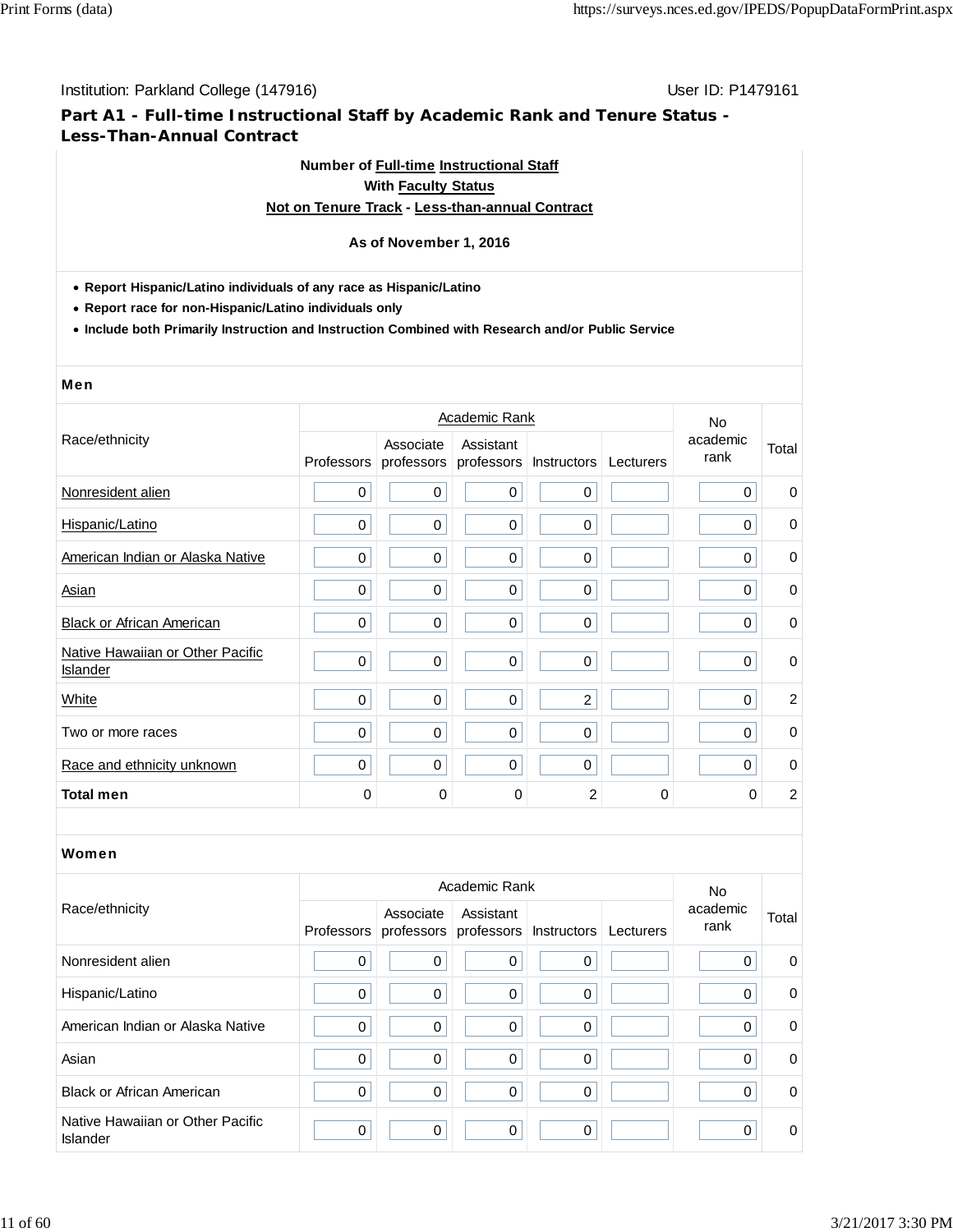| White                      | 0 | $\Omega$ | 0 | 0 |  | 0 |
|----------------------------|---|----------|---|---|--|---|
| Two or more races          | 0 | 0        | 0 | 0 |  | 0 |
| Race and ethnicity unknown | 0 | 0        | 0 | 0 |  | 0 |
| <b>Total women</b>         | 0 | 0        | 0 | 0 |  | 0 |
|                            |   |          |   |   |  |   |
| Total (men+women)          | 0 | 0        | 0 |   |  | 2 |
| Total from prior year      |   |          |   |   |  |   |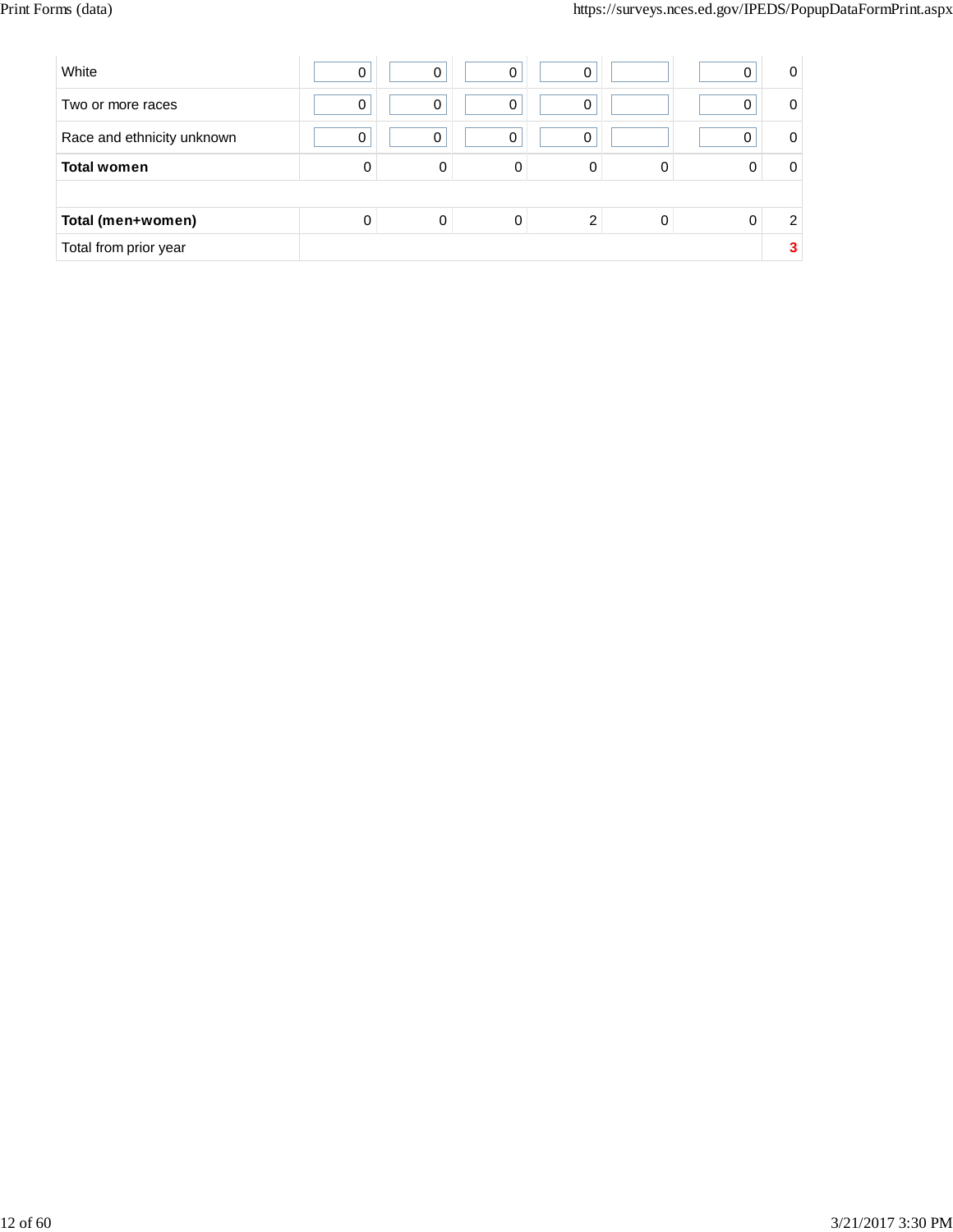## **Part A1 - Full-time Instructional Staff by Academic Rank and Tenure Status - Indefinite duration Contract**

## **Number of Full-time Instructional Staff With Faculty Status**

## **Not on Tenure Track - Indefinite duration contract**

### **As of November 1, 2016**

- **Report Hispanic/Latino individuals of any race as Hispanic/Latino**
- **Report race for non-Hispanic/Latino individuals only**
- **Include both Primarily Instruction and Instruction Combined with Research and/or Public Service**

#### Men

|                                              |           |                                    | <b>Academic Rank</b>    |             |           | <b>No</b>        |             |
|----------------------------------------------|-----------|------------------------------------|-------------------------|-------------|-----------|------------------|-------------|
| Gender and race/ethnicity                    |           | Associate<br>Professors professors | Assistant<br>professors | Instructors | Lecturers | academic<br>rank | Total       |
| Nonresident alien                            | $\pmb{0}$ |                                    |                         |             |           |                  | 0           |
| Hispanic/Latino                              |           |                                    |                         |             |           |                  | 0           |
| American Indian or Alaska Native             |           |                                    |                         |             |           |                  | 0           |
| Asian                                        |           |                                    |                         |             |           |                  | 0           |
| <b>Black or African American</b>             |           |                                    |                         |             |           |                  | 0           |
| Native Hawaiian or Other Pacific<br>Islander |           |                                    |                         |             |           |                  | $\mathbf 0$ |
| White                                        |           |                                    |                         |             |           |                  | 0           |
| Two or more races                            |           |                                    |                         |             |           |                  | 0           |
| Race and ethnicity unknown                   |           |                                    |                         |             |           |                  | 0           |
| <b>Total men</b>                             | 0         | 0                                  | 0                       | 0           | 0         | 0                | 0           |

| Gender and race/ethnicity                    |  | Associate | Academic Rank<br>Assistant<br>Professors professors professors Instructors | Lecturers | <b>No</b><br>academic<br>rank | Total    |
|----------------------------------------------|--|-----------|----------------------------------------------------------------------------|-----------|-------------------------------|----------|
| Nonresident alien                            |  |           |                                                                            |           |                               | $\Omega$ |
| Hispanic/Latino                              |  |           |                                                                            |           |                               | 0        |
| American Indian or Alaska Native             |  |           |                                                                            |           |                               | $\Omega$ |
| Asian                                        |  |           |                                                                            |           |                               | $\Omega$ |
| <b>Black or African American</b>             |  |           |                                                                            |           |                               | $\Omega$ |
| Native Hawaiian or Other Pacific<br>Islander |  |           |                                                                            |           |                               | $\Omega$ |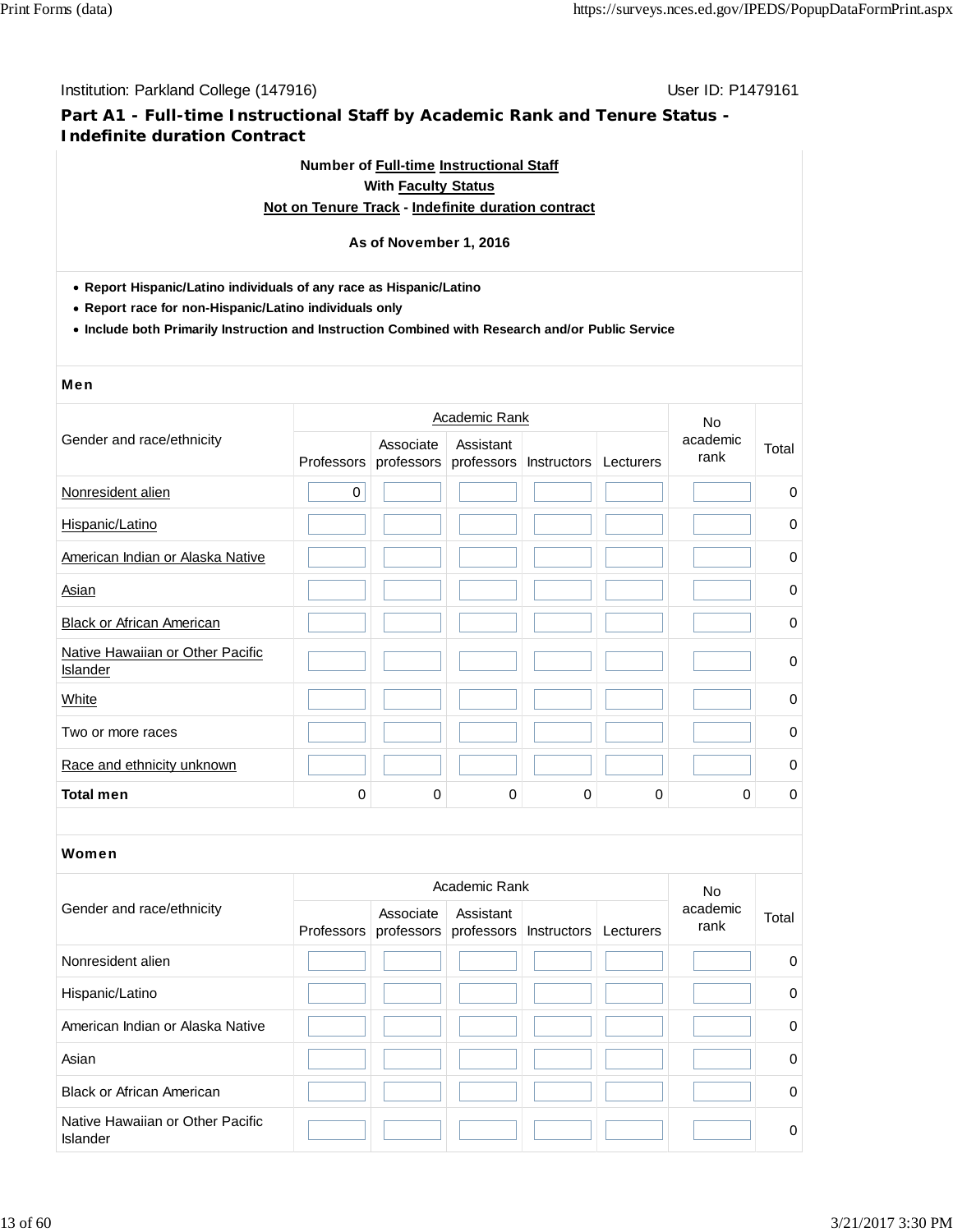| White                      |   |   |   | 0 |
|----------------------------|---|---|---|---|
| Two or more races          |   |   |   | 0 |
| Race and ethnicity unknown |   |   |   | 0 |
| <b>Total women</b>         | 0 | 0 | 0 | 0 |
|                            |   |   |   |   |
| Total (men+women)          | 0 |   |   |   |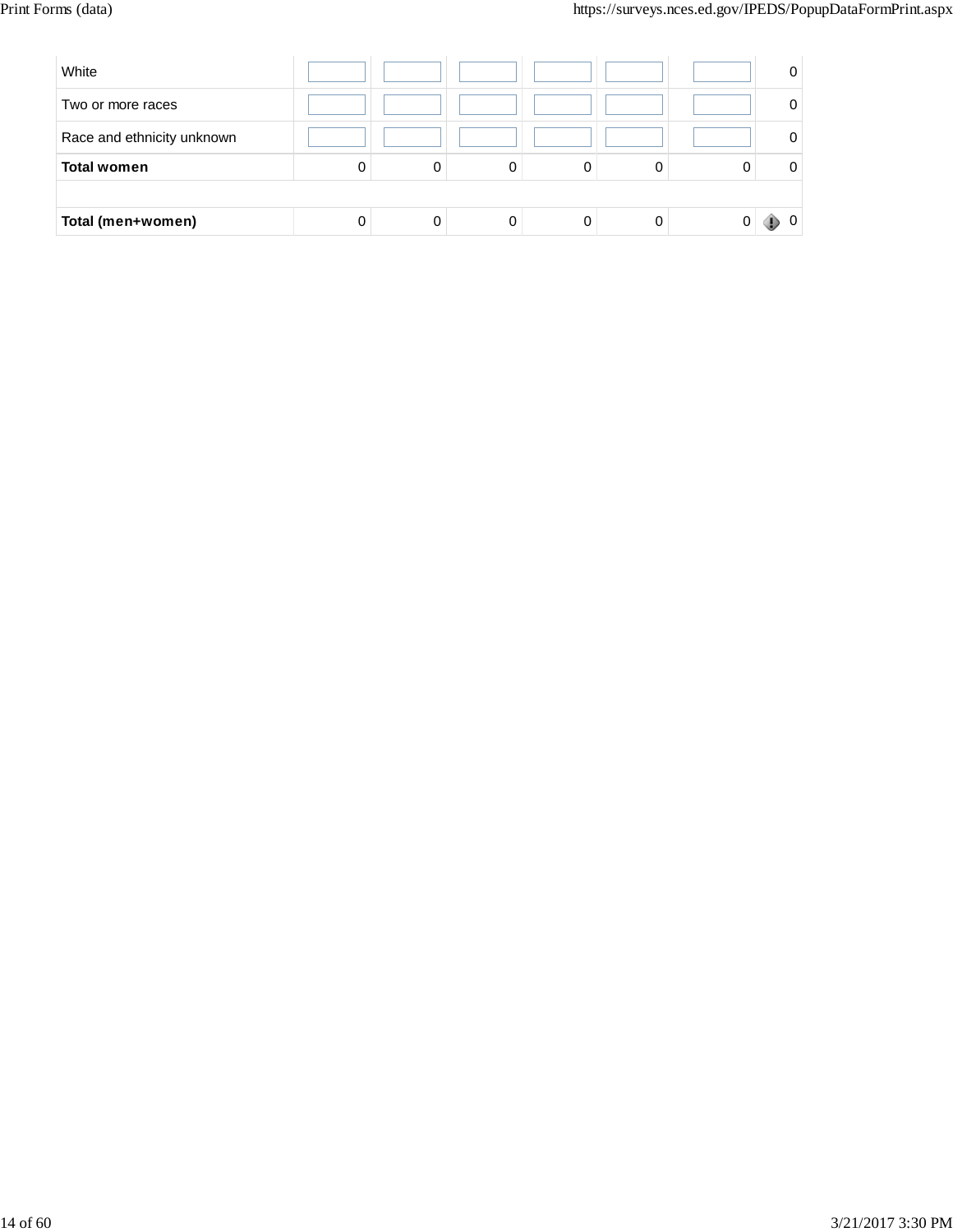| Number of Full-time Instructional Staff<br><b>Without Faculty Status</b><br>As of November 1, 2016                                                                                                                                 |                               |  |  |  |  |  |  |
|------------------------------------------------------------------------------------------------------------------------------------------------------------------------------------------------------------------------------------|-------------------------------|--|--|--|--|--|--|
| • Report Hispanic/Latino individuals of any race as Hispanic/Latino<br>• Report race for non-Hispanic/Latino individuals only<br>. Include both Primarily Instruction and Instruction Combined with Research and/or Public Service |                               |  |  |  |  |  |  |
| Men                                                                                                                                                                                                                                |                               |  |  |  |  |  |  |
| Race/ethnicity                                                                                                                                                                                                                     | <b>Without Faculty Status</b> |  |  |  |  |  |  |
| Nonresident alien                                                                                                                                                                                                                  | 0                             |  |  |  |  |  |  |
| Hispanic/Latino                                                                                                                                                                                                                    |                               |  |  |  |  |  |  |
| American Indian or Alaska Native                                                                                                                                                                                                   |                               |  |  |  |  |  |  |
| <b>Asian</b>                                                                                                                                                                                                                       |                               |  |  |  |  |  |  |
| <b>Black or African American</b>                                                                                                                                                                                                   |                               |  |  |  |  |  |  |
| Native Hawaiian or Other Pacific Islander                                                                                                                                                                                          |                               |  |  |  |  |  |  |
| White                                                                                                                                                                                                                              |                               |  |  |  |  |  |  |
| Two or more races                                                                                                                                                                                                                  |                               |  |  |  |  |  |  |
| Race and ethnicity unknown                                                                                                                                                                                                         |                               |  |  |  |  |  |  |
| <b>Total men</b>                                                                                                                                                                                                                   | 0                             |  |  |  |  |  |  |
| Women                                                                                                                                                                                                                              |                               |  |  |  |  |  |  |
| Race/ethnicity                                                                                                                                                                                                                     | <b>Without Faculty Status</b> |  |  |  |  |  |  |
| Nonresident alien                                                                                                                                                                                                                  |                               |  |  |  |  |  |  |
| Hispanic/Latino                                                                                                                                                                                                                    |                               |  |  |  |  |  |  |
| American Indian or Alaska Native                                                                                                                                                                                                   |                               |  |  |  |  |  |  |
| Asian                                                                                                                                                                                                                              |                               |  |  |  |  |  |  |
| <b>Black or African American</b>                                                                                                                                                                                                   |                               |  |  |  |  |  |  |
| Native Hawaiian or Other Pacific Islander                                                                                                                                                                                          |                               |  |  |  |  |  |  |
| White                                                                                                                                                                                                                              |                               |  |  |  |  |  |  |
| Two or more races                                                                                                                                                                                                                  |                               |  |  |  |  |  |  |
| Race and ethnicity unknown                                                                                                                                                                                                         |                               |  |  |  |  |  |  |
|                                                                                                                                                                                                                                    |                               |  |  |  |  |  |  |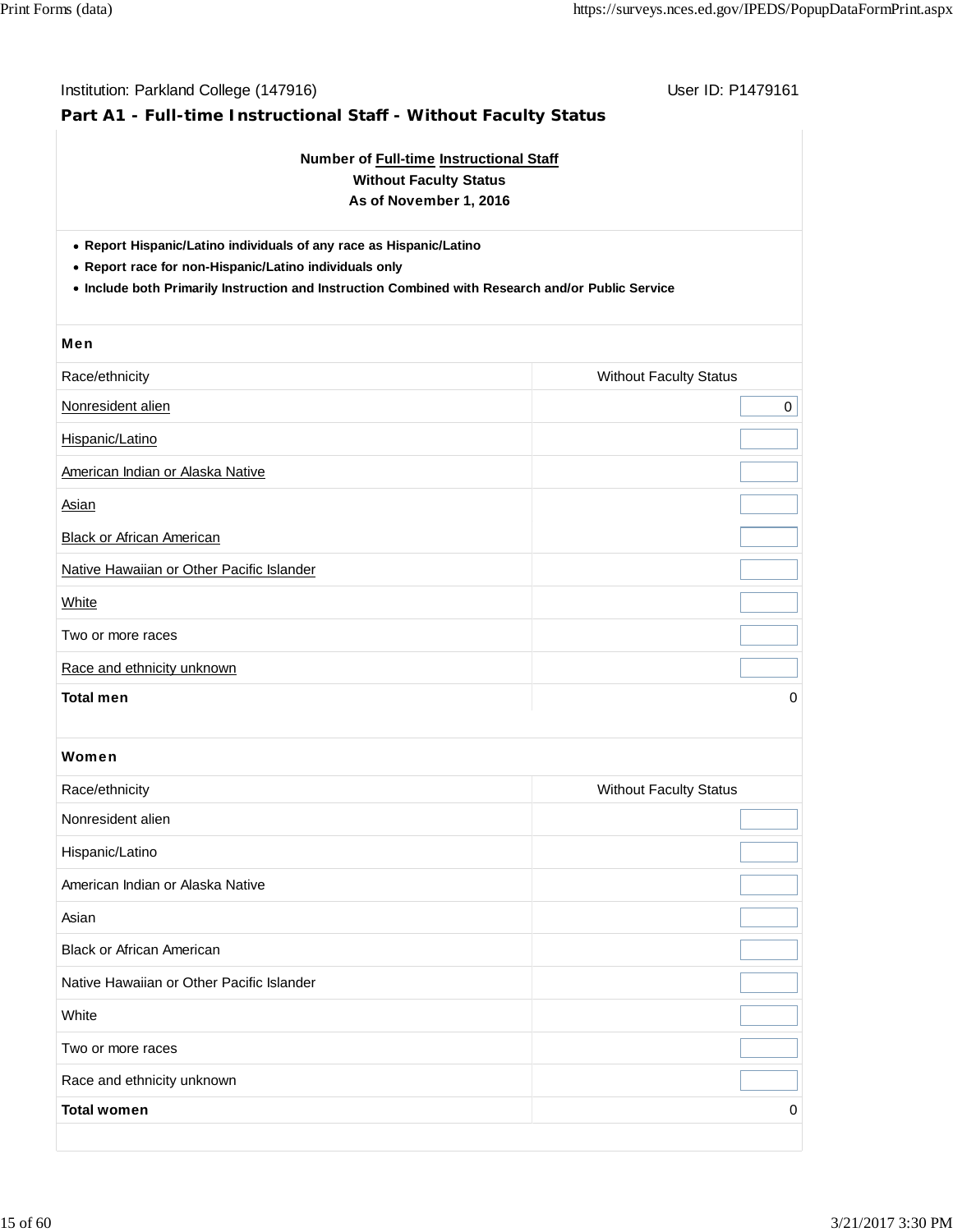| Total (men+women)     |  |
|-----------------------|--|
| Total from prior year |  |
|                       |  |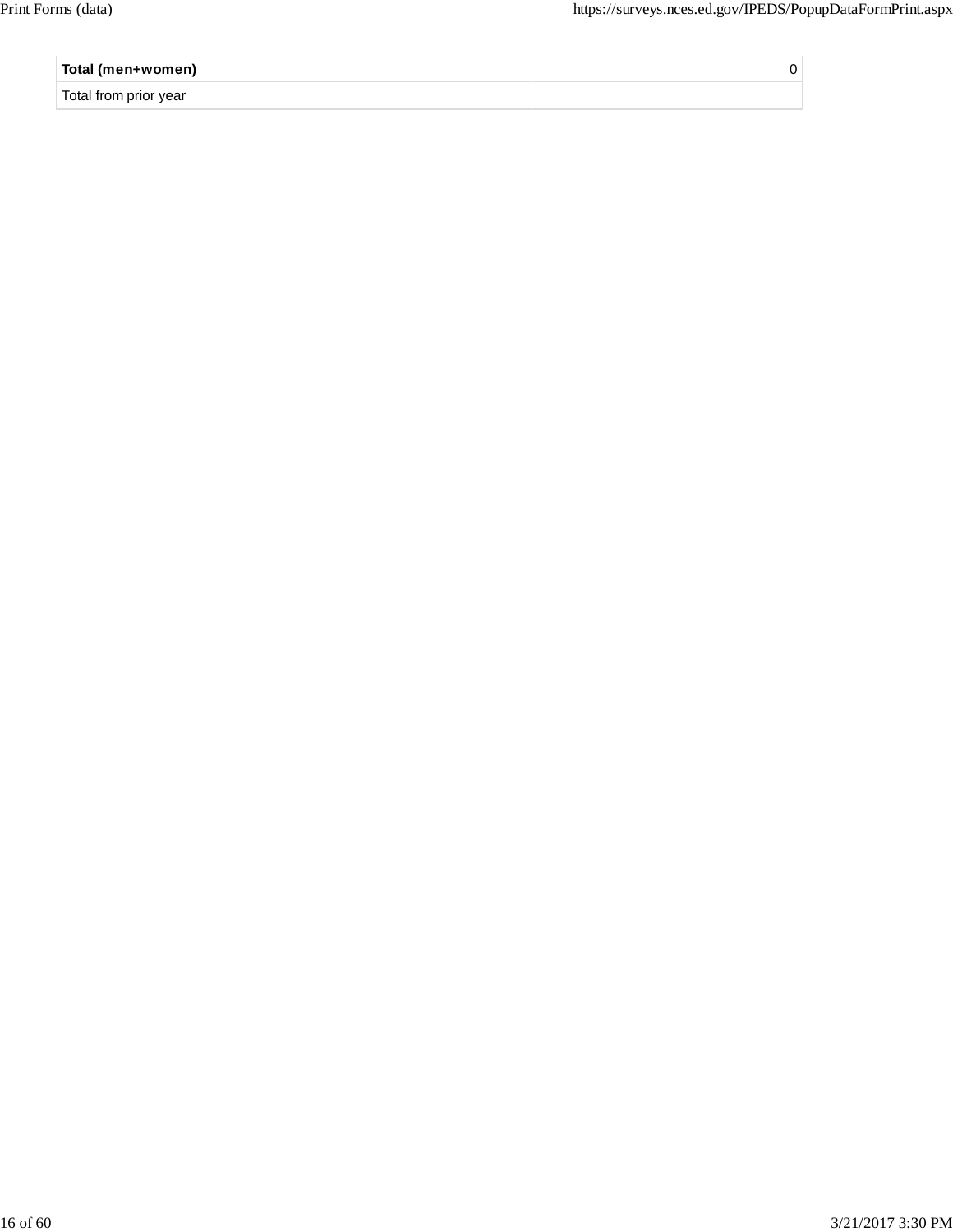## **Part A2 - Full-time Instructional Staff by Function**

## **Number of Full-time Instructional Staff**

#### **As of November 1, 2016**

## **Report Primarily Instruction and Instruction Combined with Research and/or Public Service separately, as indicated below**

|                     |                                                       |     |                              |            | With <b>Faculty Status</b> |                                  |                                                      |                          |          |  |
|---------------------|-------------------------------------------------------|-----|------------------------------|------------|----------------------------|----------------------------------|------------------------------------------------------|--------------------------|----------|--|
|                     |                                                       |     |                              |            | Not on Tenure Track        |                                  |                                                      |                          |          |  |
|                     | <b>Tenured</b>                                        |     | Qn<br><b>Tenure</b><br>Track | Multi-year | Annual<br>contract         | Less-than-<br>annual<br>contract | Indefinite<br>duration<br>(continuing<br>or at-will) | Faculty<br><b>Status</b> | Total    |  |
| Instructional staff |                                                       | 150 | 13                           | 1          | 4                          | $\overline{2}$                   | $\Omega$                                             | $\Omega$                 | 170      |  |
|                     | Total carried forward<br>150<br>from previous screens |     | 13                           | 1          | 4                          | $\overline{c}$                   | 0                                                    | $\mathbf 0$              | 170      |  |
|                     | Primarily Instruction                                 | 150 | 13                           | 1          | 4                          | $\overline{c}$                   | $\Omega$                                             | $\mathbf 0$              | 170      |  |
|                     | <b>B</b> Exclusively<br>credit                        | 150 | 13                           | 1          | $\overline{4}$             | $\overline{2}$                   |                                                      | $\mathbf 0$              | 170      |  |
|                     | <b>B</b> Exclusively<br>not-for-credit                |     |                              |            |                            |                                  |                                                      |                          | $\Omega$ |  |
|                     | Combined<br>credit/not-for-credit                     |     |                              |            |                            |                                  |                                                      |                          | $\Omega$ |  |
|                     | Instruction/research<br>/public service staff         |     |                              |            |                            |                                  |                                                      |                          | 0        |  |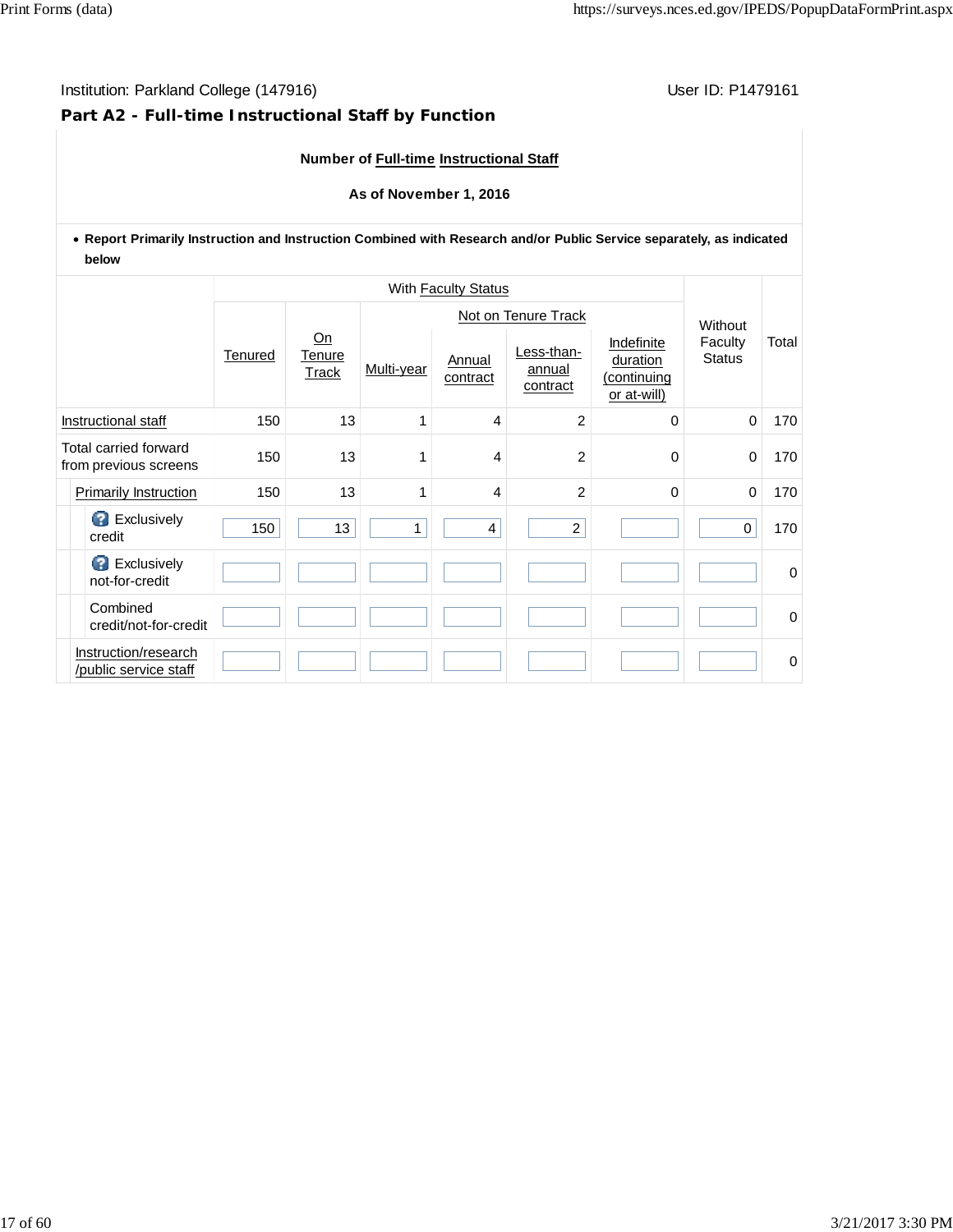## Institution: Parkland College (147916) **User ID: P1479161** User ID: P1479161

# **Part A3 - Full-time Instructional Staff - Totals**

#### **Total number of Full-time Instructional Staff**

## **As of November 1, 2016**

| Race/ethnicity                            | Total men      | Total women    | Total (men+women) |
|-------------------------------------------|----------------|----------------|-------------------|
| Nonresident alien                         | 0              | 0              | 0                 |
| Hispanic/Latino                           | 4              | 1              | 5                 |
| American Indian or Alaska Native          | 0              | 0              | 0                 |
| Asian                                     | 3              | 3              | 6                 |
| <b>Black or African American</b>          | $\overline{c}$ | 4              | 6                 |
| Native Hawaiian or Other Pacific Islander | 0              | 0              | $\mathbf 0$       |
| White                                     | 67             | 75             | 142               |
| Two or more races                         | 6              | $\overline{c}$ | 8                 |
| Race and ethnicity unknown                | 1              | 2              | 3                 |
| <b>Total</b>                              | 83             | 87             | 170               |
| Total from prior year                     |                |                | 177               |
|                                           |                |                |                   |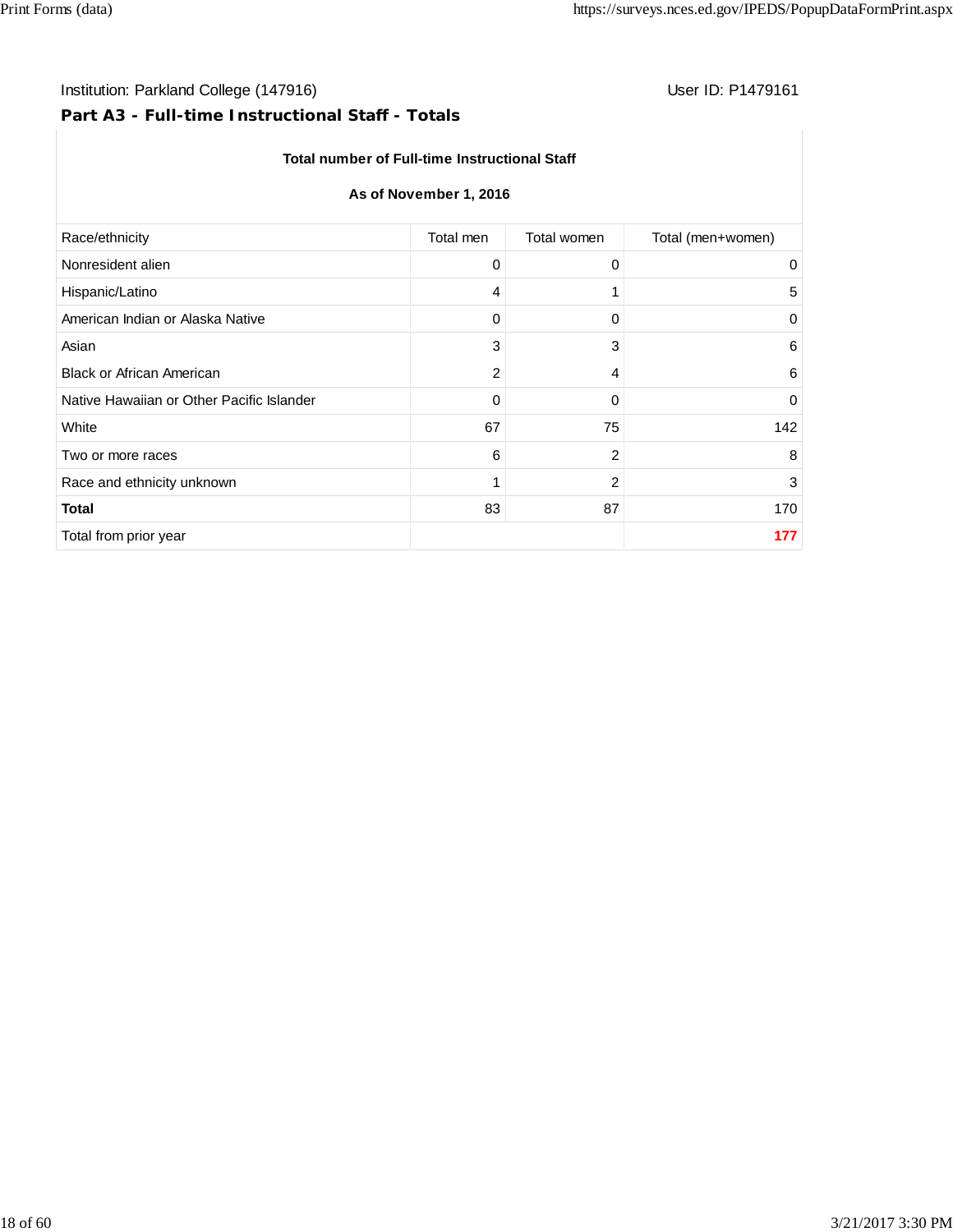# **Part B1 - Full-time Non-instructional Staff by Occupational Category**

## **Number of Full-time Non-instructional Staff by Occupational Category**

**As of November 1, 2016**

**Report Hispanic/Latino individuals of any race as Hispanic/Latino**

**Report race for non-Hispanic/Latino individuals only**

#### Men

| Race/ethnicity                            | <b>Instructional Staff</b><br>(carried forward<br>from Part A) | Research staff | <b>Public Service staff</b> |
|-------------------------------------------|----------------------------------------------------------------|----------------|-----------------------------|
| Nonresident alien                         | $\mathbf 0$                                                    | $\mathbf 0$    |                             |
| Hispanic/Latino                           | 4                                                              |                |                             |
| American Indian or Alaska Native          | 0                                                              |                |                             |
| Asian                                     | 3                                                              |                |                             |
| <b>Black or African American</b>          | $\overline{c}$                                                 |                |                             |
| Native Hawaiian or Other Pacific Islander | 0                                                              |                |                             |
| White                                     | 67                                                             |                |                             |
| Two or more races                         | 6                                                              |                |                             |
| Race and ethnicity unknown                | 1                                                              |                |                             |
| <b>Total men</b>                          | 83                                                             | 0              | 0                           |

| Race/ethnicity                            | <b>Instructional Staff</b><br>(carried forward<br>from Part A) | Research staff | <b>Public Service staff</b> |
|-------------------------------------------|----------------------------------------------------------------|----------------|-----------------------------|
| Nonresident alien                         | $\Omega$                                                       |                |                             |
| Hispanic/Latino                           |                                                                |                |                             |
| American Indian or Alaska Native          | $\Omega$                                                       |                |                             |
| Asian                                     | 3                                                              |                |                             |
| <b>Black or African American</b>          | 4                                                              |                |                             |
| Native Hawaiian or Other Pacific Islander | $\mathbf 0$                                                    |                |                             |
| White                                     | 75                                                             |                |                             |
| Two or more races                         | 2                                                              |                |                             |
| Race and ethnicity unknown                | $\overline{2}$                                                 |                |                             |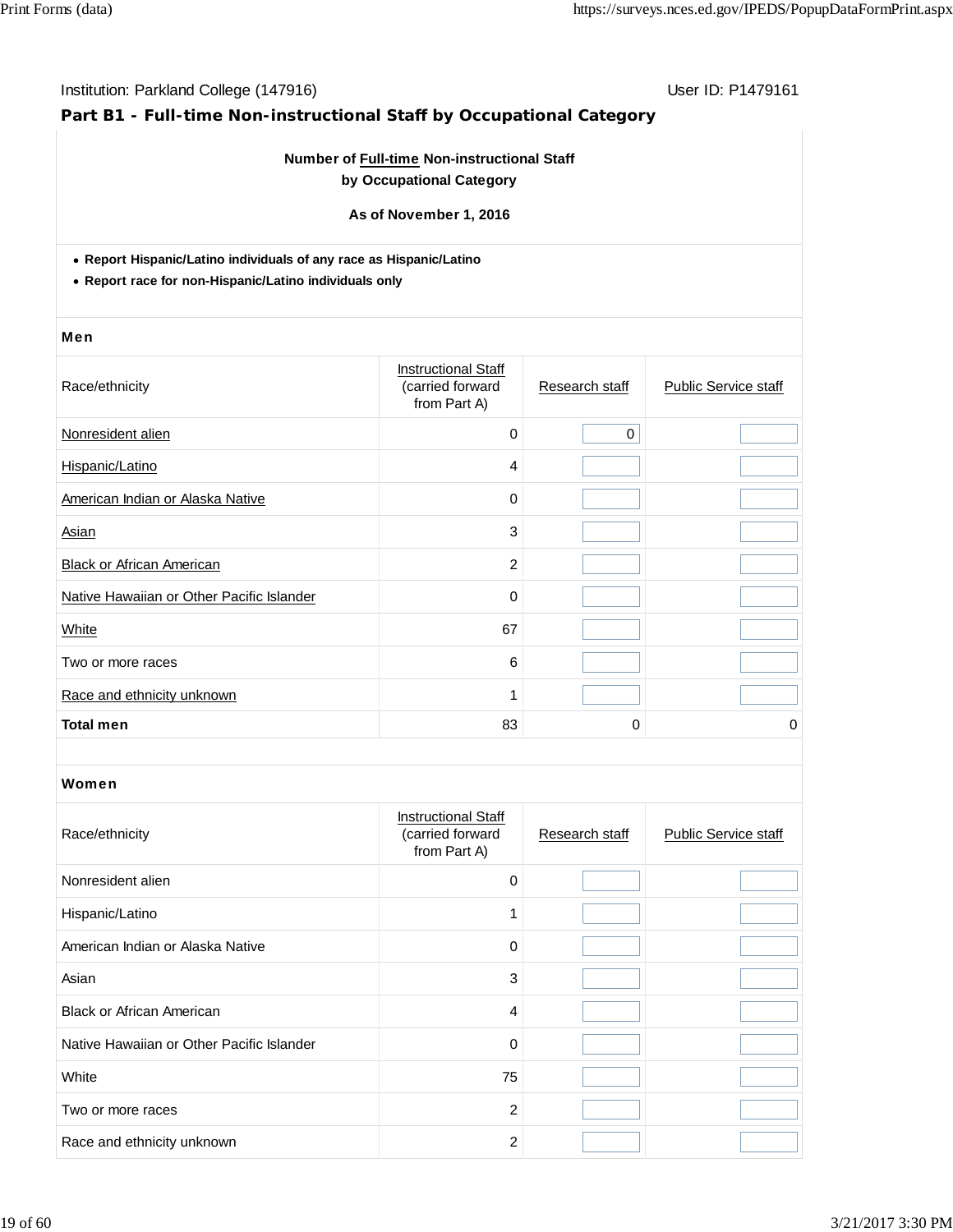| Total women           | 87  |  |
|-----------------------|-----|--|
|                       |     |  |
| Total (men+women)     | 170 |  |
| Total from prior year |     |  |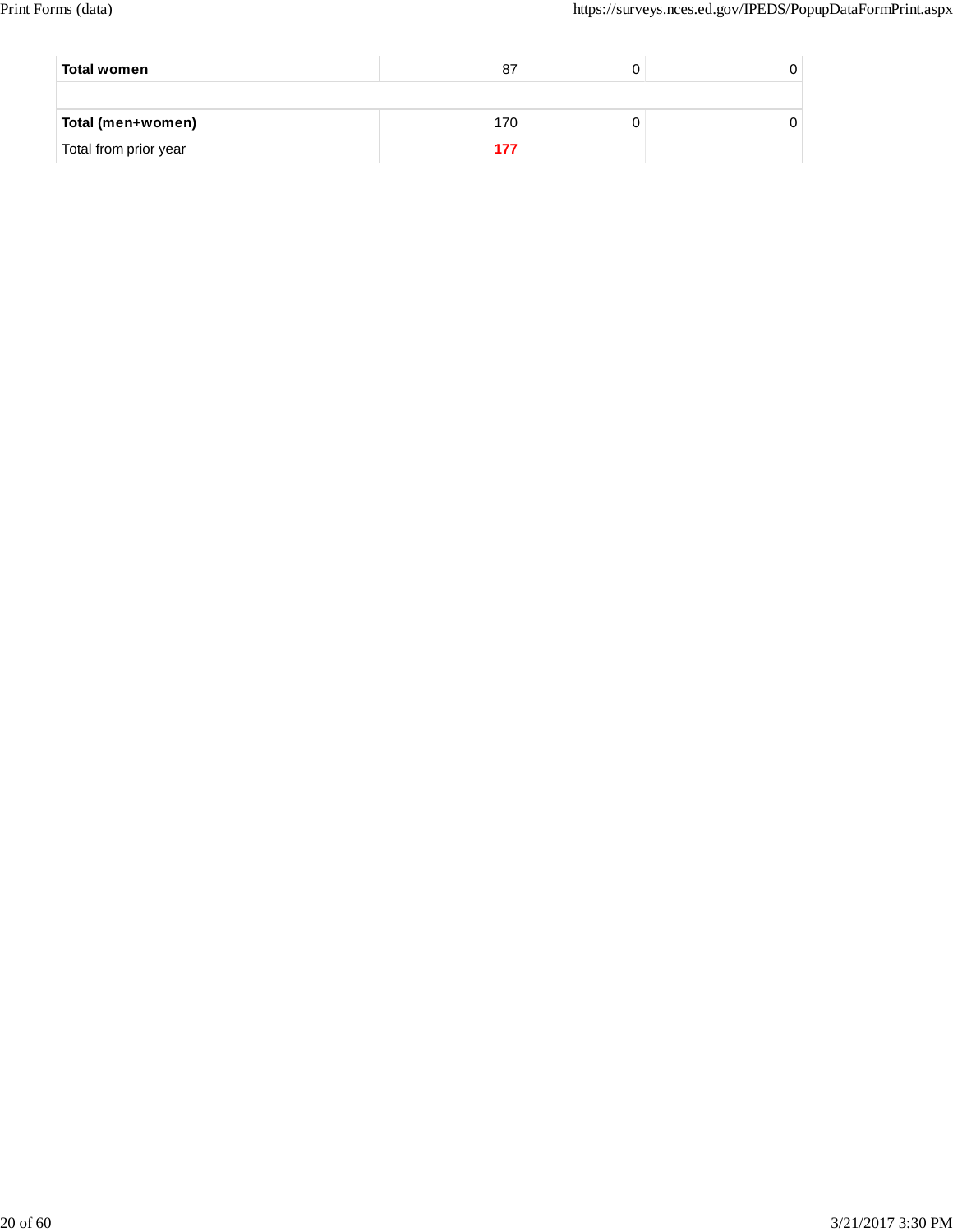## **Part B1 - Full-time Non-instructional Staff by Occupational Category**

## **Number of Full-time Non-instructional Staff by Occupational Category**

#### **As of November 1, 2016**

- **Report Hispanic/Latino individuals of any race as Hispanic/Latino**
- **Report race for non-Hispanic/Latino individuals only**

#### Men

| Race/ethnicity                               | Archivists, Curators, and<br><b>Museum Technicians</b><br>25-4010 | Librarians<br>25-4020 | Library<br>Technicians<br>25-4030 | <b>3</b> Student and Academic Affairs<br>and Other Education Services<br><b>Occupations</b><br>25-2000 + 25-3000 + 25-9000 |
|----------------------------------------------|-------------------------------------------------------------------|-----------------------|-----------------------------------|----------------------------------------------------------------------------------------------------------------------------|
| Nonresident alien                            | 0                                                                 | 0                     | 0                                 | 0                                                                                                                          |
| Hispanic/Latino                              | 0                                                                 | 0                     | $\mathbf 0$                       | $\mathbf 0$                                                                                                                |
| American Indian or<br>Alaska Native          | 0                                                                 | 0                     | $\mathbf 0$                       | 0                                                                                                                          |
| Asian                                        | 0                                                                 | 0                     | $\Omega$                          | $\mathbf 0$                                                                                                                |
| <b>Black or African</b><br>American          | 0                                                                 | 0                     | 0                                 | 0                                                                                                                          |
| Native Hawaiian or Other<br>Pacific Islander | $\mathbf 0$                                                       | 0                     | $\mathbf 0$                       | $\mathbf 0$                                                                                                                |
| White                                        | 0                                                                 | $\overline{2}$        | $\Omega$                          | 7                                                                                                                          |
| Two or more races                            | 0                                                                 | 0                     | 0                                 | $\mathbf 0$                                                                                                                |
| Race and ethnicity<br>unknown                | 0                                                                 | 0                     | $\mathbf 0$                       | $\mathbf 0$                                                                                                                |
| <b>Total men</b>                             | 0                                                                 | $\overline{2}$        | 0                                 | 7                                                                                                                          |

| Race/ethnicity                      | Archivists, Curators, and<br><b>Museum Technicians</b><br>25-4010 | Librarians<br>25-4020 | Library<br>Technicians<br>25-4030 | Student and Academic Affairs and<br><b>Other Education Services</b><br>Occupations<br>$25-2000 + 25-3000 + 25-9000$ |
|-------------------------------------|-------------------------------------------------------------------|-----------------------|-----------------------------------|---------------------------------------------------------------------------------------------------------------------|
| Nonresident alien                   | 0                                                                 |                       |                                   | 0                                                                                                                   |
| Hispanic/Latino                     | 0                                                                 |                       |                                   | 0                                                                                                                   |
| American Indian or<br>Alaska Native | 0                                                                 | O                     |                                   | 0                                                                                                                   |
| Asian                               | 0                                                                 |                       |                                   | 0                                                                                                                   |
| <b>Black or African</b><br>American | 0                                                                 | ∩                     |                                   |                                                                                                                     |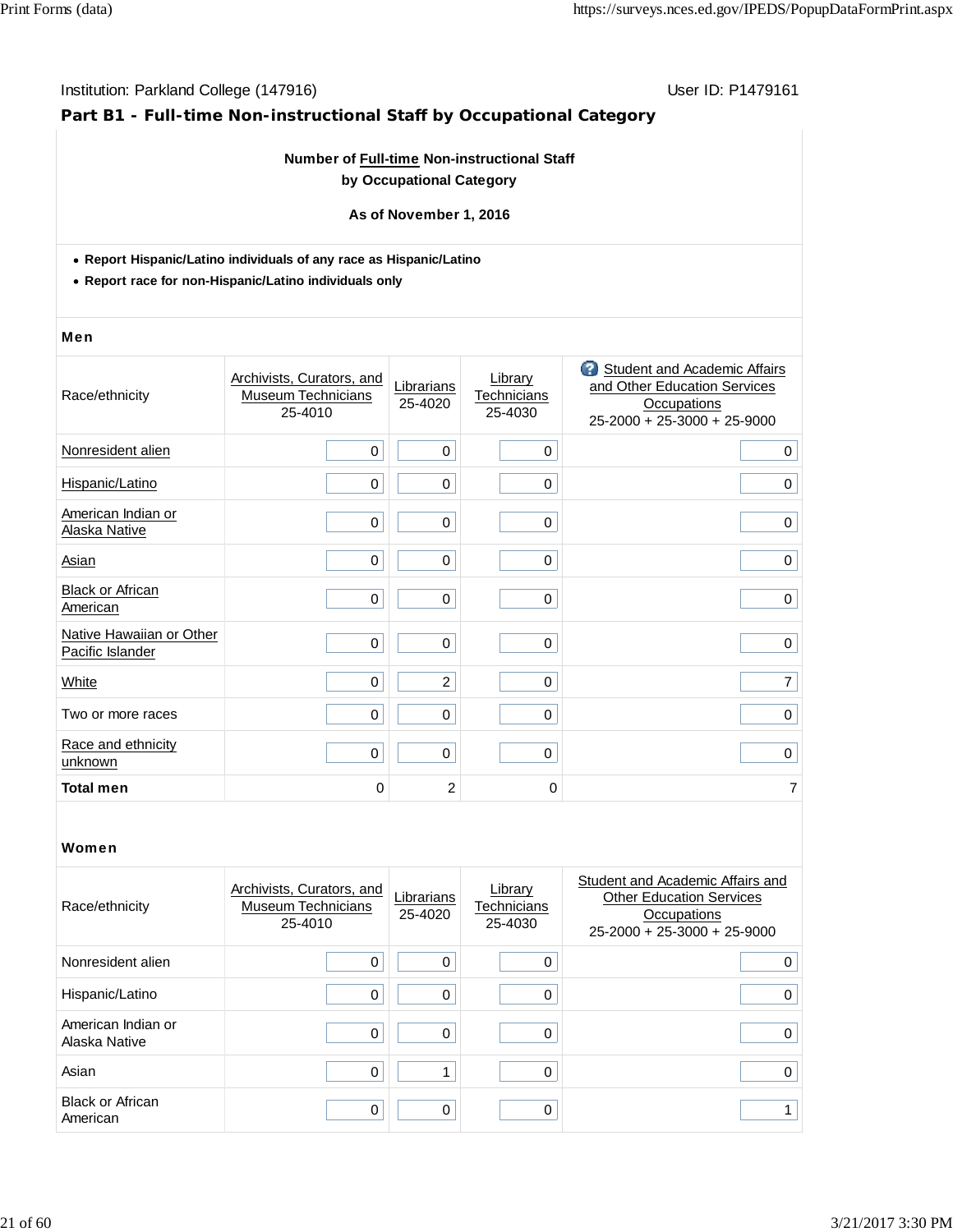| Native Hawaiian or Other<br>Pacific Islander | 0              | 0        | 0        | O  |
|----------------------------------------------|----------------|----------|----------|----|
| White                                        | $\overline{2}$ | 4        | 0        |    |
| Two or more races                            | $\mathbf 0$    | 0        | ი        |    |
| Race and ethnicity<br>unknown                | 0              | $\Omega$ | 0        |    |
| <b>Total women</b>                           | $\overline{2}$ | 5        | 0        | 8  |
|                                              |                |          |          |    |
| Total (men+women)                            | $\mathfrak{p}$ | ⇁        | $\Omega$ | 15 |
| Total from prior year                        | $\overline{2}$ |          |          | 18 |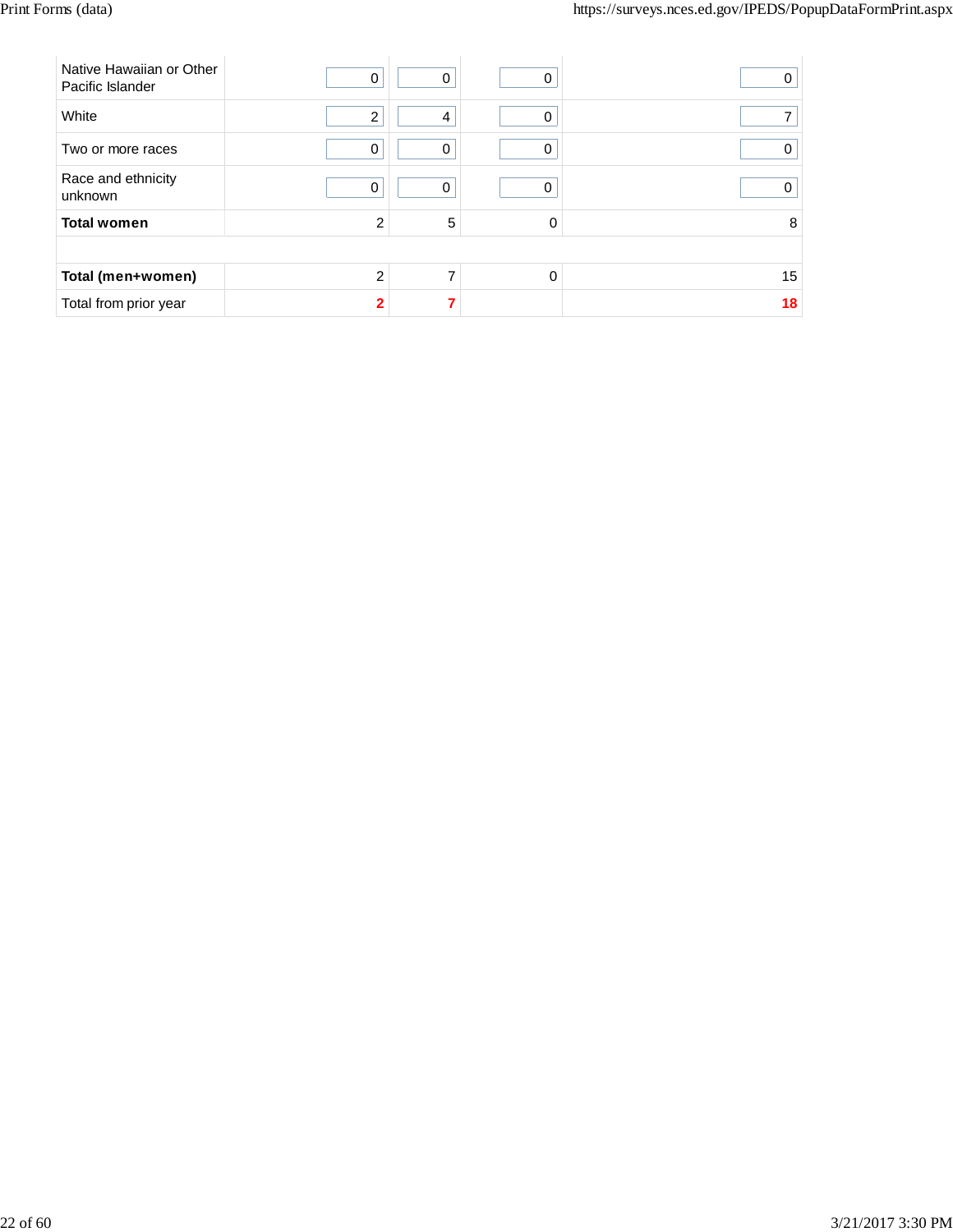## **Part B1 - Full-time Non-instructional Staff by Occupational Category**

## **Number of Full-time Non-instructional Staff by Occupational Category**

## **As of November 1, 2016**

- **Report Hispanic/Latino individuals of any race as Hispanic/Latino**
- **Report race for non-Hispanic/Latino individuals only**

#### Men

| Race/ethnicity                                         | Management<br>Occupations<br>11-0000 | <b>Business and</b><br>Financial<br>Operations<br>Occupations<br>13-0000 | Computer,<br>Engineering, and<br>Science<br>Occupations<br>$15 - 0000 +$<br>$17 - 0000 +$<br>19-0000 | Community, Social<br>Service, Legal, Arts,<br>Design, Entertainment,<br>Sports, and Media<br>Occupations<br>$21 - 0000 + 23 - 0000 +$<br>27-0000 | Healthcare<br>Practitioners and<br>Technical<br>Occupations<br>29-0000 |
|--------------------------------------------------------|--------------------------------------|--------------------------------------------------------------------------|------------------------------------------------------------------------------------------------------|--------------------------------------------------------------------------------------------------------------------------------------------------|------------------------------------------------------------------------|
| Nonresident alien                                      | 0                                    | $\mathbf 0$                                                              | 0                                                                                                    | $\mathbf 0$                                                                                                                                      | $\mathbf 0$                                                            |
| Hispanic/Latino                                        | 0                                    | $\mathbf 0$                                                              | 0                                                                                                    | 1                                                                                                                                                | $\mathbf 0$                                                            |
| American Indian or<br>Alaska Native                    | 0                                    | $\pmb{0}$                                                                | 0                                                                                                    | 0                                                                                                                                                | $\mathbf 0$                                                            |
| Asian                                                  | 0                                    | $\mathbf 0$                                                              | 0                                                                                                    | 0                                                                                                                                                | 0                                                                      |
| <b>Black or African</b><br>American                    | $\mathbf 0$                          | 1                                                                        | 1                                                                                                    | 3                                                                                                                                                | 0                                                                      |
| Native Hawaiian or<br><b>Other Pacific</b><br>Islander | 0                                    | $\mathbf 0$                                                              | 0                                                                                                    | $\mathbf 0$                                                                                                                                      | $\mathbf 0$                                                            |
| White                                                  | 9                                    | $\overline{4}$                                                           | 13                                                                                                   | 13                                                                                                                                               | $\mathsf 0$                                                            |
| Two or more races                                      | 0                                    | $\boldsymbol{0}$                                                         | $\overline{c}$                                                                                       | 0                                                                                                                                                | $\pmb{0}$                                                              |
| Race and ethnicity<br>unknown                          | 1                                    | $\mathbf 0$                                                              | 1                                                                                                    | 0                                                                                                                                                | $\mathbf 0$                                                            |
| <b>Total men</b>                                       | 10                                   | 5                                                                        | 17                                                                                                   | 17                                                                                                                                               | 0                                                                      |

| Race/ethnicity                      | Management<br>Occupations<br>11-0000 | Business and<br>Financial<br>Operations<br>Occupations<br>13-0000 | Computer,<br>Engineering, and<br>Science<br>Occupations<br>$15 - 0000 +$<br>$17 - 0000 +$<br>19-0000 | Community, Social<br>Service, Legal, Arts,<br>Design, Entertainment,<br>Sports, and Media<br><b>Occupations</b><br>$21-0000 + 23-0000 +$<br>27-0000 | Healthcare<br>Practitioners and<br>Technical<br>Occupations<br>29-0000 |
|-------------------------------------|--------------------------------------|-------------------------------------------------------------------|------------------------------------------------------------------------------------------------------|-----------------------------------------------------------------------------------------------------------------------------------------------------|------------------------------------------------------------------------|
| Nonresident alien                   | $\Omega$                             |                                                                   |                                                                                                      | 0                                                                                                                                                   | 0 <sup>1</sup>                                                         |
| Hispanic/Latino                     | 0                                    | 0                                                                 |                                                                                                      |                                                                                                                                                     | 0 <sup>1</sup>                                                         |
| American Indian or<br>Alaska Native | 0                                    | 0                                                                 | $\Omega$                                                                                             | 0                                                                                                                                                   | 0 <sup>1</sup>                                                         |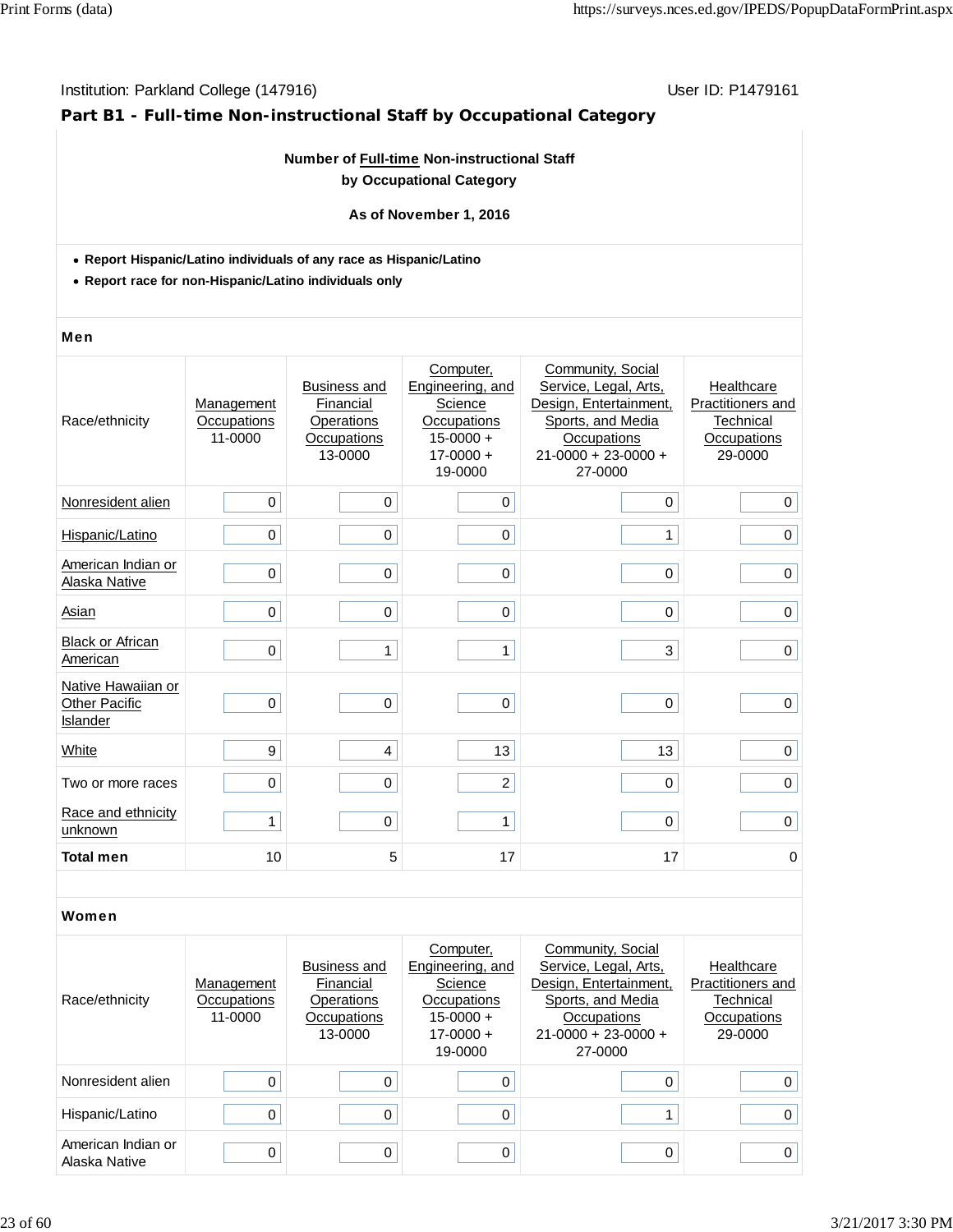| Asian                                                         |                 | 0           | 0               | $\mathbf 0$ | 0           |
|---------------------------------------------------------------|-----------------|-------------|-----------------|-------------|-------------|
| <b>Black or African</b><br>American                           | $\overline{2}$  | $\mathbf 0$ | $\mathbf 0$     | 0           | $\mathbf 0$ |
| Native Hawaiian or<br><b>Other Pacific</b><br><b>Islander</b> | $\mathbf 0$     | $\mathbf 0$ | $\mathbf 0$     | $\mathbf 0$ | 0           |
| White                                                         | 10 <sup>1</sup> | 16          | 10 <sup>1</sup> | 25          | 1           |
| Two or more races                                             | 0               | 1           | 0               | 1           | 0           |
| Race and ethnicity<br>unknown                                 | 1               |             | 0               | 0           | 0           |
| <b>Total women</b>                                            | 14              | 18          | 10              | 27          | 1           |
|                                                               |                 |             |                 |             |             |
| <b>Total</b><br>(men+women)                                   | 24              | 23          | 27              | 44          | 1           |
| Total from prior<br>year                                      | 36              | 22          | 30              | 48          |             |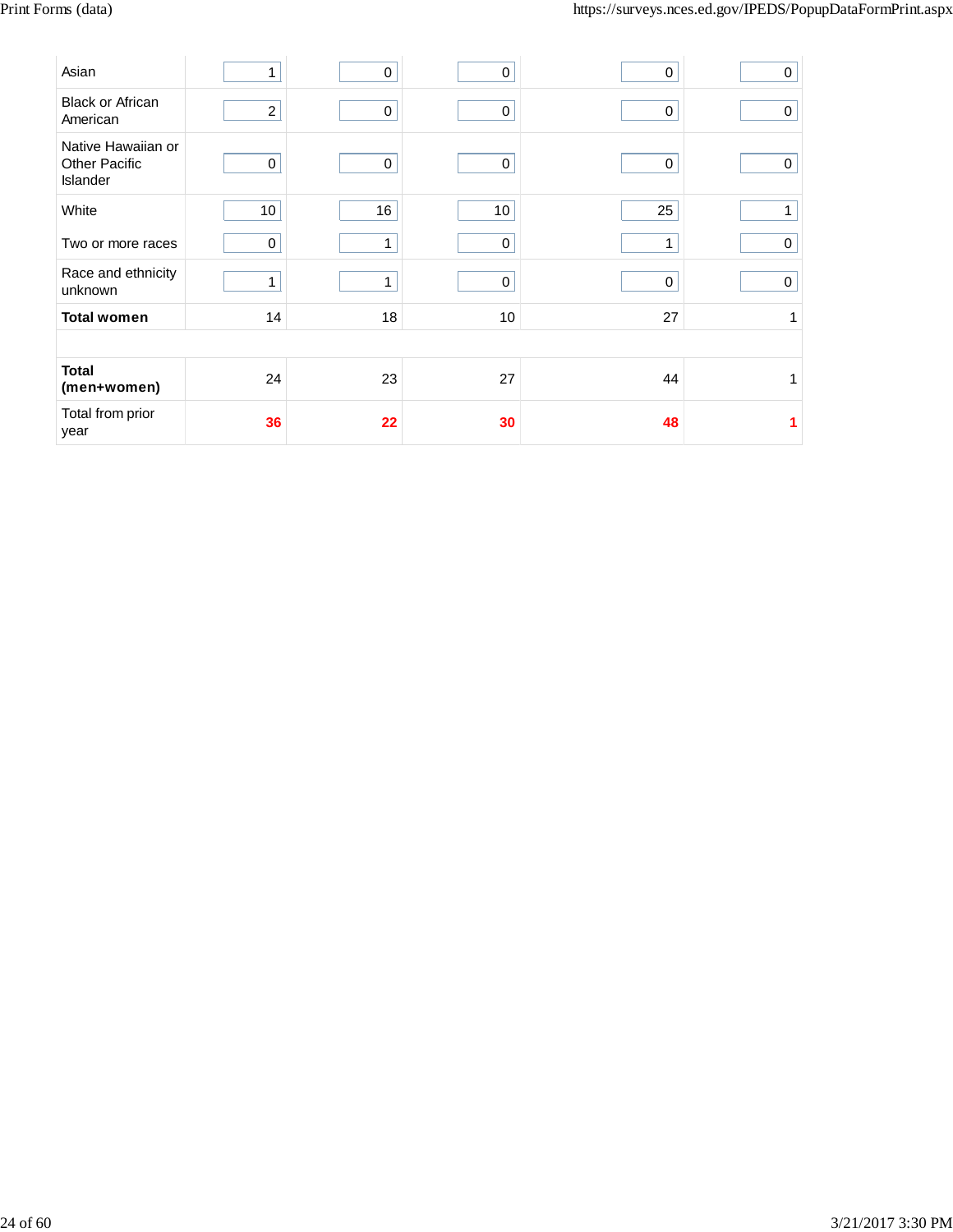## **Part B1 - Full-time Non-instructional Staff by Occupational Category**

## **Number of Full-time Non-instructional Staff by Occupational Category**

#### **As of November 1, 2016**

- **Report Hispanic/Latino individuals of any race as Hispanic/Latino**
- **Report race for non-Hispanic/Latino individuals only**

#### Men

| Race/ethnicity                                         | Service<br>Occupations<br>$31 - 0000 +$<br>$33 - 0000 +$<br>$35 - 0000 +$<br>$37-0000 +$<br>39-0000 | Sales and<br>Related<br>Occupations<br>41-0000 | Office and<br>Administrative<br>Support<br>Occupations<br>43-0000 | Natural<br>Resources,<br>Construction,<br>and Maintenance<br>Occupations<br>$45 - 0000 +$<br>$47 - 0000 +$<br>49-0000 | Production,<br>Transportation,<br>and Material<br>Moving<br>Occupations<br>$51-0000 +$<br>53-0000 | Grand<br>Total<br>(All<br>full-time<br>staff) |
|--------------------------------------------------------|-----------------------------------------------------------------------------------------------------|------------------------------------------------|-------------------------------------------------------------------|-----------------------------------------------------------------------------------------------------------------------|---------------------------------------------------------------------------------------------------|-----------------------------------------------|
| Nonresident alien                                      | 0                                                                                                   | $\mathsf 0$                                    | 0                                                                 | 0                                                                                                                     | 0                                                                                                 | $\pmb{0}$                                     |
| Hispanic/Latino                                        | 0                                                                                                   | 0                                              | $\pmb{0}$                                                         | $\pmb{0}$                                                                                                             | 0                                                                                                 | 5                                             |
| American Indian<br>or Alaska Native                    | $\overline{c}$                                                                                      | $\mathsf 0$                                    | $\pmb{0}$                                                         | $\pmb{0}$                                                                                                             | 0                                                                                                 | $\overline{c}$                                |
| Asian                                                  | $\mathbf 0$                                                                                         | $\mathbf 0$                                    | 1                                                                 | $\mathbf 0$                                                                                                           | 0                                                                                                 | $\overline{4}$                                |
| <b>Black or African</b><br>American                    | 11                                                                                                  | $\pmb{0}$                                      | 1                                                                 | $\pmb{0}$                                                                                                             | 0                                                                                                 | 19                                            |
| Native Hawaiian<br>or Other Pacific<br><b>Islander</b> | $\mathbf 0$                                                                                         | $\mathbf 0$                                    | $\mathbf 0$                                                       | $\boldsymbol{0}$                                                                                                      | 0                                                                                                 | $\pmb{0}$                                     |
| White                                                  | 30                                                                                                  | $\overline{2}$                                 | 9                                                                 | $\pmb{0}$                                                                                                             | 0                                                                                                 | 156                                           |
| Two or more<br>races                                   | 3                                                                                                   | $\pmb{0}$                                      | $\overline{c}$                                                    | $\mathbf 0$                                                                                                           | 0                                                                                                 | 13                                            |
| Race and<br>ethnicity<br>unknown                       | 3                                                                                                   | $\pmb{0}$                                      | $\pmb{0}$                                                         | $\pmb{0}$                                                                                                             | 0                                                                                                 | 6                                             |
| <b>Total men</b>                                       | 49                                                                                                  | $\overline{c}$                                 | 13                                                                | $\pmb{0}$                                                                                                             | $\mathbf 0$                                                                                       | 205                                           |

| Race/ethnicity    | Service<br>Occupations<br>$31 - 0000 +$<br>$33-0000 +$<br>$35-0000 +$<br>$37-0000 +$<br>39-0000 | Sales and<br>Related<br>Occupations<br>41-0000 | Office and<br>Administrative<br>Support<br>Occupations<br>43-0000 | Natural<br>Resources,<br>Construction,<br>and Maintenance<br>Occupations<br>$45 - 0000 +$<br>$47 - 0000 +$<br>49-0000 | Production,<br>Transportation,<br>and Material<br>Moving<br>Occupations<br>$51-0000 +$<br>53-0000 | Grand<br>Total<br>(All<br>full-time<br>staff) |
|-------------------|-------------------------------------------------------------------------------------------------|------------------------------------------------|-------------------------------------------------------------------|-----------------------------------------------------------------------------------------------------------------------|---------------------------------------------------------------------------------------------------|-----------------------------------------------|
| Nonresident alien |                                                                                                 |                                                |                                                                   |                                                                                                                       |                                                                                                   | $\Omega$                                      |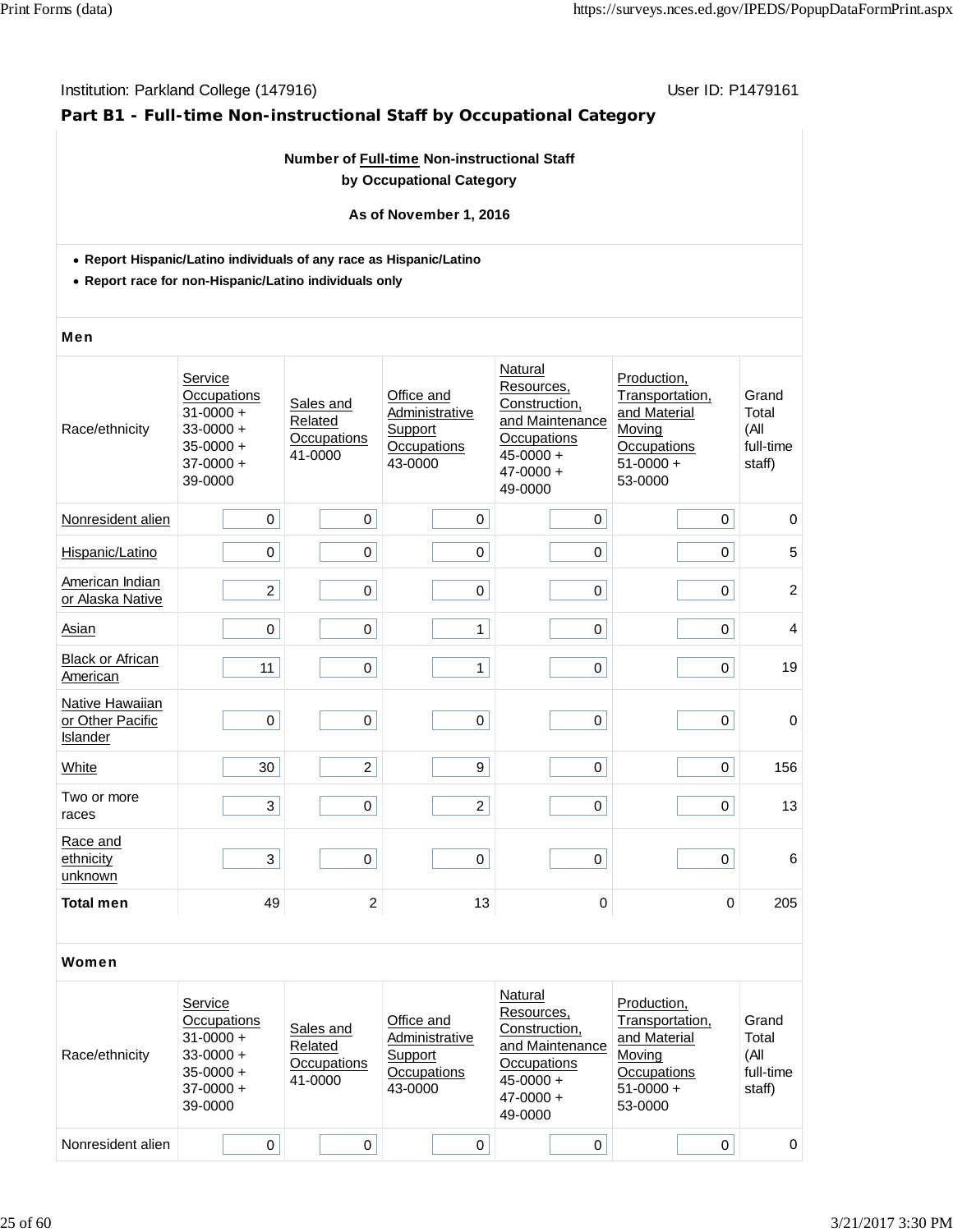| Hispanic/Latino                                 | 0           | 1           | $\pmb{0}$      | $\pmb{0}$   | $\pmb{0}$           | 3              |
|-------------------------------------------------|-------------|-------------|----------------|-------------|---------------------|----------------|
| American Indian<br>or Alaska Native             | $\pmb{0}$   | $\pmb{0}$   | $\mathbf{1}$   | $\pmb{0}$   | $\pmb{0}$           | 1              |
| Asian                                           | $\mathsf 0$ | $\pmb{0}$   | $\overline{c}$ | $\mathsf 0$ | $\mathsf 0$         | 7              |
| <b>Black or African</b><br>American             | 5           | $\mathbf 0$ | $\sqrt{5}$     | $\pmb{0}$   | $\mathsf 0$         | 17             |
| Native Hawaiian<br>or Other Pacific<br>Islander | $\pmb{0}$   | $\mathsf 0$ | $\mathbf 0$    | $\mathbf 0$ | $\mathsf{O}\xspace$ | $\mathbf 0$    |
| White                                           | 5           | 11          | 36             | $\mathbf 0$ | $\pmb{0}$           | 202            |
| Two or more<br>races                            | $\mathbf 0$ | $\pmb{0}$   | $\mathbf 0$    | $\mathbf 0$ | $\pmb{0}$           | $\overline{4}$ |
| Race and<br>ethnicity<br>unknown                | $\pmb{0}$   | $\pmb{0}$   | $\mathbf 0$    | $\mathbf 0$ | $\mathsf{O}\xspace$ | $\overline{4}$ |
| <b>Total women</b>                              | $10$        | 12          | 44             | $\pmb{0}$   | $\mathbf 0$         | 238            |
|                                                 |             |             |                |             |                     |                |
| <b>Total</b><br>(men+women)                     | 59          | 14          | 57             | $\mathbf 0$ | 0                   | 443            |
| Total from prior<br>year                        | 60          | 16          | 66             |             |                     | 483            |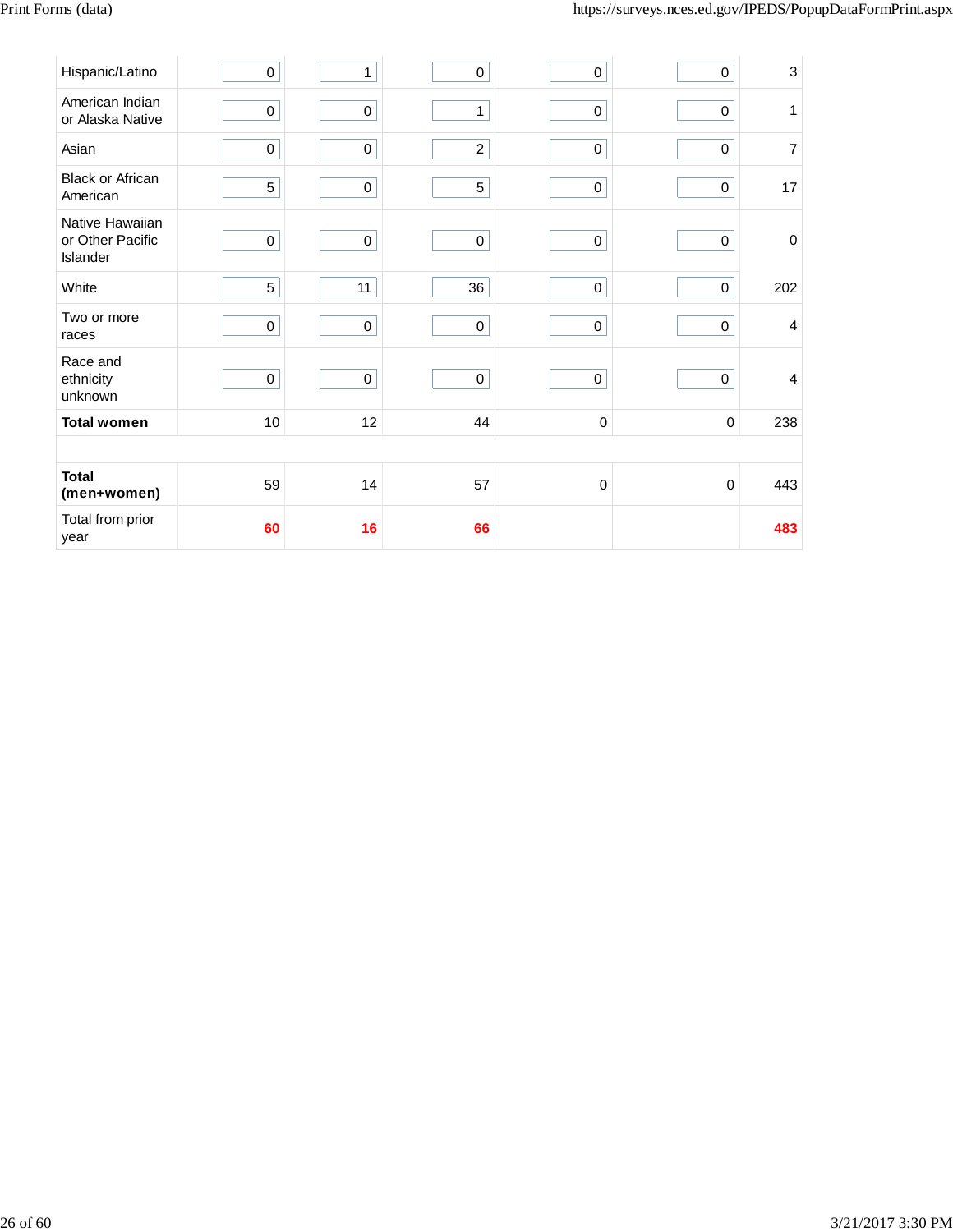Institution: Parkland College (147916) November 2012 12: P1479161

**Part B2 - Full-time Non-instructional Staff by Occupational Category and Tenure Status**

**Number of Full-time Non-instructional Staff As of November 1, 2016** Occupational category With **Faculty Status Without** Faculty **Status** Total **Tenured** On **Tenure Track Not on Tenure Track** Multi-year Annual contract Less-thanannual contract Indefinite **duration** (continuing or at-will) Research staff **below** if it is a controller in the controller in the controller in the controller in the controller in the controller in the controller in the controller in the controller in the controller in the controll Public Service staff 0 Archivists, Curators, and Museum **Technicians** 25-4010 0 0 0 1 0 1 2 **Librarians** 25-4020 <sup>0</sup> <sup>0</sup> <sup>0</sup> <sup>0</sup> <sup>0</sup> 7 7 Library Technicians 25-4030 <sup>0</sup> <sup>0</sup> <sup>0</sup> <sup>0</sup> <sup>0</sup> 0 0 Student and Academic Affairs and Other Education Services Occupations 25-2000 + 25-3000 + 25-9000 0 0 0 6 0 9 15 **Management Occupations** 11-0000  $0 || 0 || 0 || 0 || 7 || 0 || 17 || 24$ Business and Financial Operations **Occupations** 13-0000  $0 \begin{vmatrix} 0 & 0 & 0 \end{vmatrix}$   $0 \begin{vmatrix} 1 & 5 & 0 \end{vmatrix}$   $0 \begin{vmatrix} 1 & 1 \end{vmatrix}$  18 23 Computer, Engineering, and **Science Occupations** 15-0000 + 17-0000 + 19-0000 0 0 0 2 0 25 27 Community, Social Service, Legal, Arts, Design, Entertainment, Sports, and Media **Occupations** 21-0000 + 23-0000 + 27-0000 0 0 0 7 0 37 44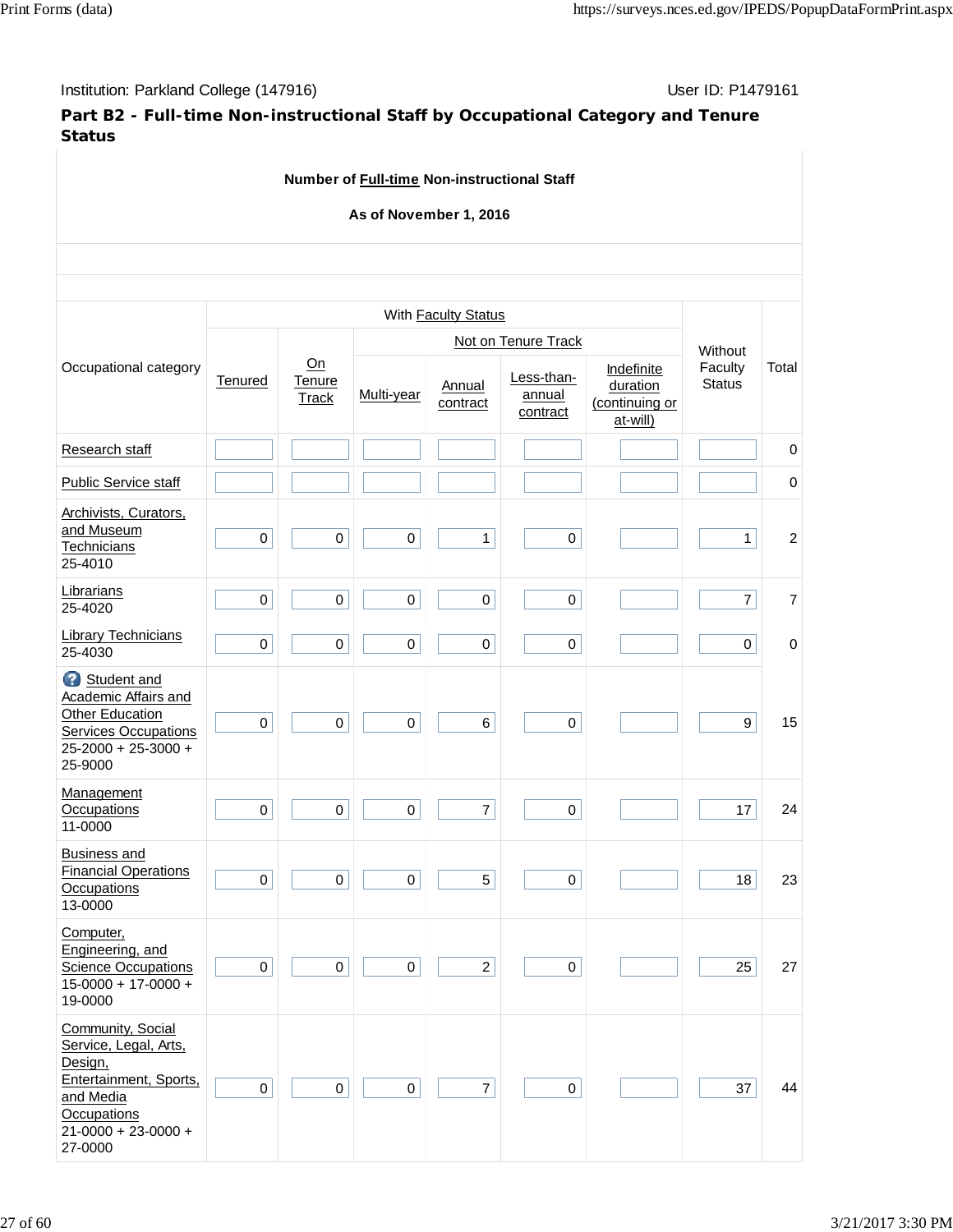| Healthcare<br>Practitioners and<br>Technical<br>Occupations<br>29-0000 |   | ი |    |  |     |     |
|------------------------------------------------------------------------|---|---|----|--|-----|-----|
| Total                                                                  | 0 |   | 28 |  | 115 | 143 |
| Total from prior year                                                  |   |   | 40 |  | 124 | 164 |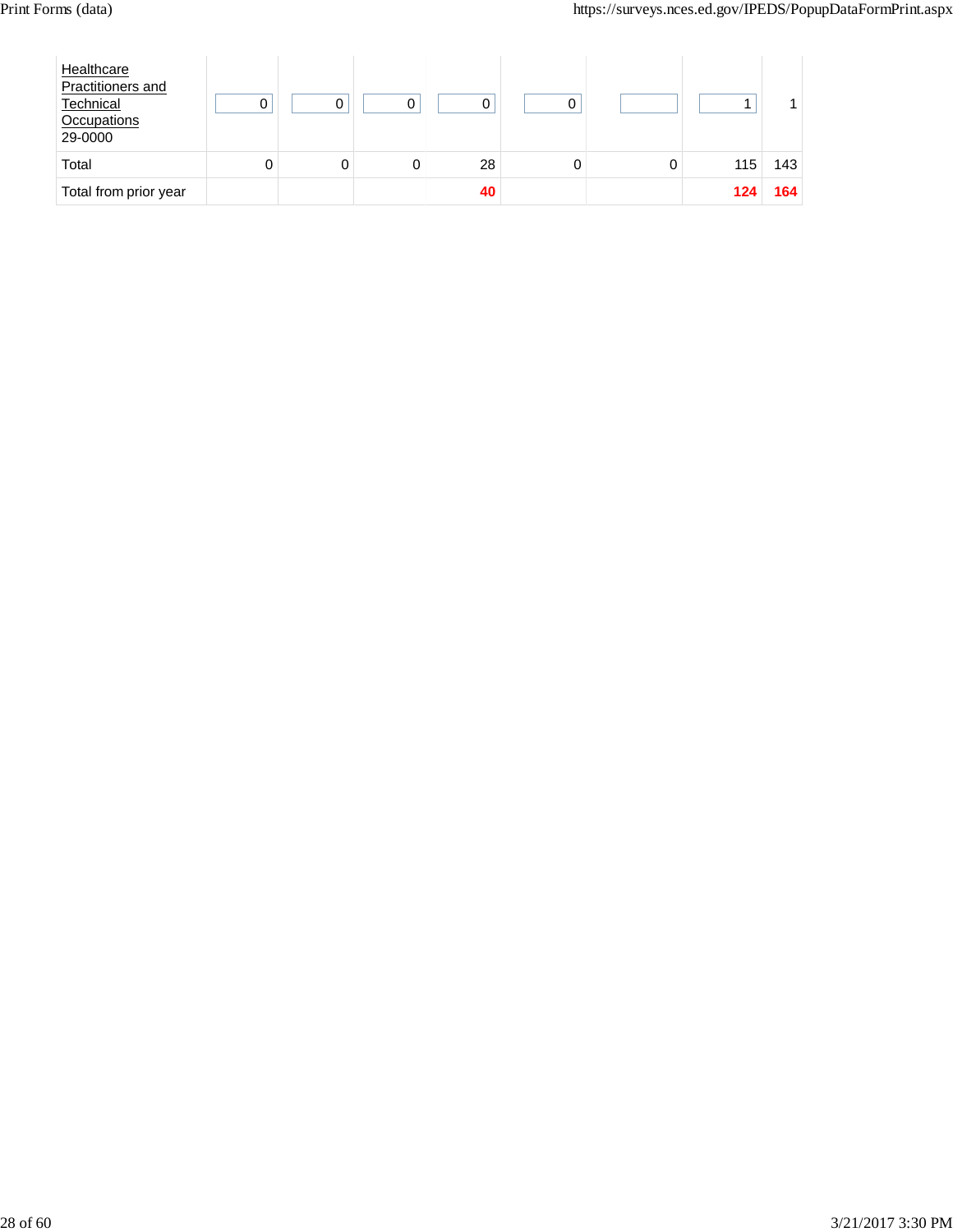## **Part C - Full-time Summary**

## **Summary of Full-time Staff**

**As of November 1, 2016**

|                       | . Data will not be generated on this screen until the relevant screens in the previous section have been completed.                           |                     |                              |                     |                    |                                  |                                                      |                          |                  |
|-----------------------|-----------------------------------------------------------------------------------------------------------------------------------------------|---------------------|------------------------------|---------------------|--------------------|----------------------------------|------------------------------------------------------|--------------------------|------------------|
|                       |                                                                                                                                               | With Faculty Status |                              |                     |                    |                                  |                                                      |                          |                  |
| Occupational category |                                                                                                                                               |                     |                              | Not on Tenure Track |                    |                                  |                                                      | Without                  |                  |
|                       |                                                                                                                                               | <b>Tenured</b>      | <b>On</b><br>Tenure<br>Track | Multi-year          | Annual<br>contract | Less-than-<br>annual<br>contract | Indefinite<br>duration<br>(continuing or<br>at-will) | Faculty<br><b>Status</b> | Total            |
|                       | Primarily Instruction                                                                                                                         | 150                 | 13                           | $\mathbf{1}$        | 4                  | $\overline{2}$                   | $\mathbf 0$                                          | $\mathbf 0$              | 170              |
|                       | Exclusively credit                                                                                                                            | 150                 | 13                           | $\mathbf{1}$        | $\overline{4}$     | $\overline{c}$                   |                                                      | $\mathbf 0$              | 170              |
|                       | Exclusively not-for-credit                                                                                                                    |                     |                              |                     |                    |                                  |                                                      |                          | 0                |
|                       | Combined credit/not-<br>for-credit                                                                                                            |                     |                              |                     |                    |                                  |                                                      |                          | $\pmb{0}$        |
|                       | Instruction/research/public<br>service staff                                                                                                  |                     |                              |                     |                    |                                  |                                                      |                          | $\mathbf 0$      |
|                       | Research staff                                                                                                                                |                     |                              |                     |                    |                                  |                                                      |                          | $\pmb{0}$        |
|                       | <b>Public Service staff</b>                                                                                                                   |                     |                              |                     |                    |                                  |                                                      |                          | $\pmb{0}$        |
|                       | Archivists, Curators, and<br><b>Museum Technicians</b><br>25-4010                                                                             | $\mathbf 0$         | 0                            | $\mathbf 0$         | 1                  | 0                                |                                                      | 1                        | $\boldsymbol{2}$ |
|                       | Librarians<br>25-4020                                                                                                                         | 0                   | 0                            | $\mathbf 0$         | $\mathbf 0$        | 0                                |                                                      | 7                        | 7                |
|                       | Library Technicians<br>25-4030                                                                                                                | $\mathbf 0$         | 0                            | $\mathbf 0$         | $\mathbf 0$        | 0                                |                                                      | $\mathbf 0$              | $\mathbf 0$      |
|                       | <b>Student and Academic</b><br>Affairs and Other Education<br><b>Services Occupations</b><br>25-2000 + 25-3000 +<br>25-9000                   | 0                   | $\mathbf 0$                  | $\mathbf 0$         | 6                  | 0                                |                                                      | 9                        | 15               |
|                       | <b>Management Occupations</b><br>11-0000                                                                                                      | $\mathbf 0$         | $\pmb{0}$                    | $\mathbf 0$         | $\overline{7}$     | 0                                |                                                      | 17                       | 24               |
|                       | <b>Business and Financial</b><br><b>Operations Occupations</b><br>13-0000                                                                     | 0                   | $\mathbf 0$                  | $\pmb{0}$           | 5                  | 0                                |                                                      | 18                       | 23               |
|                       | Computer, Engineering, and<br><b>Science Occupations</b><br>$15 - 0000 + 17 - 0000 +$<br>19-0000                                              | $\mathbf 0$         | $\pmb{0}$                    | $\pmb{0}$           | $\sqrt{2}$         | 0                                |                                                      | 25                       | 27               |
|                       | Community, Social Service,<br>Legal, Arts, Design,<br>Entertainment, Sports, and<br>Media Occupations<br>$21 - 0000 + 23 - 0000 +$<br>27-0000 | 0                   | $\pmb{0}$                    | $\pmb{0}$           | $\overline{7}$     | 0                                |                                                      | 37                       | 44               |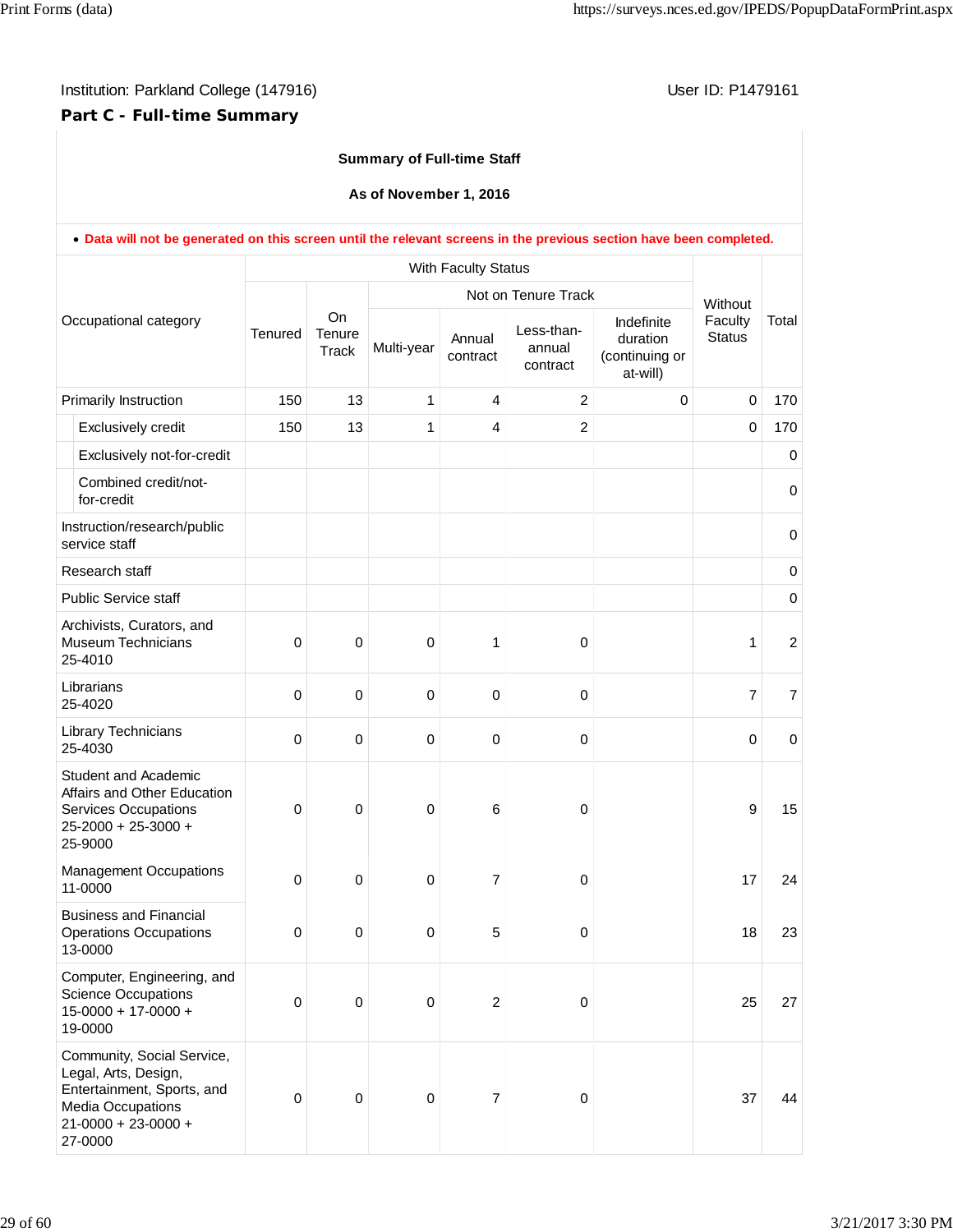| <b>Healthcare Practitioners and</b><br><b>Technical Occupations</b><br>29-0000                         | $\Omega$ | $\Omega$ | $\Omega$ | $\mathbf 0$ | $\Omega$ | 1 |          |
|--------------------------------------------------------------------------------------------------------|----------|----------|----------|-------------|----------|---|----------|
| <b>Service Occupations</b><br>$31-0000 + 33-0000 +$<br>$35-0000 + 37-0000 +$<br>39-0000                |          |          |          |             |          |   | 59       |
| Sales and Related<br>Occupations<br>41-0000                                                            |          |          |          |             |          |   | 14       |
| Office and Administrative<br><b>Support Occupations</b><br>43-0000                                     |          |          |          |             |          |   | 57       |
| Natural Resources,<br>Construction, and<br>Maintenance Occupations<br>$45-0000 + 47-0000 +$<br>49-0000 |          |          |          |             |          |   | $\Omega$ |
| Production, Transportation,<br>and Material Moving<br>Occupations<br>$51-0000 + 53-0000$               |          |          |          |             |          |   | 0        |
| Total                                                                                                  |          |          |          |             |          |   | 443      |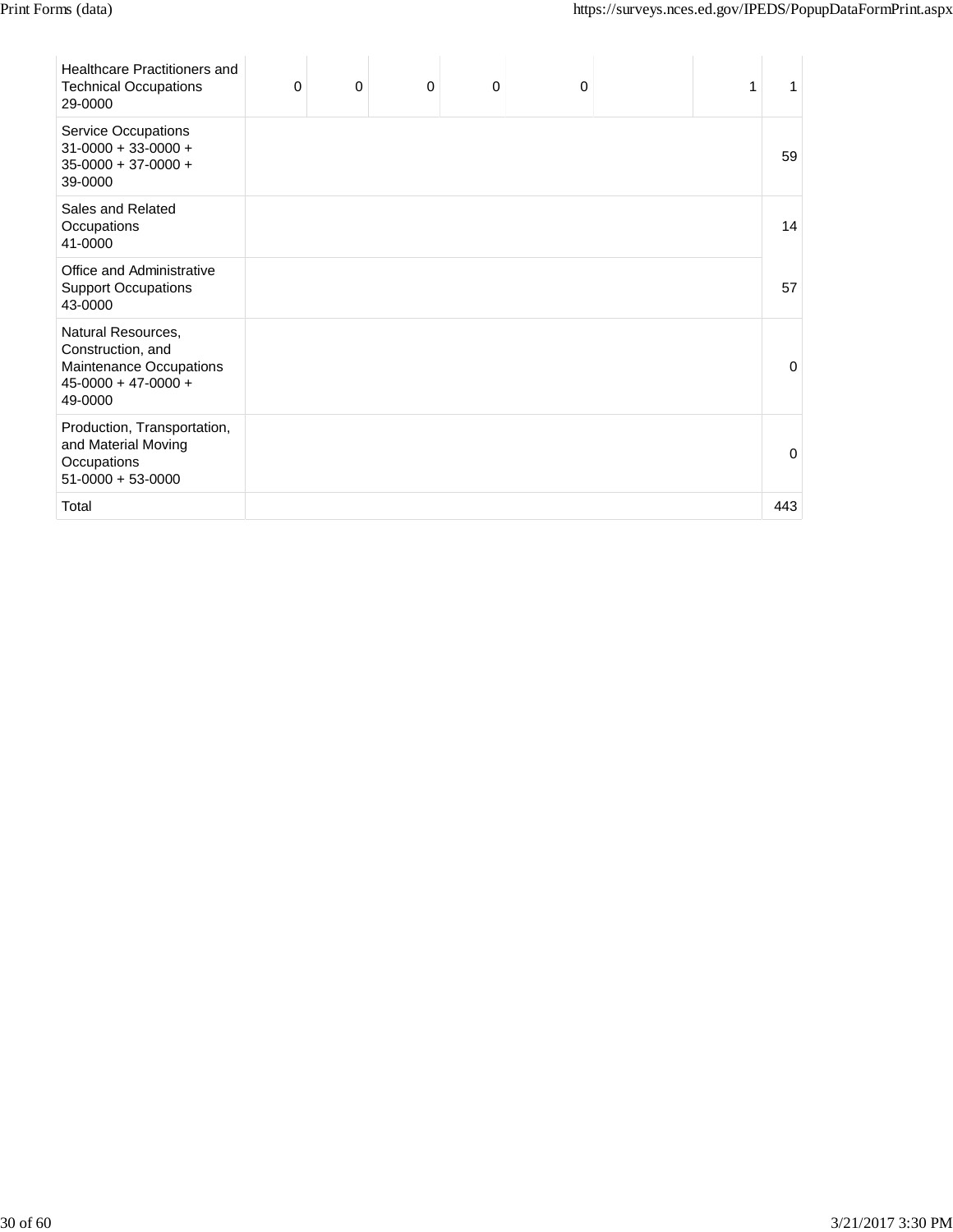## **Part G - Salaries Worksheet**

## **Number of Full-time Instructional Staff For Calculation of Total Number of Months**

### **Annual Salary, 2016-17**

- **Report the number of instructional staff based on the number of months to be worked**
- **Months reported should correspond with the number of months that staff worked (which may differ from the number of months over which they are paid)**
- **Include ONLY full-time instructional staff**
- **Include instructional staff** *with* **faculty status and** *without* **faculty status**
- **Include instructional staff regardless of tenure status**

|                                                              |              |                     | Months worked |                  | <b>Total staff for</b> | <b>O</b> Total |                  |                     |
|--------------------------------------------------------------|--------------|---------------------|---------------|------------------|------------------------|----------------|------------------|---------------------|
| Gender and<br>academic rank                                  | 12<br>months | 11<br>months        | 10<br>months  | 9 months         | < 9<br>months          | Total<br>Staff | salary reporting | number of<br>months |
| <b>Men</b>                                                   |              |                     |               |                  |                        |                |                  |                     |
| Professors                                                   | $\pmb{0}$    | $\pmb{0}$           | $\pmb{0}$     | 34               | $\mathbf 0$            | 34             | 34               | 306                 |
| Associate<br>professors                                      | $\mathsf 0$  | $\mathsf{O}\xspace$ | $\pmb{0}$     | 31               | 0                      | 31             | 31               | 279                 |
| Assistant<br>professors                                      | $\mathsf{O}$ | $\mathbf 0$         | $\mathbf 0$   | $\overline{7}$   | 0                      | $\overline{7}$ | $\overline{7}$   | 63                  |
| Instructors                                                  | $\pmb{0}$    | $\mathsf{O}\xspace$ | $\pmb{0}$     | 10               | 0                      | 10             | 10               | 90                  |
| Lecturers                                                    |              |                     |               |                  |                        | 0              | $\Omega$         | $\mathbf 0$         |
| No academic<br>rank                                          | $\mathbf{1}$ | $\mathbf 0$         | 0             | $\mathbf 0$      | 0                      | $\mathbf{1}$   | 1                | 12                  |
| <b>Total men</b>                                             | 1            | $\mathbf 0$         | 0             | 82               | 0                      | 83             | 83               | 750                 |
| Total men full-time instructional staff from Part A          |              |                     |               |                  |                        | 83             |                  |                     |
| Women                                                        |              |                     |               |                  |                        |                |                  |                     |
| Professors                                                   | $\pmb{0}$    | $\mathsf 0$         | $\pmb{0}$     | 16               | 0                      | 16             | 16               | 144                 |
| Associate<br>professors                                      | $\mathbf 0$  | $\mathbf 0$         | 0             | 60               | 0                      | 60             | 60               | 540                 |
| Assistant<br>professors                                      | $\mathbf 0$  | $\pmb{0}$           | $\mathbf 0$   | $\overline{a}$   | 0                      | $\overline{2}$ | $\overline{2}$   | 18                  |
| <b>Instructors</b>                                           | $\pmb{0}$    | $\mathbf 0$         | $\pmb{0}$     | $\boldsymbol{9}$ | 0                      | 9              | 9                | 81                  |
| Lecturers                                                    |              |                     |               |                  |                        | $\mathbf 0$    | $\Omega$         | $\mathbf 0$         |
| No academic<br>rank                                          | $\mathbf 0$  | $\mathbf 0$         | 0             | $\mathbf 0$      | 0                      | $\Omega$       | $\Omega$         | $\Omega$            |
| <b>Total women</b>                                           | $\Omega$     | $\Omega$            | $\Omega$      | 87               | 0                      | 87             | 87               | 783                 |
| Total women full-time instructional staff from Part A        |              |                     |               |                  |                        | 87             |                  |                     |
| Total (men +<br>women)                                       | 1            | 0                   | 0             | 169              | 0                      | 170            | 170              | 1,533               |
| Total (men +women) full-time instructional staff from Part A |              |                     |               |                  |                        |                |                  |                     |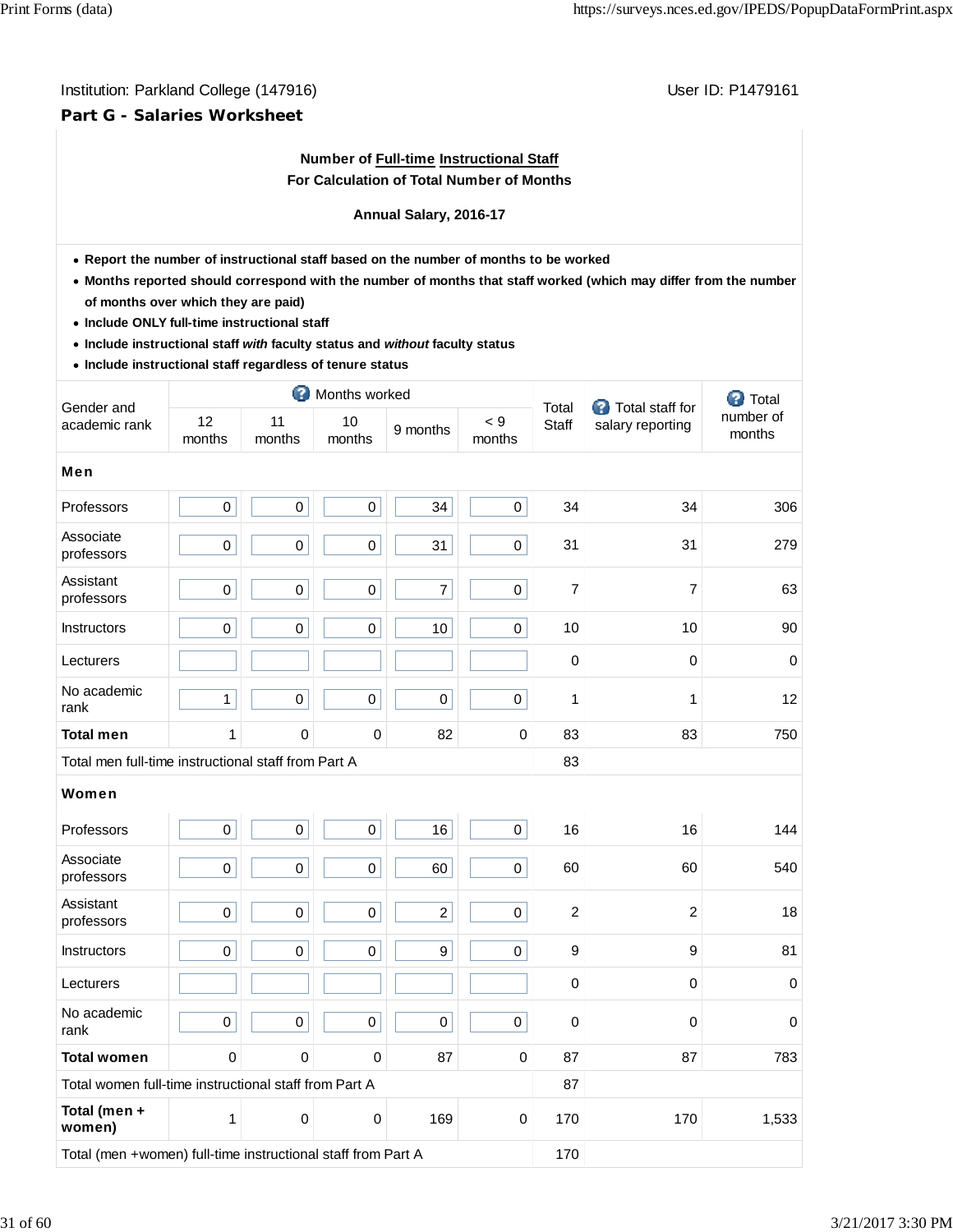# **Part G - Salary Outlays for Instructional Staff**

## **Salary Outlays for Full-time Instructional Staff**

**Annual Salary Outlays, 2016-17**

|                                         |                                           |                                  | . Report the TOTAL ANNUAL salary outlays for the full-time instructional staff reported in the 12 months, 11 months, 10<br>months, and 9 months columns on the previous screen |             |             |                  |                                |  |  |
|-----------------------------------------|-------------------------------------------|----------------------------------|--------------------------------------------------------------------------------------------------------------------------------------------------------------------------------|-------------|-------------|------------------|--------------------------------|--|--|
| Gender<br>and<br>academic<br>rank<br>1) | Total<br>staff for<br>salary<br>reporting | Total<br>number<br>of<br>months  | $\mathbf{P}$<br><b>Salary Outlays</b>                                                                                                                                          |             |             |                  |                                |  |  |
|                                         | (from<br>Part G,<br>screen                | (from<br>Part G,<br>screen<br>1) | 12 months                                                                                                                                                                      | 11 months   | 10 months   | 9 months         | average<br>monthly<br>salaries |  |  |
| Men                                     |                                           |                                  |                                                                                                                                                                                |             |             |                  |                                |  |  |
| Professors                              | 34                                        | 306                              | $\pmb{0}$                                                                                                                                                                      | $\pmb{0}$   | $\pmb{0}$   | 2,901,419        | 9,482                          |  |  |
| Associate<br>professors                 | 31                                        | 279                              | 0                                                                                                                                                                              | $\pmb{0}$   | $\pmb{0}$   | 2,262,178        | 8,108                          |  |  |
| Assistant<br>professors                 | 7                                         | 63                               | $\pmb{0}$                                                                                                                                                                      | $\pmb{0}$   | $\pmb{0}$   | 461,906          | 7,332                          |  |  |
| Instructors                             | 10                                        | 90                               | 0                                                                                                                                                                              | $\pmb{0}$   | $\pmb{0}$   | 537,691          | 5,974                          |  |  |
| Lecturers                               | 0                                         | 0                                |                                                                                                                                                                                |             |             |                  |                                |  |  |
| <b>No</b><br>academic<br>rank           | 1                                         | 12                               | 73,321                                                                                                                                                                         | $\mathbf 0$ | $\pmb{0}$   | $\boldsymbol{0}$ | 6,110                          |  |  |
| <b>Total men</b>                        | 83                                        | 750                              | 73,321                                                                                                                                                                         | $\pmb{0}$   | $\mathbf 0$ | 6,163,194        | 8,315                          |  |  |
| Women                                   |                                           |                                  |                                                                                                                                                                                |             |             |                  |                                |  |  |
| Professors                              | 16                                        | 144                              | $\mathbf 0$                                                                                                                                                                    | $\mathbf 0$ | $\mathbf 0$ | 1,347,600        | 9,358                          |  |  |
| Associate<br>professors                 | 60                                        | 540                              | $\pmb{0}$                                                                                                                                                                      | $\pmb{0}$   | $\pmb{0}$   | 4,282,403        | 7,930                          |  |  |
| Assistant<br>professors                 | $\overline{c}$                            | 18                               | 0                                                                                                                                                                              | $\mathbf 0$ | $\pmb{0}$   | 132,204          | 7,345                          |  |  |
| Instructors                             | $\boldsymbol{9}$                          | 81                               | $\mathsf 0$                                                                                                                                                                    | $\mathbf 0$ | $\mathbf 0$ | 472,456          | 5,833                          |  |  |
| Lecturers                               | $\,0\,$                                   | $\boldsymbol{0}$                 |                                                                                                                                                                                |             |             |                  |                                |  |  |
| No<br>academic<br>rank                  | 0                                         | $\pmb{0}$                        | $\mathsf 0$                                                                                                                                                                    | $\mathbf 0$ | $\mathbf 0$ | $\mathsf 0$      |                                |  |  |
| <b>Total</b><br>women                   | 87                                        | 783                              | $\pmb{0}$                                                                                                                                                                      | $\pmb{0}$   | $\pmb{0}$   | 6,234,663        | 7,963                          |  |  |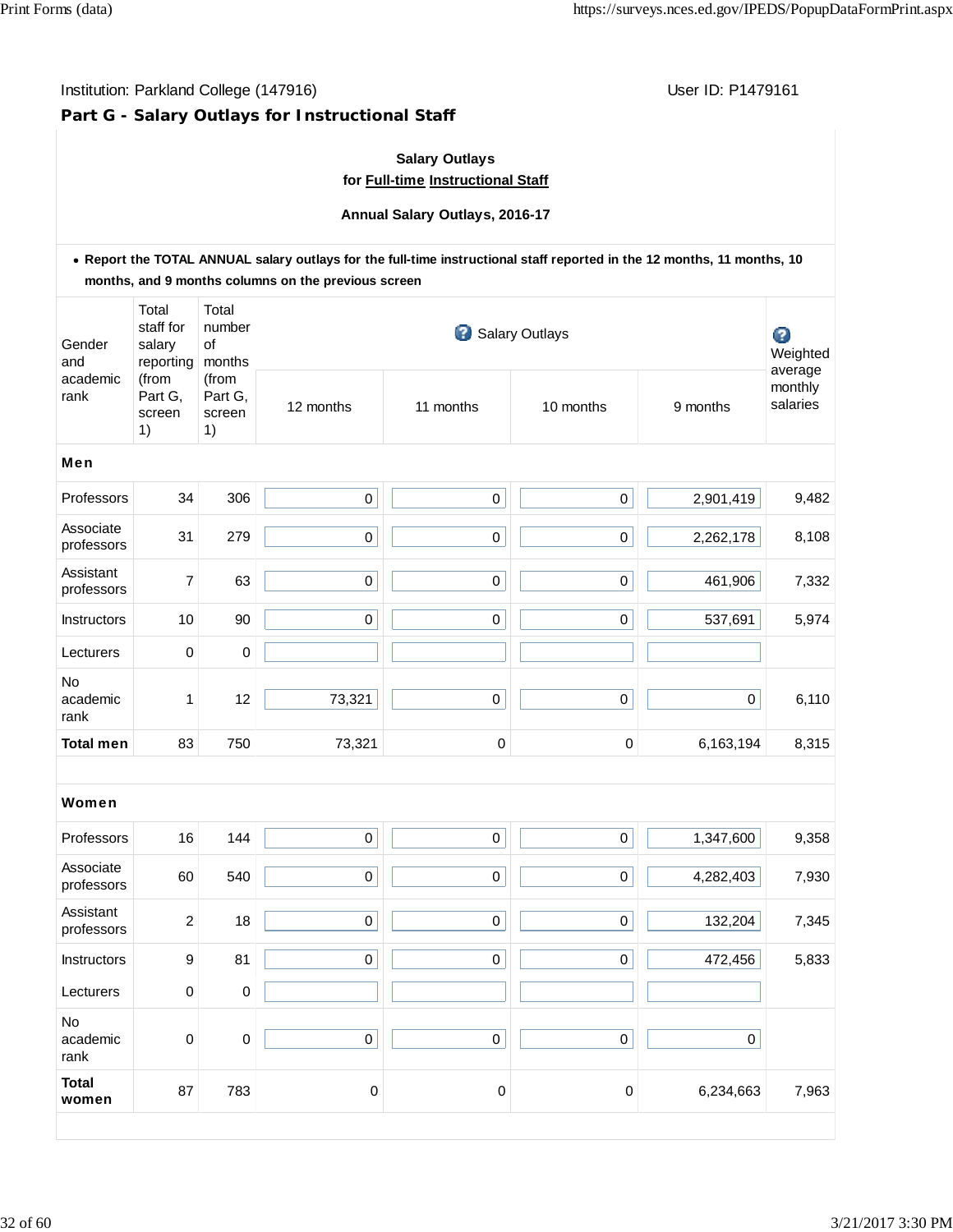| <b>Total</b><br>$(men +$ | 170 | 1,533 | 73,321 | ັ | 12,397,857 | 8,135 |
|--------------------------|-----|-------|--------|---|------------|-------|
| women)                   |     |       |        |   |            |       |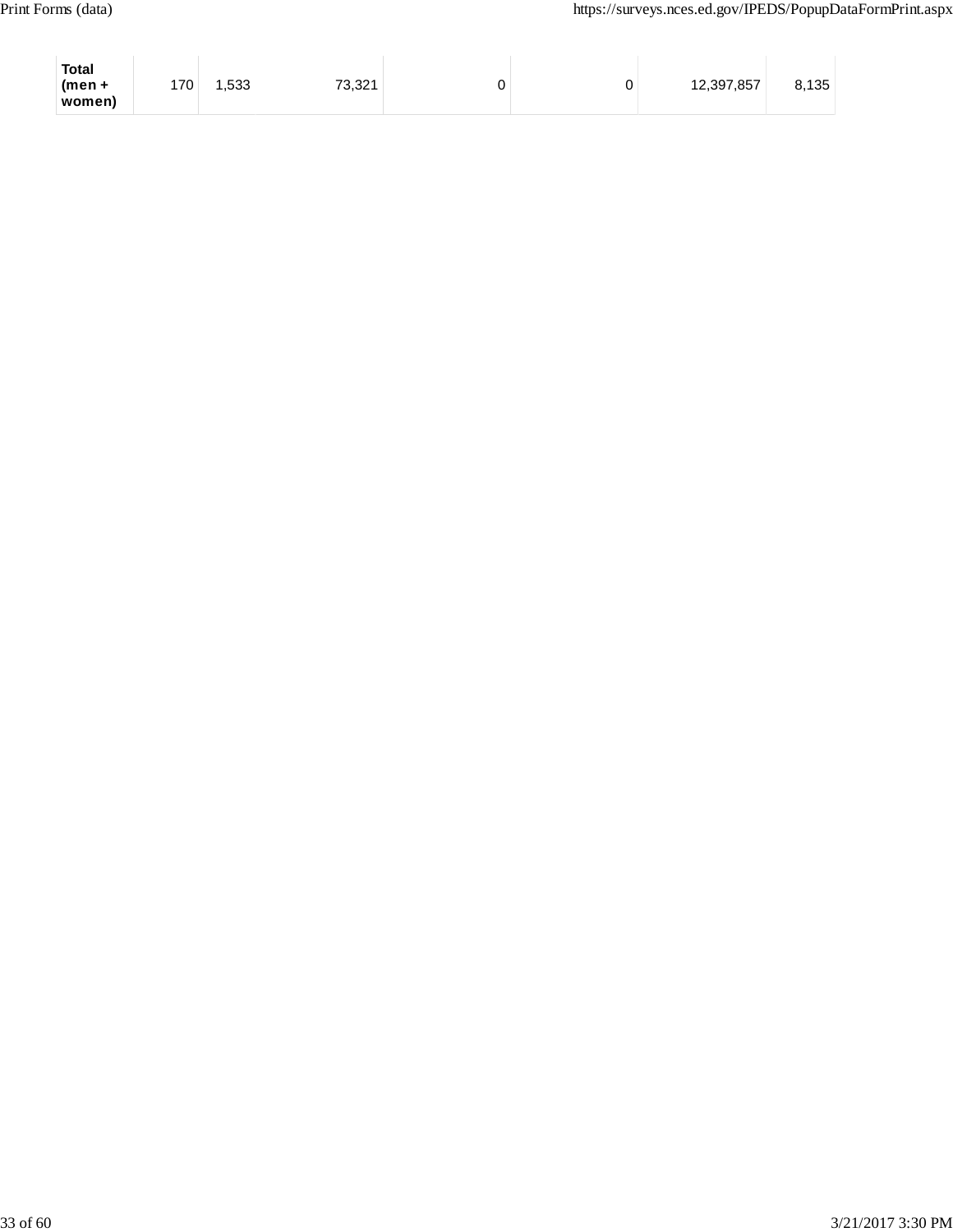## **Part G - Average Salary by academic rank**

| Average Salary by academic rank   |
|-----------------------------------|
| for Full-time Instructional Staff |

## **Annual Average Salaries, 2016-17**

|                          |           | <b>Average Salaries</b> |           | Equated 9-month Average Salary |        |
|--------------------------|-----------|-------------------------|-----------|--------------------------------|--------|
| Gender and academic rank | 12 months | 11 months               | 10 months | 9 months                       |        |
| Men                      |           |                         |           |                                |        |
| Professors               |           |                         |           | 85,336                         | 85,336 |
| Associate professors     |           |                         |           | 72,973                         | 72,973 |
| Assistant professors     |           |                         |           | 65,987                         | 65,987 |
| <b>Instructors</b>       |           |                         |           | 53,769                         | 53,769 |
| Lecturers                |           |                         |           |                                |        |
| No academic rank         | 73,321    |                         |           |                                | 54,991 |
| <b>Total men</b>         | 73,321    |                         |           | 75,161                         | 74,918 |
|                          |           |                         |           |                                |        |
| Women                    |           |                         |           |                                |        |
| Professors               |           |                         |           | 84,225                         | 84,225 |
| Associate professors     |           |                         |           | 71,373                         | 71,373 |
| Assistant professors     |           |                         |           | 66,102                         | 66,102 |
| <b>Instructors</b>       |           |                         |           | 52,495                         | 52,495 |
| Lecturers                |           |                         |           |                                |        |
| No academic rank         |           |                         |           |                                |        |
| <b>Total women</b>       |           |                         |           | 71,663                         | 71,663 |
|                          |           |                         |           |                                |        |
| Total (men + women)      | 73,321    |                         |           | 73,360                         | 73,252 |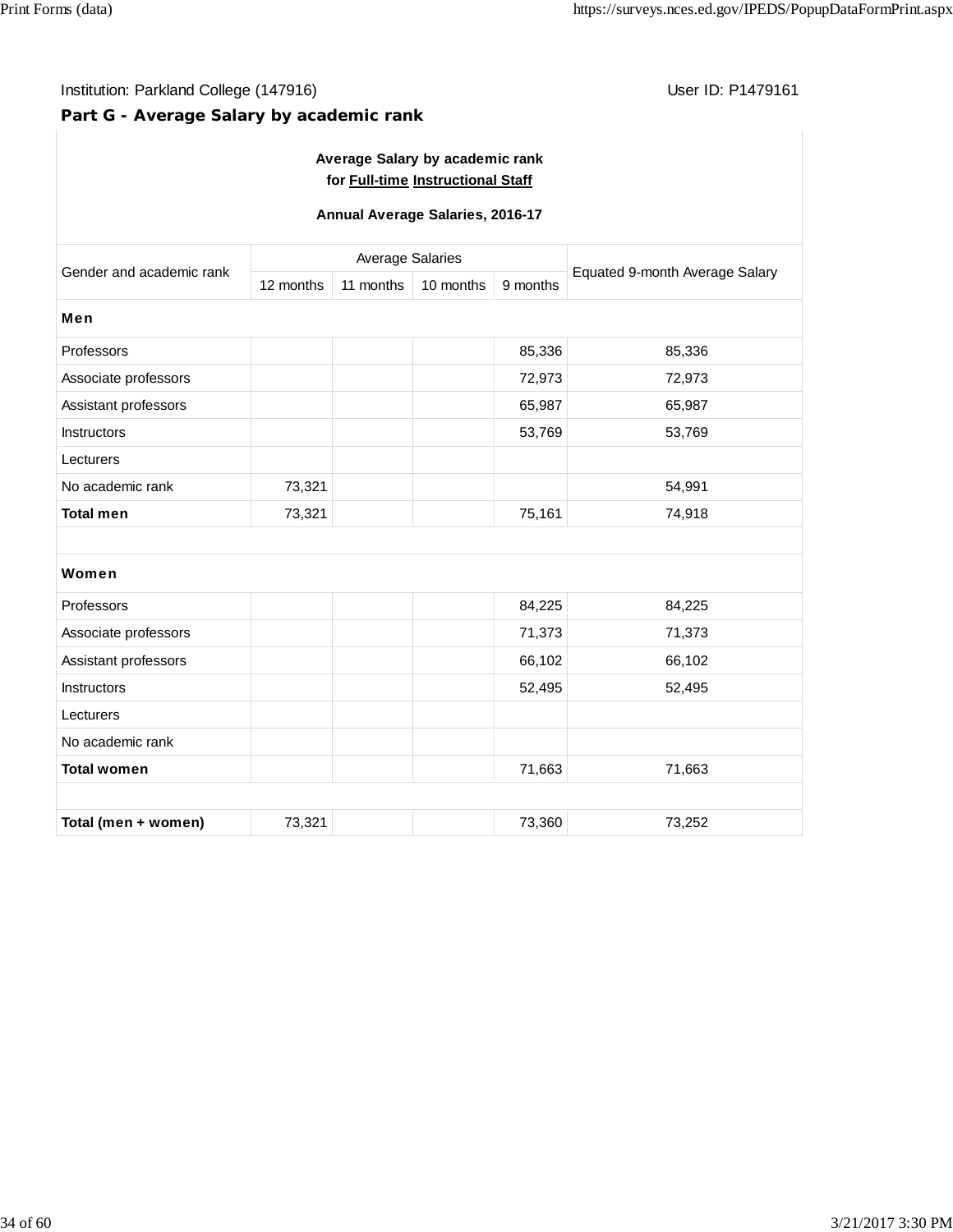# **Part G - Salary Outlays for Non-instructional Staff**

| <b>Salary Outlays</b><br>for Full-time Non-instructional Staff<br>Annual Salary Outlays, 2016-17                                     |    |           |  |  |  |  |
|--------------------------------------------------------------------------------------------------------------------------------------|----|-----------|--|--|--|--|
|                                                                                                                                      |    |           |  |  |  |  |
| Research staff                                                                                                                       | 0  | 0         |  |  |  |  |
| <b>Public Service staff</b>                                                                                                          | 0  |           |  |  |  |  |
| Library and Student and Academic Affairs and Other<br><b>Education Services Occupations</b><br>25-4000 + 25-2000 + 25-3000 + 25-9000 | 24 | 1,329,039 |  |  |  |  |
| <b>Management Occupations</b><br>11-0000                                                                                             | 24 | 2,581,889 |  |  |  |  |
| <b>Business and Financial Operations Occupations</b><br>13-0000                                                                      | 23 | 1,255,224 |  |  |  |  |
| Computer, Engineering, and Science Occupations<br>15-0000 + 17-0000 + 19-0000                                                        | 27 | 1,822,262 |  |  |  |  |
| Community, Social Service, Legal, Arts, Design,<br>Entertainment, Sports, and Media Occupations<br>21-0000 + 23-0000 + 27-0000       | 44 | 2,807,747 |  |  |  |  |
| <b>Healthcare Practitioners and Technical Occupations</b><br>29-0000                                                                 | 1  | 59,770    |  |  |  |  |
| <b>Service Occupations</b><br>$31-0000 + 33-0000 + 35-0000 + 37-0000 + 39-0000$                                                      | 59 | 2,493,531 |  |  |  |  |
| Sales and Related Occupations<br>41-0000                                                                                             | 14 | 597,543   |  |  |  |  |
| Office and Administrative Support Occupations<br>43-0000                                                                             | 57 | 2,318,598 |  |  |  |  |
| Natural Resources, Construction, and Maintenance<br>Occupations<br>45-0000 + 47-0000 + 49-0000                                       | 0  | 0         |  |  |  |  |
| Production, Transportation, and Material Moving Occupations<br>51-0000 + 53-0000                                                     | 0  | 0         |  |  |  |  |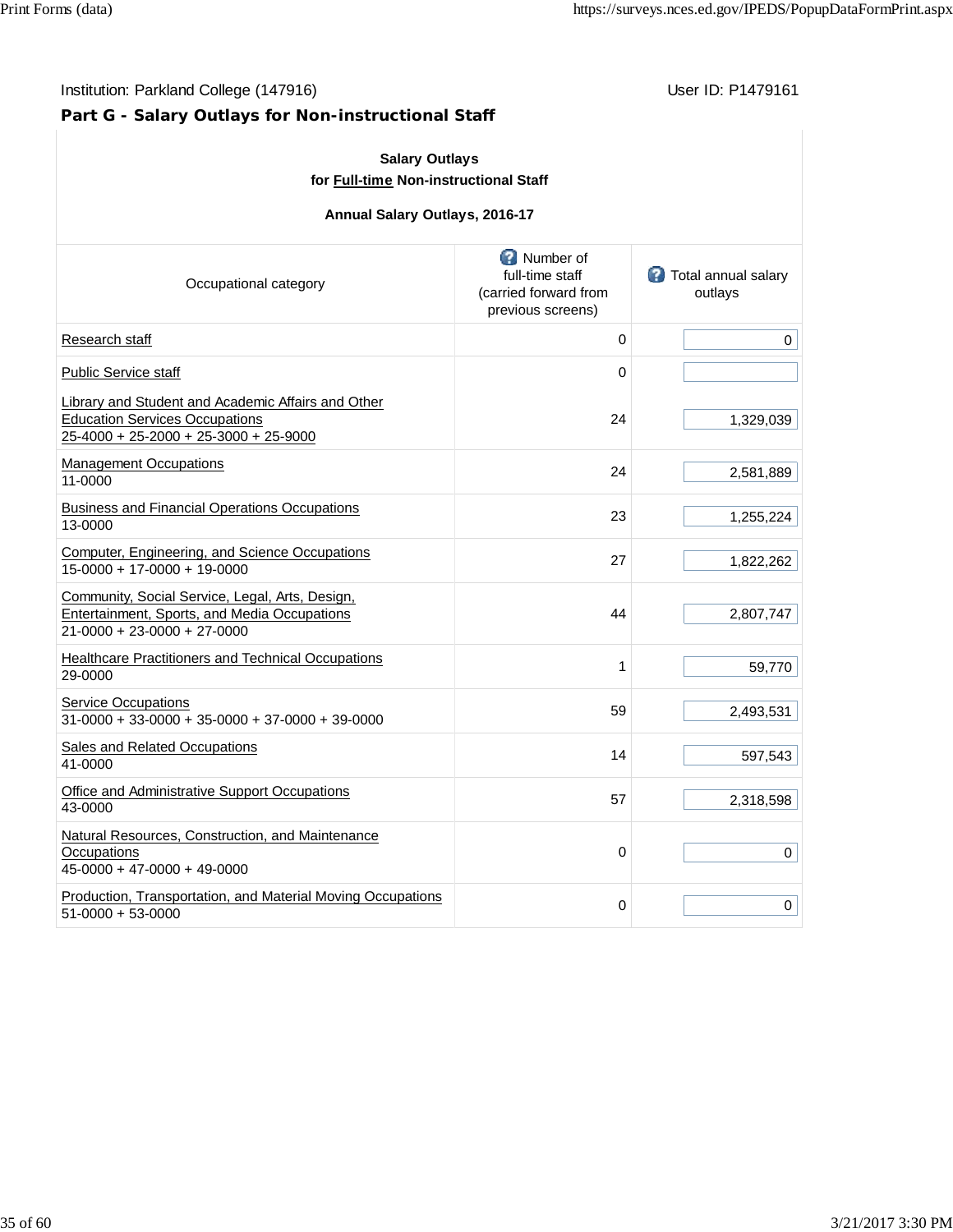# **Part D - Part-time Staff by Occupational Category**

## **Number of Part-time Staff by Occupational Category**

#### **As of November 1, 2016**

**Report Hispanic/Latino individuals of any race as Hispanic/Latino**

**Report race for non-Hispanic/Latino individuals only**

#### Men

| Race/ethnicity                            | Instructional staff | Research staff | <b>Public Service staff</b> |
|-------------------------------------------|---------------------|----------------|-----------------------------|
| Nonresident alien                         |                     |                |                             |
| Hispanic/Latino                           | 6                   |                |                             |
| American Indian or Alaska Native          | ◢                   |                |                             |
| Asian                                     | 5                   |                |                             |
| <b>Black or African American</b>          | 7                   |                |                             |
| Native Hawaiian or Other Pacific Islander | $\Omega$            |                |                             |
| White                                     | 97                  |                |                             |
| Two or more races                         |                     |                |                             |
| Race and ethnicity unknown                | 11                  |                |                             |
| <b>Total men</b>                          | 129                 | 0              | 0                           |

| Race/ethnicity                            | Instructional staff | Research staff | <b>Public Service staff</b> |
|-------------------------------------------|---------------------|----------------|-----------------------------|
| Nonresident alien                         | 1                   |                |                             |
| Hispanic/Latino                           | 5                   |                |                             |
| American Indian or Alaska Native          | 0                   |                |                             |
| Asian                                     | 6                   |                |                             |
| <b>Black or African American</b>          | 3                   |                |                             |
| Native Hawaiian or Other Pacific Islander | $\Omega$            |                |                             |
| White                                     | 137                 |                |                             |
| Two or more races                         | 4                   |                |                             |
| Race and ethnicity unknown                | 12                  |                |                             |
| <b>Total women</b>                        | 165                 | 0              | 0                           |
|                                           |                     |                |                             |
| Total (men+women)                         | 294                 | 0              | 0                           |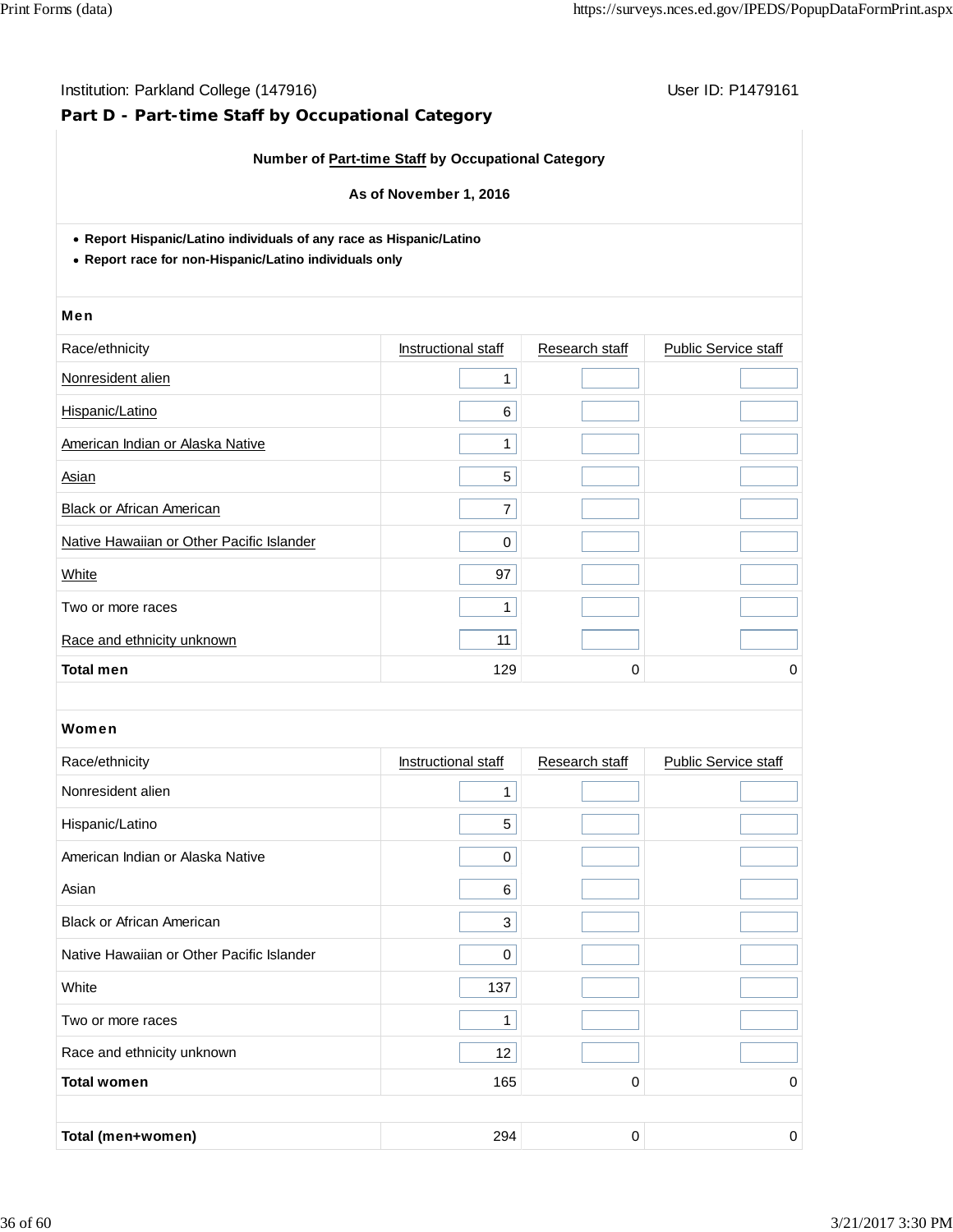Total from prior year **298**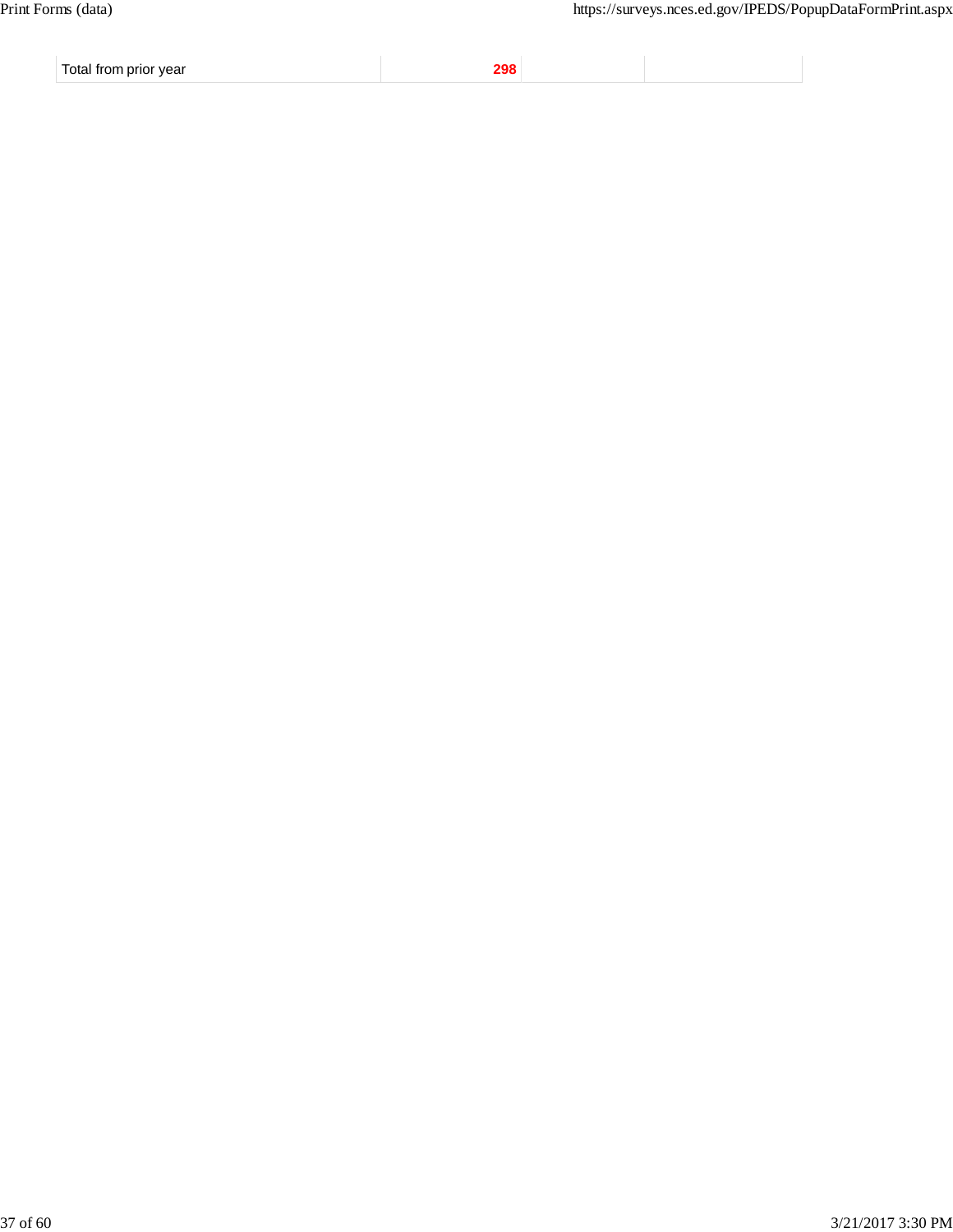# **Part D - Part-time Staff by Occupational Category**

## **Number of Part-time Staff by Occupational Category**

#### **As of November 1, 2016**

- **Report Hispanic/Latino individuals of any race as Hispanic/Latino**
- **Report race for non-Hispanic/Latino individuals only**

#### Men

| Race/ethnicity                                         | Archivists,<br>Curators, and<br>Museum<br>Technicians<br>25-4010 | Librarians<br>25-4020 | Library<br>Technicians<br>25-4030 | Student and Academic<br>Affairs and Other<br><b>Education Services</b><br>Occupations<br>$25 - 2000 + 25 - 3000 +$<br>25-9000 | Library and Student and<br>Academic Affairs and<br>Other Education<br><b>Services Occupations</b> |
|--------------------------------------------------------|------------------------------------------------------------------|-----------------------|-----------------------------------|-------------------------------------------------------------------------------------------------------------------------------|---------------------------------------------------------------------------------------------------|
| Nonresident alien                                      | $\pmb{0}$                                                        | $\mathbf 0$           | 0                                 | $\mathbf 0$                                                                                                                   | $\mathbf 0$                                                                                       |
| Hispanic/Latino                                        | 0                                                                | 0                     | 0                                 | 0                                                                                                                             | $\Omega$                                                                                          |
| American Indian or<br>Alaska Native                    | $\mathbf 0$                                                      | 0                     | $\mathbf 0$                       | 0                                                                                                                             | $\mathbf 0$                                                                                       |
| Asian                                                  | $\mathbf 0$                                                      | 0                     | $\mathbf 0$                       | 0                                                                                                                             | 0                                                                                                 |
| <b>Black or African</b><br>American                    | $\mathbf 0$                                                      | 0                     | 0                                 | $\mathbf 0$                                                                                                                   | $\mathbf 0$                                                                                       |
| Native Hawaiian or<br><b>Other Pacific</b><br>Islander | $\mathbf 0$                                                      | 0                     | 0                                 | 0                                                                                                                             | $\mathbf 0$                                                                                       |
| White                                                  | $\mathbf 0$                                                      | 0                     | 0                                 | $\mathbf 0$                                                                                                                   | $\mathbf 0$                                                                                       |
| Two or more races                                      | $\mathbf 0$                                                      | 0                     | 0                                 | 0                                                                                                                             | $\mathbf 0$                                                                                       |
| Race and ethnicity<br>unknown                          | $\mathbf 0$                                                      | 0                     | 0                                 | $\mathbf 0$                                                                                                                   | $\mathbf 0$                                                                                       |
| <b>Total men</b>                                       | 0                                                                | 0                     | 0                                 | 0                                                                                                                             | 0                                                                                                 |

| Race/ethnicity                      | Archivists.<br>Curators, and<br>Museum<br>Technicians<br>25-4010 | Librarians<br>25-4020 | Library<br>Technicians<br>25-4030 | Student and Academic<br>Affairs and Other<br><b>Education Services</b><br>Occupations<br>$25-2000 + 25-3000 +$<br>25-9000 | Library and Student and<br>Academic Affairs and<br><b>Other Education</b><br><b>Services Occupations</b> |
|-------------------------------------|------------------------------------------------------------------|-----------------------|-----------------------------------|---------------------------------------------------------------------------------------------------------------------------|----------------------------------------------------------------------------------------------------------|
| Nonresident alien                   | 0                                                                | $\Omega$              | O                                 | 0                                                                                                                         | $\Omega$                                                                                                 |
| Hispanic/Latino                     | 0                                                                | 0                     | 0                                 | 0                                                                                                                         | 0                                                                                                        |
| American Indian or<br>Alaska Native | 0                                                                | 0                     | $\Omega$                          | 0                                                                                                                         | 0                                                                                                        |
| Asian                               | 0                                                                | 0                     |                                   | 0                                                                                                                         | 0                                                                                                        |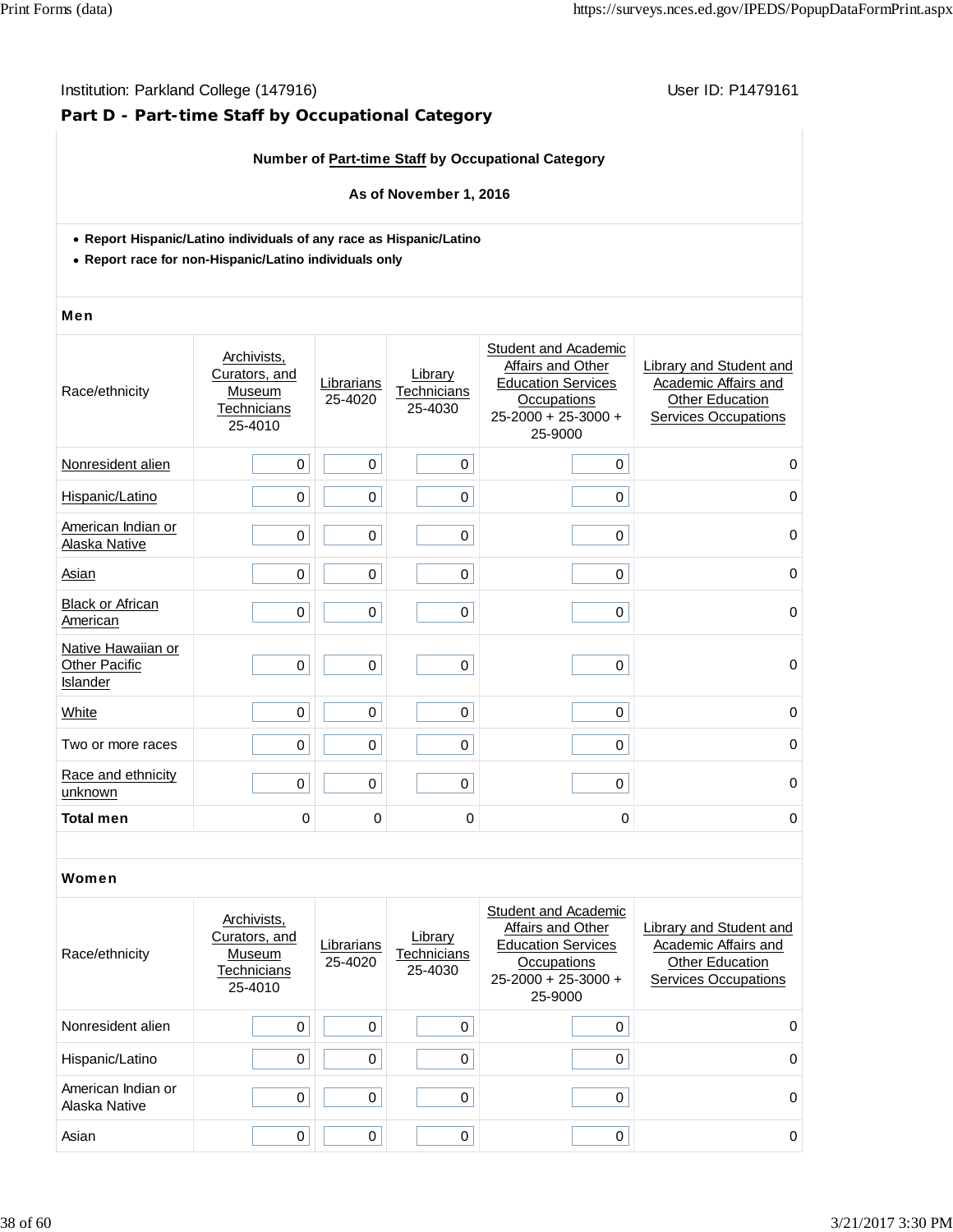| <b>Black or African</b><br>American                           | $\pmb{0}$   | 0           | $\mathbf 0$ | 0 | 0              |
|---------------------------------------------------------------|-------------|-------------|-------------|---|----------------|
| Native Hawaiian or<br><b>Other Pacific</b><br><b>Islander</b> | 0           | 0           | 0           | 0 | 0              |
| White                                                         | $\mathbf 0$ | $\mathbf 0$ | $\mathbf 0$ | 1 |                |
| Two or more races                                             | $\mathbf 0$ | $\Omega$    | $\Omega$    | 0 | $\Omega$       |
| Race and ethnicity<br>unknown                                 | $\mathbf 0$ | 1           | $\Omega$    | 0 |                |
| <b>Total women</b>                                            | $\Omega$    | 1           | $\Omega$    | 1 | 2              |
|                                                               |             |             |             |   |                |
| <b>Total</b><br>(men+women)                                   | $\Omega$    | 4           | $\Omega$    | 1 | $\overline{2}$ |
| Total from prior year                                         |             |             |             |   | $\overline{2}$ |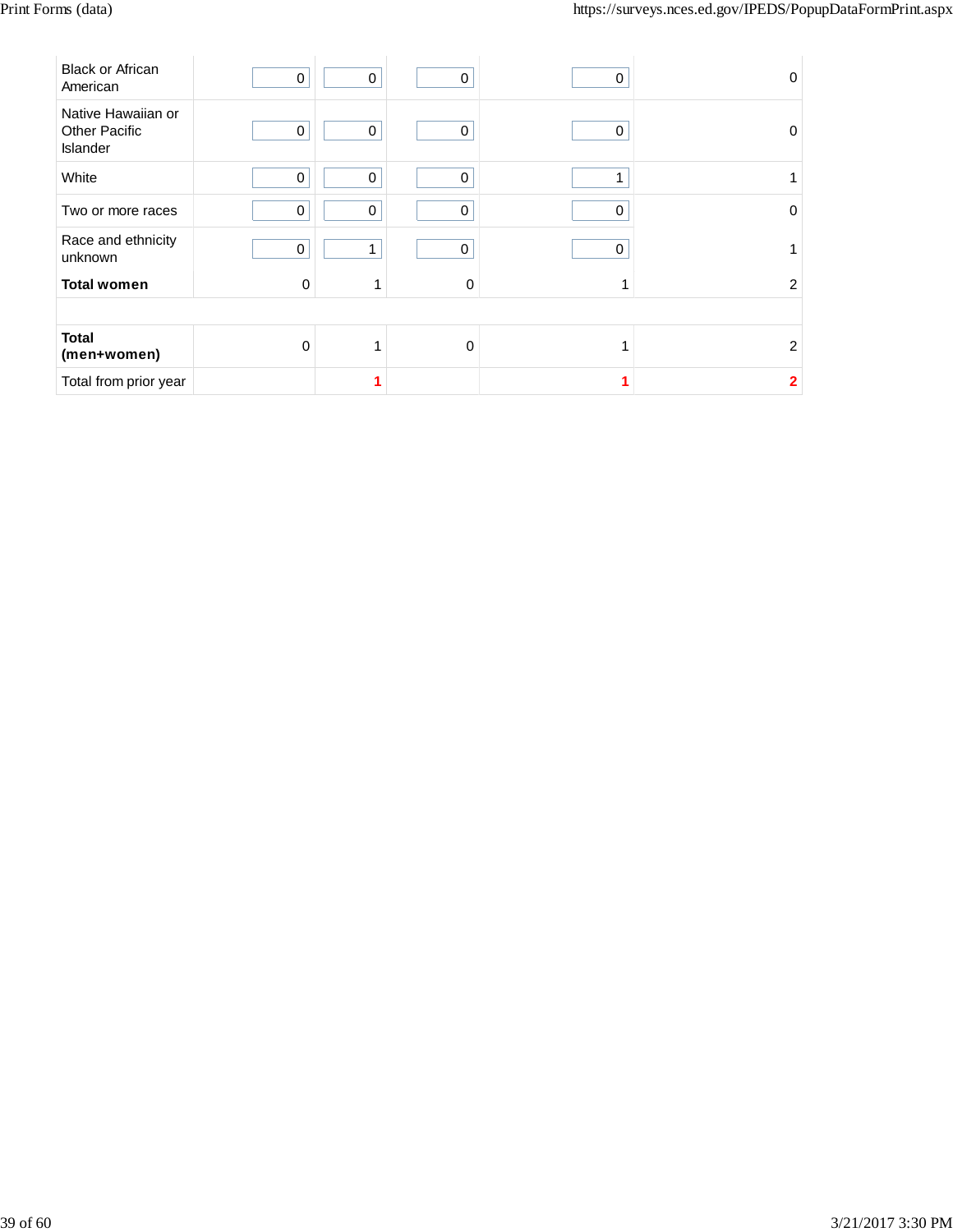## Institution: Parkland College (147916) **Institution: Parkland College (147916**)

# **Part D - Part-time Staff by Occupational Category**

## **Number of Part-time Staff**

**As of November 1, 2016**

- **Report Hispanic/Latino individuals of any race as Hispanic/Latino**
- **Report race for non-Hispanic/Latino individuals only**

#### Men

| Race/ethnicity                                         | Management<br>Occupations<br>11-0000 | <b>Business and</b><br>Financial<br>Operations<br>Occupations<br>13-0000 | Computer,<br>Engineering, and<br>Science<br>Occupations<br>$15 - 0000 +$<br>$17 - 0000 +$<br>19-0000 | Community, Social<br>Service, Legal, Arts,<br>Design, Entertainment,<br>Sports, and Media<br>Occupations<br>$21 - 0000 + 23 - 0000 +$<br>27-0000 | Healthcare<br>Practitioners and<br>Technical<br>Occupations<br>29-0000 |
|--------------------------------------------------------|--------------------------------------|--------------------------------------------------------------------------|------------------------------------------------------------------------------------------------------|--------------------------------------------------------------------------------------------------------------------------------------------------|------------------------------------------------------------------------|
| Nonresident alien                                      | 0                                    | $\mathbf 0$                                                              | 0                                                                                                    | $\mathbf 0$                                                                                                                                      | 0                                                                      |
| Hispanic/Latino                                        | $\mathbf 0$                          | $\mathbf 0$                                                              | 0                                                                                                    | 0                                                                                                                                                | $\mathbf 0$                                                            |
| American Indian or<br>Alaska Native                    | $\mathbf 0$                          | $\mathbf 0$                                                              | 0                                                                                                    | 0                                                                                                                                                | $\mathbf 0$                                                            |
| Asian                                                  | $\mathbf 0$                          | $\mathbf 0$                                                              | 0                                                                                                    | 0                                                                                                                                                | 0                                                                      |
| <b>Black or African</b><br>American                    | $\mathbf 0$                          | $\mathbf 0$                                                              | 0                                                                                                    | $\mathbf{1}$                                                                                                                                     | $\mathbf 0$                                                            |
| Native Hawaiian or<br><b>Other Pacific</b><br>Islander | $\mathbf 0$                          | $\mathbf 0$                                                              | 0                                                                                                    | $\mathbf 0$                                                                                                                                      | $\mathbf 0$                                                            |
| White                                                  | $\mathbf 0$                          | $\mathbf 0$                                                              | 0                                                                                                    | $\overline{7}$                                                                                                                                   | 0                                                                      |
| Two or more races                                      | 0                                    | $\pmb{0}$                                                                | 0                                                                                                    | $\overline{2}$                                                                                                                                   | 0                                                                      |
| Race and ethnicity<br>unknown                          | $\mathbf 0$                          | $\mathbf 0$                                                              | 0                                                                                                    | $\mathbf{1}$                                                                                                                                     | $\mathbf 0$                                                            |
| <b>Total men</b>                                       | 0                                    | 0                                                                        | 0                                                                                                    | 11                                                                                                                                               | 0                                                                      |

| Race/ethnicity                      | Management<br>Occupations<br>11-0000 | <b>Business and</b><br>Financial<br>Operations<br>Occupations<br>13-0000 | Computer,<br>Engineering, and<br>Science<br>Occupations<br>$15-0000 +$<br>$17 - 0000 +$<br>19-0000 | Community, Social<br>Service, Legal, Arts,<br>Design, Entertainment,<br>Sports, and Media<br>Occupations<br>$21-0000 + 23-0000 +$<br>27-0000 | Healthcare<br>Practitioners and<br>Technical<br>Occupations<br>29-0000 |
|-------------------------------------|--------------------------------------|--------------------------------------------------------------------------|----------------------------------------------------------------------------------------------------|----------------------------------------------------------------------------------------------------------------------------------------------|------------------------------------------------------------------------|
| Nonresident alien                   |                                      |                                                                          |                                                                                                    | 0                                                                                                                                            | 0                                                                      |
| Hispanic/Latino                     |                                      |                                                                          |                                                                                                    | 0                                                                                                                                            | 0                                                                      |
| American Indian or<br>Alaska Native | 0                                    |                                                                          | 0                                                                                                  | 0                                                                                                                                            | 0                                                                      |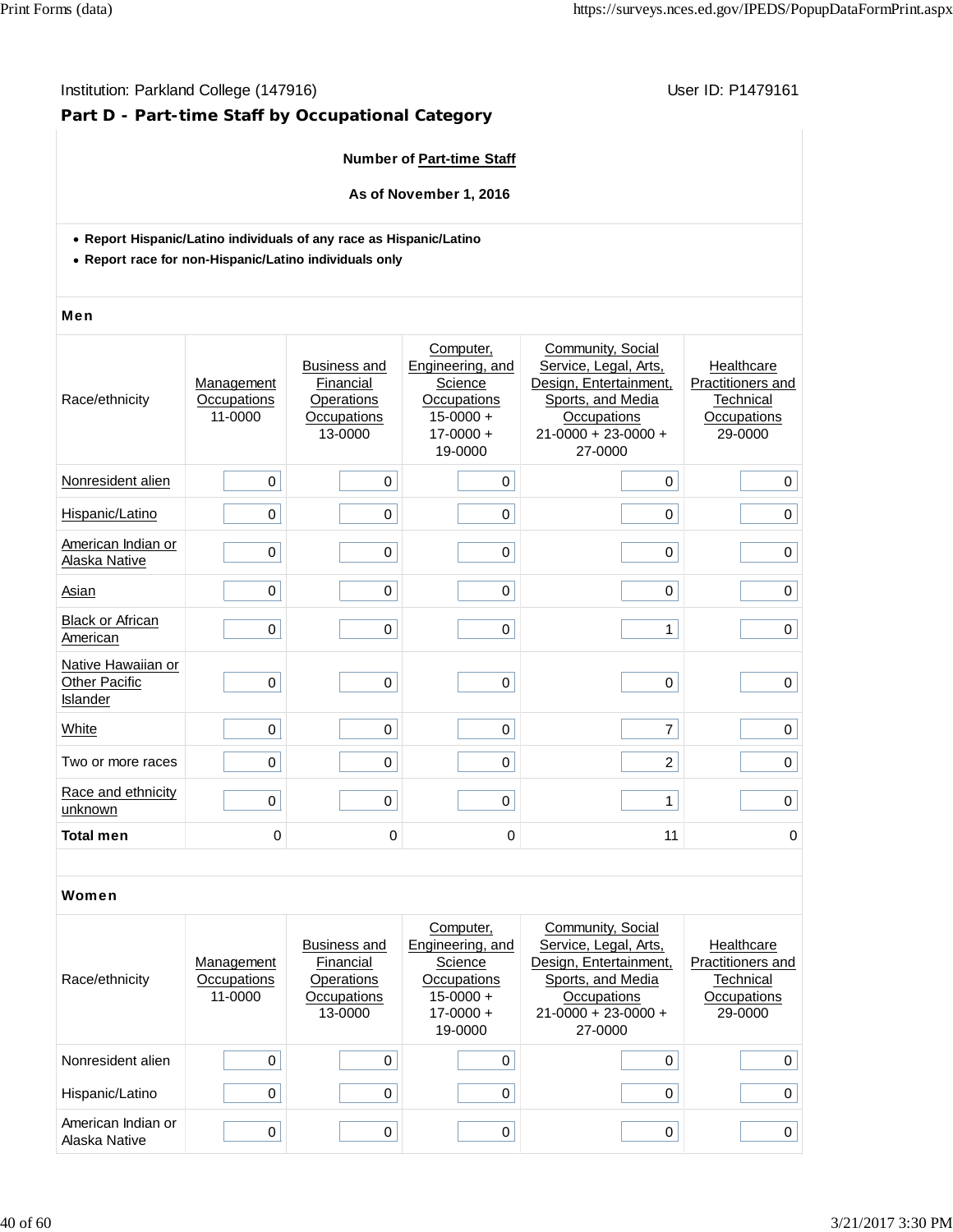| Asian                                                  | 0           | 0                | 0           | 0  | $\pmb{0}$   |
|--------------------------------------------------------|-------------|------------------|-------------|----|-------------|
| <b>Black or African</b><br>American                    | 0           | 0                | $\mathbf 0$ | 0  | 0           |
| Native Hawaiian or<br><b>Other Pacific</b><br>Islander | $\mathbf 0$ | $\mathbf 0$      | $\mathbf 0$ | 0  | $\Omega$    |
| White                                                  | 0           | $\mathbf 0$      | $\mathbf 0$ | 6  | $\mathbf 0$ |
| Two or more races                                      | 0           | $\mathbf 0$      | 0           | 0  | 0           |
| Race and ethnicity<br>unknown                          | 0           | $\boldsymbol{0}$ | 0           | 0  | $\pmb{0}$   |
| <b>Total women</b>                                     | $\pmb{0}$   | $\mathbf 0$      | $\mathbf 0$ | 6  | $\mathbf 0$ |
|                                                        |             |                  |             |    |             |
| <b>Total</b><br>(men+women)                            | 0           | $\Omega$         | $\mathbf 0$ | 17 | $\mathbf 0$ |
| Total from prior<br>year                               |             |                  |             | 17 |             |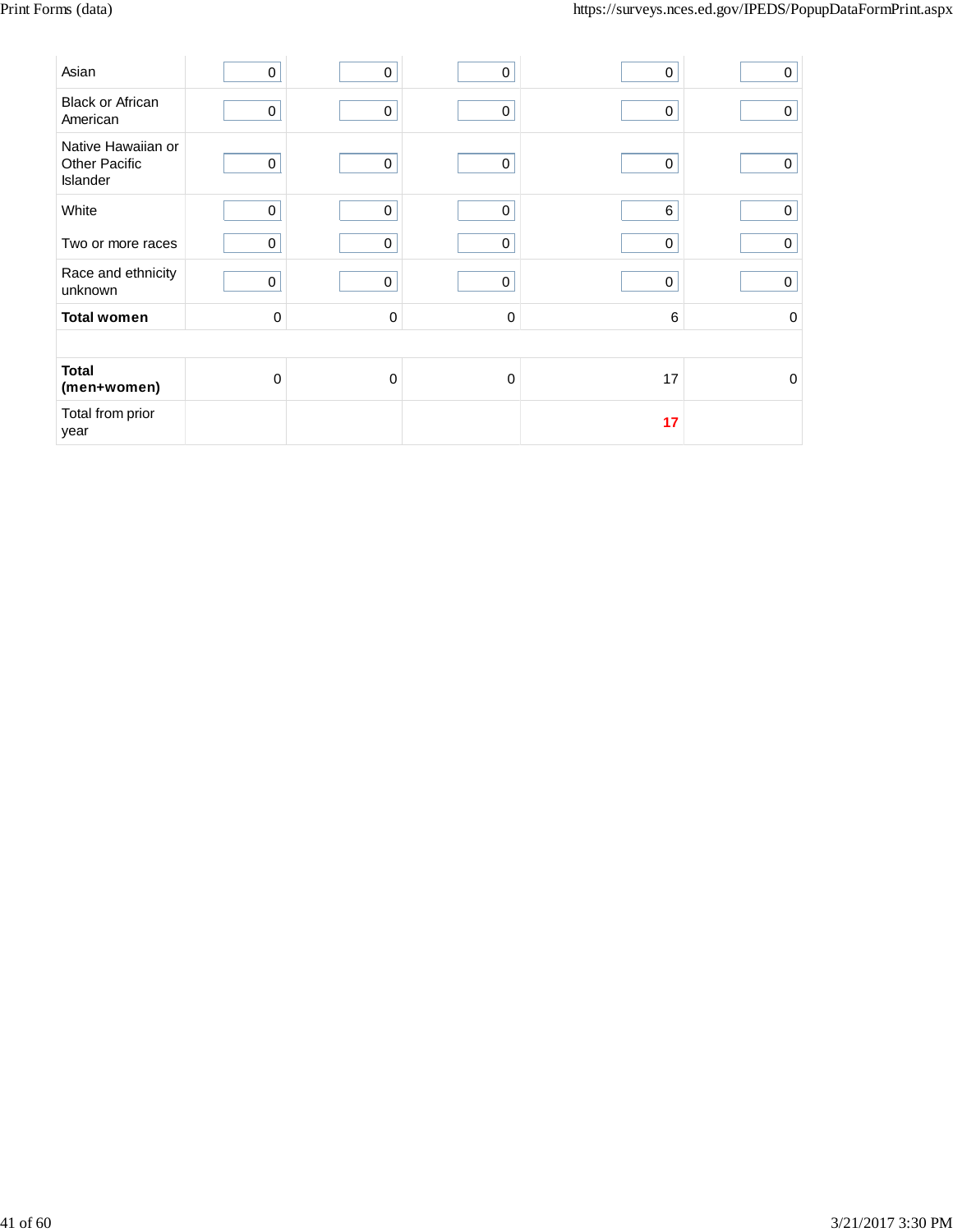## Institution: Parkland College (147916) **Institution: Parkland College (147916**)

# **Part D - Part-time Staff by Occupational Category**

## **Number of Part-time Staff**

**As of November 1, 2016**

- **Report Hispanic/Latino individuals of any race as Hispanic/Latino**
- **Report race for non-Hispanic/Latino individuals only**

#### Men

| Race/ethnicity                                  | Service<br>Occupations<br>$31 - 0000 +$<br>$33 - 0000 +$<br>$35 - 0000 +$<br>$37-0000 +$<br>39-0000 | Sales and<br>Related<br>Occupations<br>41-0000 | Office and<br>Administrative<br>Support<br>Occupations<br>43-0000 | Natural<br>Resources,<br>Construction,<br>and<br>Maintenance<br>Occupations<br>$45 - 0000 +$<br>$47 - 0000 +$<br>49-0000 | Production,<br>Transportation,<br>and Material<br>Moving<br>Occupations<br>$51-0000 +$<br>53-0000 | Grand<br>Total<br>(All<br>part-time<br>staff) |
|-------------------------------------------------|-----------------------------------------------------------------------------------------------------|------------------------------------------------|-------------------------------------------------------------------|--------------------------------------------------------------------------------------------------------------------------|---------------------------------------------------------------------------------------------------|-----------------------------------------------|
| Nonresident alien                               | $\mathbf 0$                                                                                         | 0                                              | $\mathbf 0$                                                       | $\pmb{0}$                                                                                                                | 0                                                                                                 | 1                                             |
| Hispanic/Latino                                 | 0                                                                                                   | 0                                              | $\pmb{0}$                                                         | 0                                                                                                                        | 0                                                                                                 | 6                                             |
| American Indian<br>or Alaska Native             | $\mathsf 0$                                                                                         | $\pmb{0}$                                      | $\mathsf 0$                                                       | $\mathsf 0$                                                                                                              | $\pmb{0}$                                                                                         | 1                                             |
| Asian                                           | $\mathbf 0$                                                                                         | 0                                              | $\pmb{0}$                                                         | 0                                                                                                                        | $\mathbf 0$                                                                                       | 5                                             |
| <b>Black or African</b><br>American             | $\mathbf 0$                                                                                         | $\mathbf 0$                                    | $\mathbf 0$                                                       | 0                                                                                                                        | $\mathbf 0$                                                                                       | 8                                             |
| Native Hawaiian<br>or Other Pacific<br>Islander | $\pmb{0}$                                                                                           | 0                                              | $\pmb{0}$                                                         | 0                                                                                                                        | 0                                                                                                 | $\mathbf 0$                                   |
| White                                           | $\pmb{0}$                                                                                           | $\mathsf 0$                                    | $\pmb{0}$                                                         | $\pmb{0}$                                                                                                                | $\mathsf 0$                                                                                       | 104                                           |
| Two or more<br>races                            | 0                                                                                                   | 0                                              | $\mathbf 0$                                                       | 0                                                                                                                        | $\mathbf 0$                                                                                       | 3                                             |
| Race and<br>ethnicity<br>unknown                | $\mathbf 0$                                                                                         | $\mathsf 0$                                    | $\pmb{0}$                                                         | $\pmb{0}$                                                                                                                | 0                                                                                                 | 12                                            |
| <b>Total men</b>                                | 0                                                                                                   | 0                                              | $\mathbf 0$                                                       | $\mathbf 0$                                                                                                              | 0                                                                                                 | 140                                           |
|                                                 |                                                                                                     |                                                |                                                                   |                                                                                                                          |                                                                                                   |                                               |

| Race/ethnicity    | Service<br>Occupations<br>$31 - 0000 +$<br>$33-0000 +$<br>$35-0000 +$<br>$37-0000 +$<br>39-0000 | Sales and<br>Related<br>Occupations<br>41-0000 | Office and<br>Administrative<br>Support<br>Occupations<br>43-0000 | Natural<br>Resources,<br>Construction,<br>and<br>Maintenance<br><b>Occupations</b><br>$45 - 0000 +$<br>$47 - 0000 +$<br>49-0000 | Production,<br>Transportation,<br>and Material<br>Moving<br>Occupations<br>$51-0000 +$<br>53-0000 | Grand<br>Total<br>(All<br>part-time<br>staff) |
|-------------------|-------------------------------------------------------------------------------------------------|------------------------------------------------|-------------------------------------------------------------------|---------------------------------------------------------------------------------------------------------------------------------|---------------------------------------------------------------------------------------------------|-----------------------------------------------|
| Nonresident alien |                                                                                                 | 0                                              | 0                                                                 | 0                                                                                                                               |                                                                                                   |                                               |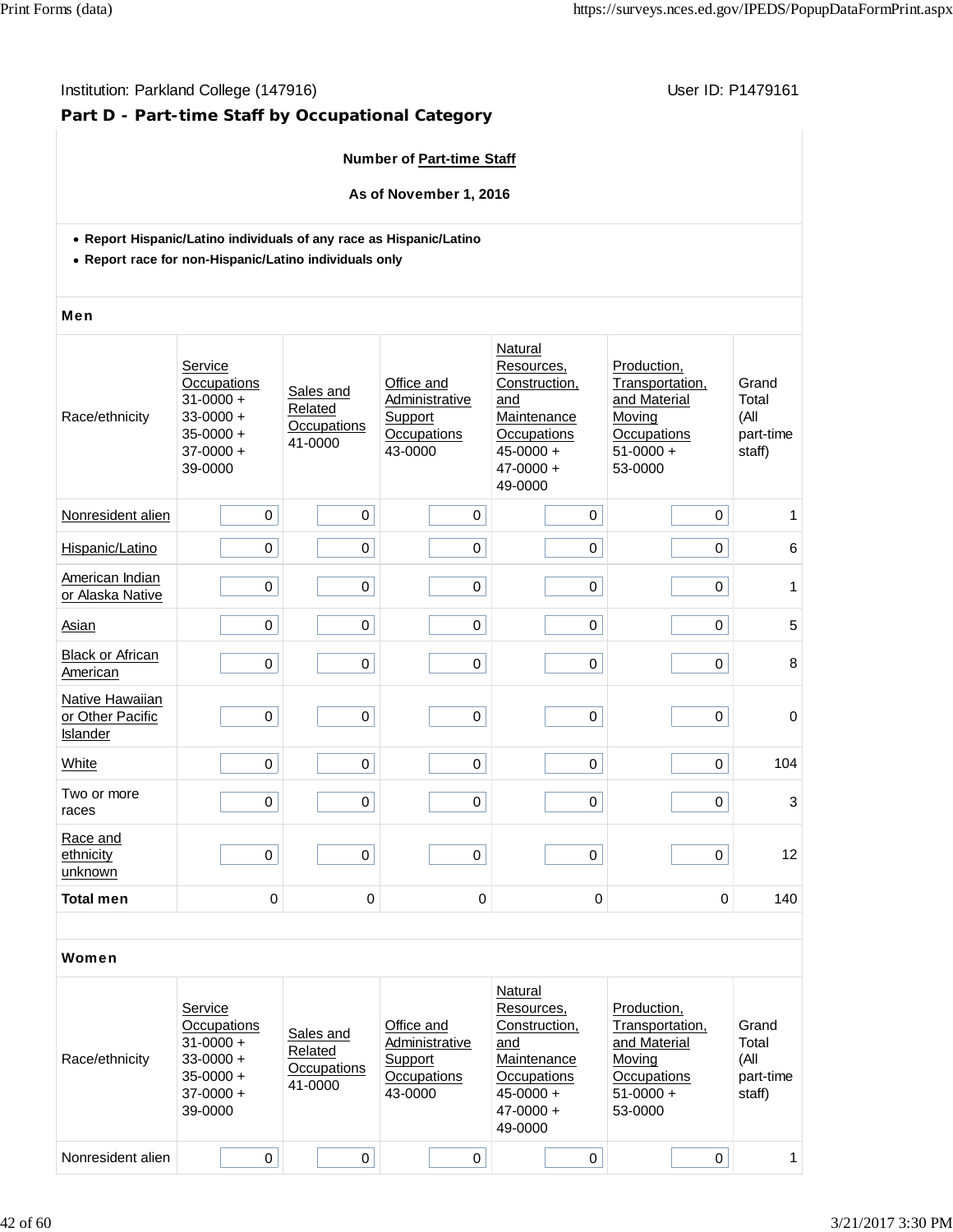| Hispanic/Latino                                 | $\pmb{0}$   | $\pmb{0}$   | $\pmb{0}$   | $\mathbf 0$         | $\pmb{0}$   | $\overline{5}$ |
|-------------------------------------------------|-------------|-------------|-------------|---------------------|-------------|----------------|
| American Indian<br>or Alaska Native             | $\pmb{0}$   | $\pmb{0}$   | $\pmb{0}$   | $\mathbf 0$         | $\pmb{0}$   | $\mathbf 0$    |
| Asian                                           | $\pmb{0}$   | $\pmb{0}$   | $\mathsf 0$ | $\mathsf{O}\xspace$ | $\mathsf 0$ | $\,6$          |
| <b>Black or African</b><br>American             | $\pmb{0}$   | $\pmb{0}$   | $\mathsf 0$ | $\mathsf{O}\xspace$ | $\mathbf 0$ | 3              |
| Native Hawaiian<br>or Other Pacific<br>Islander | $\pmb{0}$   | $\pmb{0}$   | $\pmb{0}$   | $\pmb{0}$           | $\pmb{0}$   | $\mathbf 0$    |
| White                                           | $\pmb{0}$   | $\mathbf 0$ | $\mathbf 0$ | $\pmb{0}$           | $\mathsf 0$ | 144            |
| Two or more<br>races                            | $\pmb{0}$   | $\pmb{0}$   | $\pmb{0}$   | $\mathbf 0$         | $\pmb{0}$   | 1              |
| Race and<br>ethnicity<br>unknown                | $\mathsf 0$ | $\pmb{0}$   | $\mathbf 0$ | $\pmb{0}$           | $\pmb{0}$   | 13             |
| <b>Total women</b>                              | $\pmb{0}$   | $\pmb{0}$   | $\pmb{0}$   | $\pmb{0}$           | $\pmb{0}$   | 173            |
|                                                 |             |             |             |                     |             |                |
| <b>Total</b><br>(men+women)                     | $\mathbf 0$ | $\pmb{0}$   | $\pmb{0}$   | $\mathbf 0$         | $\mathbf 0$ | 313            |
| Total from prior<br>year                        |             |             |             |                     |             | 317            |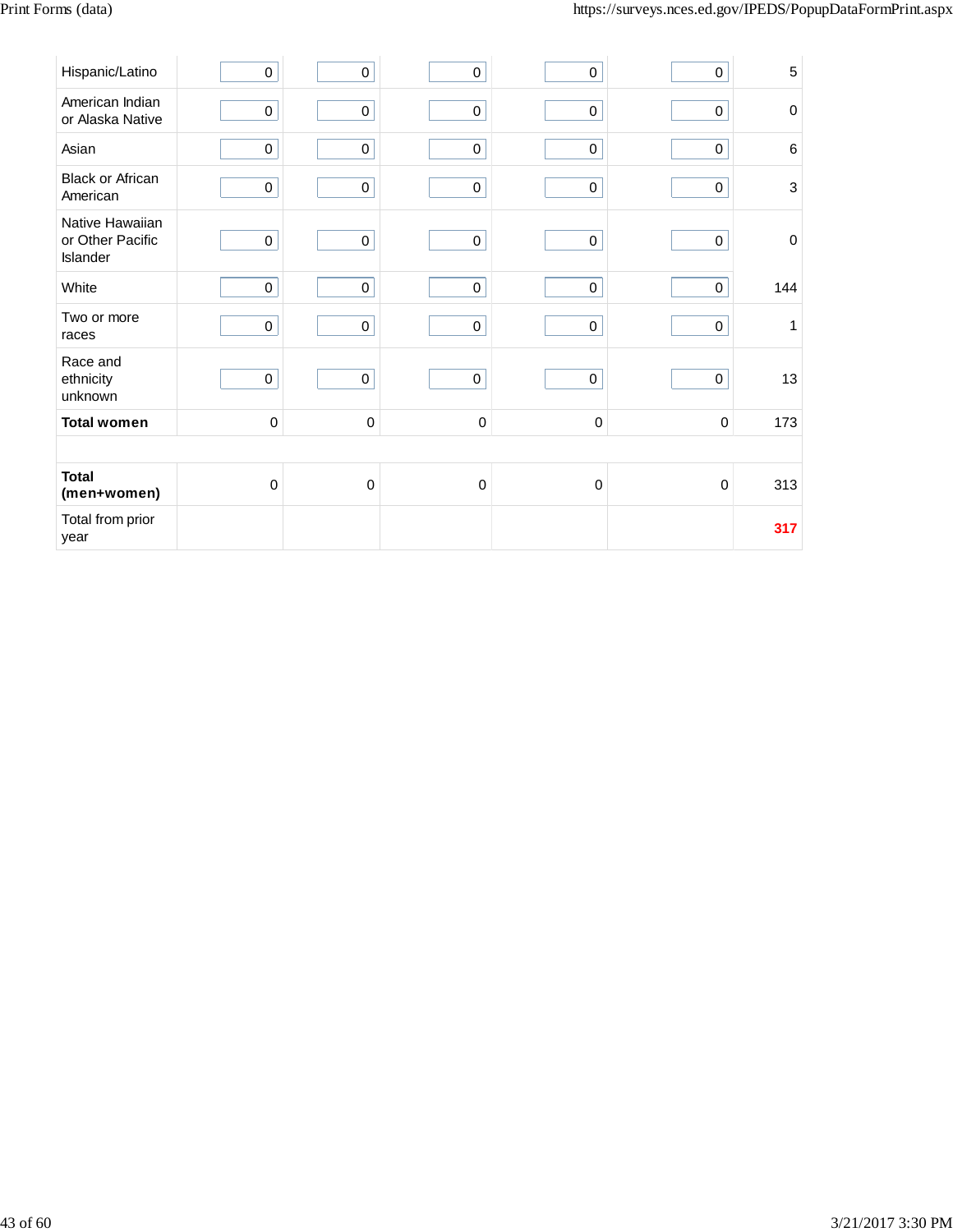# **Part E - Part-time Staff by Occupational Category and Tenure Status**

## **Number of Part-time Staff**

## **As of November 1, 2016**

|                                                                                                                                |                     |                              |              | With Faculty Status |                                  |                                                      |                          |             |
|--------------------------------------------------------------------------------------------------------------------------------|---------------------|------------------------------|--------------|---------------------|----------------------------------|------------------------------------------------------|--------------------------|-------------|
|                                                                                                                                |                     |                              |              |                     | Not on Tenure Track              |                                                      | Without                  |             |
| Occupational category                                                                                                          | Tenured             | On<br>Tenure<br><b>Track</b> | Multi-year   | Annual<br>contract  | Less-than-<br>annual<br>contract | Indefinite<br>duration<br>(continuing<br>or at-will) | Faculty<br><b>Status</b> | Total       |
| <b>Primarily Instruction</b>                                                                                                   | $\mathbf 0$         | 0                            | $\mathbf 0$  | $\mathbf 0$         | 294                              | $\mathbf 0$                                          | $\mathbf 0$              | 294         |
| 2<br>Exclusively credit                                                                                                        | 0                   | 0                            | $\mathbf 0$  | 0                   | 294                              |                                                      | $\mathbf 0$              | 294         |
| <b>B</b> Exclusively<br>not-for-credit                                                                                         |                     |                              |              |                     |                                  |                                                      |                          | $\mathbf 0$ |
| Combined credit/not-<br>for-credit                                                                                             |                     |                              |              |                     |                                  |                                                      |                          | $\mathbf 0$ |
| Instruction/research<br>/public service staff                                                                                  |                     |                              |              |                     |                                  |                                                      |                          | $\mathbf 0$ |
| Research staff                                                                                                                 |                     |                              |              |                     |                                  |                                                      |                          | $\mathbf 0$ |
| <b>Public Service staff</b>                                                                                                    |                     |                              |              |                     |                                  |                                                      |                          | 0           |
| Archivists, Curators, and<br>Museum Technicians<br>25-4010                                                                     | $\mathsf 0$         | $\pmb{0}$                    | $\pmb{0}$    | $\pmb{0}$           | $\pmb{0}$                        |                                                      | $\pmb{0}$                | 0           |
| Librarians<br>25-4020                                                                                                          | 0                   | 0                            | $\pmb{0}$    | 0                   | $\mathbf 0$                      |                                                      | $\mathbf{1}$             | 1           |
| <b>Library Technicians</b><br>25-4030                                                                                          | 0                   | $\mathbf 0$                  | $\mathbf 0$  | 0                   | 0                                |                                                      | $\mathbf 0$              | $\mathbf 0$ |
| Student and<br>Academic Affairs and<br><b>Other Education</b><br><b>Services Occupations</b><br>25-2000 + 25-3000 +<br>25-9000 | $\mathsf 0$         | $\mathbf 0$                  | $\pmb{0}$    | $\mathsf 0$         | $\pmb{0}$                        |                                                      | $\mathbf{1}$             | 1           |
| Management<br><b>Occupations</b><br>11-0000                                                                                    | 0                   | 0                            | 0            | 0                   | 0                                |                                                      | 0                        | 0           |
| <b>Business and Financial</b><br><b>Operations Occupations</b><br>13-0000                                                      | $\mathsf{O}\xspace$ | 0                            | $\pmb{0}$    | $\mathsf{O}\xspace$ | $\mathsf{O}\xspace$              |                                                      | $\mathbf 0$              | $\mathbf 0$ |
| Computer, Engineering,<br>and Science<br>Occupations<br>$15-0000 + 17-0000 +$<br>19-0000                                       | $\mathsf{O}\xspace$ | 0                            | $\mathsf{O}$ | $\pmb{0}$           | $\boldsymbol{0}$                 |                                                      | $\mathsf{O}$             | $\mathbf 0$ |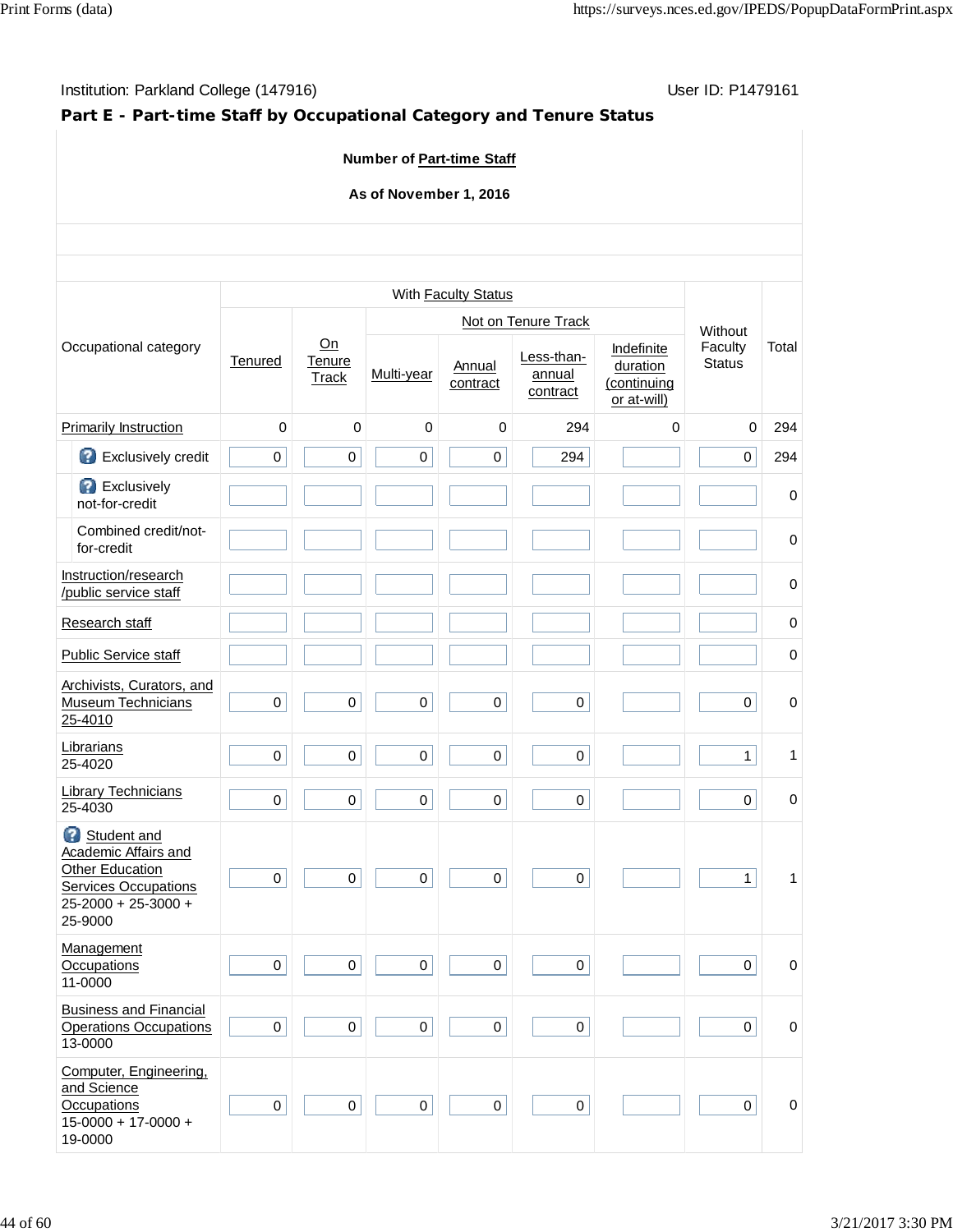| Community, Social<br>Service, Legal, Arts,<br>Design, Entertainment,<br>Sports, and Media<br>Occupations<br>$21-0000 + 23-0000 +$<br>27-0000 | 0 | 0        | 0 | 0        | 0   |          | 17       | 17       |
|----------------------------------------------------------------------------------------------------------------------------------------------|---|----------|---|----------|-----|----------|----------|----------|
| <b>Healthcare Practitioners</b><br>and Technical<br>Occupations<br>29-0000                                                                   | 0 | $\Omega$ | 0 | 0        | 0   |          | $\Omega$ | $\Omega$ |
| Total                                                                                                                                        | 0 | 0        | 0 | 0        | 294 | $\Omega$ | 19       | 313      |
| Total from prior year                                                                                                                        | 0 | 0        |   | $\bf{0}$ | 298 |          | 19       | 317      |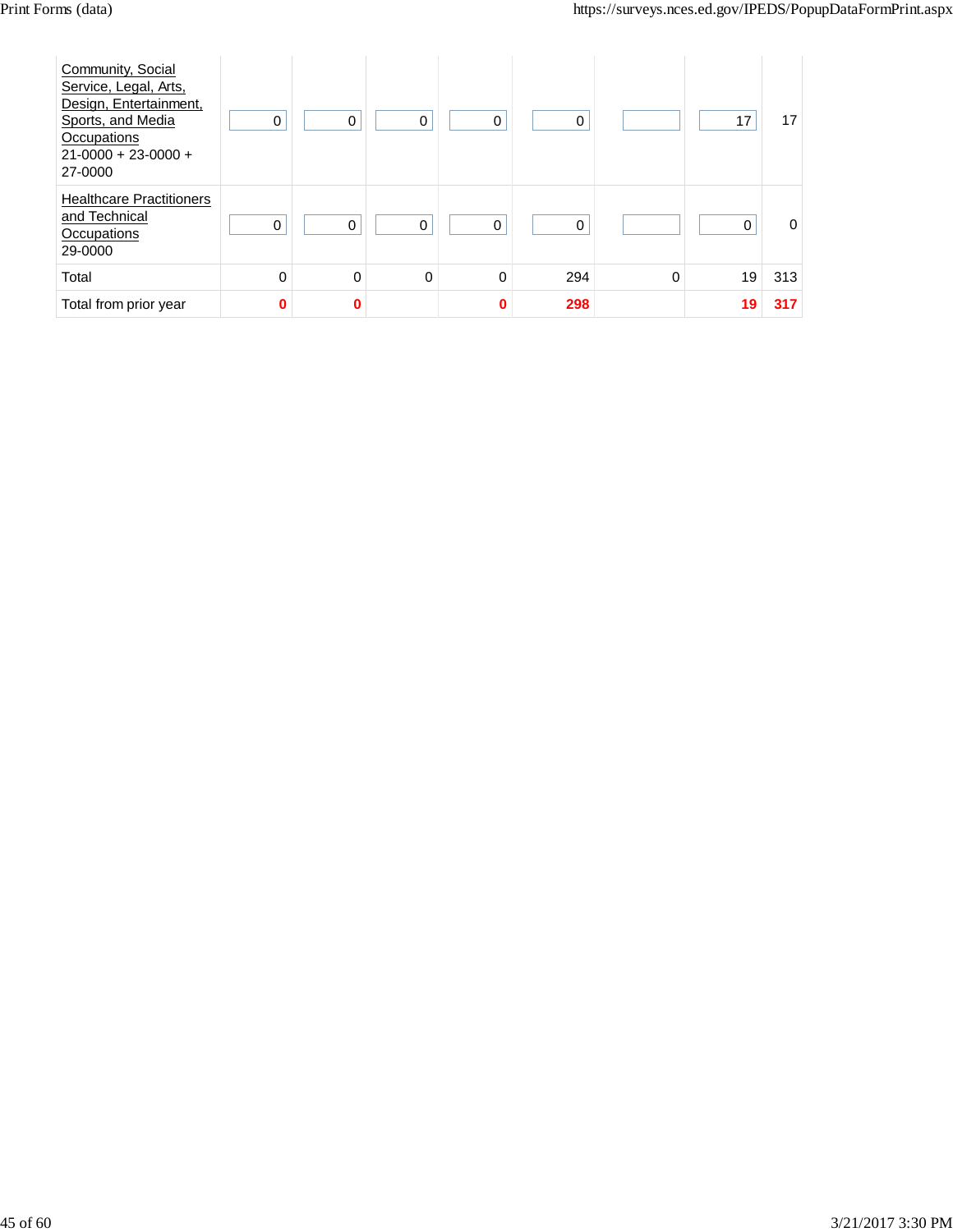## **Part F - Part-time Summary**

## **Summary of Part-time Staff**

#### **As of November 1, 2016**

|                                                                                                                                               |             |                       |            | With Faculty Status |                                  |                                                      |                          |             |
|-----------------------------------------------------------------------------------------------------------------------------------------------|-------------|-----------------------|------------|---------------------|----------------------------------|------------------------------------------------------|--------------------------|-------------|
|                                                                                                                                               |             |                       |            |                     | Not on Tenure Track              |                                                      | Without                  |             |
| Occupational category                                                                                                                         | Tenured     | On<br>Tenure<br>Track | Multi-year | Annual<br>contract  | Less-than-<br>annual<br>contract | Indefinite<br>duration<br>(continuing or<br>at-will) | Faculty<br><b>Status</b> | Total       |
| Primarily Instruction                                                                                                                         | 0           | $\pmb{0}$             | $\pmb{0}$  | $\pmb{0}$           | 294                              | $\mathbf 0$                                          | 0                        | 294         |
| Exclusively credit                                                                                                                            | 0           | $\pmb{0}$             | 0          | 0                   | 294                              |                                                      | $\mathbf 0$              | 294         |
| Exclusively not-for-credit                                                                                                                    |             |                       |            |                     |                                  |                                                      |                          | $\mathbf 0$ |
| Combined credit/not-<br>for-credit                                                                                                            |             |                       |            |                     |                                  |                                                      |                          | $\mathbf 0$ |
| Instruction/research/public<br>service staff                                                                                                  |             |                       |            |                     |                                  |                                                      |                          | $\mathbf 0$ |
| Research staff                                                                                                                                |             |                       |            |                     |                                  |                                                      |                          | $\mathbf 0$ |
| <b>Public Service staff</b>                                                                                                                   |             |                       |            |                     |                                  |                                                      |                          | $\pmb{0}$   |
| Archivists, Curators, and<br><b>Museum Technicians</b><br>25-4010                                                                             | $\mathbf 0$ | 0                     | 0          | 0                   | 0                                |                                                      | 0                        | $\mathbf 0$ |
| Librarians<br>25-4020                                                                                                                         | $\mathbf 0$ | $\pmb{0}$             | 0          | 0                   | 0                                |                                                      | 1                        | 1           |
| Library Technicians<br>25-4030                                                                                                                | 0           | $\pmb{0}$             | 0          | 0                   | 0                                |                                                      | $\mathbf 0$              | $\mathbf 0$ |
| <b>Student and Academic</b><br>Affairs and Other Education<br><b>Services Occupations</b><br>25-2000 + 25-3000 +<br>25-9000                   | 0           | 0                     | 0          | 0                   | 0                                |                                                      | 1                        | 1           |
| <b>Management Occupations</b><br>11-0000                                                                                                      | $\mathbf 0$ | $\pmb{0}$             | 0          | $\mathbf 0$         | 0                                |                                                      | $\mathbf 0$              | $\mathbf 0$ |
| <b>Business and Financial</b><br><b>Operations Occupations</b><br>13-0000                                                                     | 0           | 0                     | 0          | 0                   | 0                                |                                                      | 0                        | 0           |
| Computer, Engineering, and<br><b>Science Occupations</b><br>$15-0000 + 17-0000 +$<br>19-0000                                                  | 0           | $\pmb{0}$             | $\pmb{0}$  | $\pmb{0}$           | $\,0\,$                          |                                                      | $\boldsymbol{0}$         | $\mathbf 0$ |
| Community, Social Service,<br>Legal, Arts, Design,<br>Entertainment, Sports, and<br>Media Occupations<br>$21 - 0000 + 23 - 0000 +$<br>27-0000 | $\mathbf 0$ | $\pmb{0}$             | $\pmb{0}$  | 0                   | $\pmb{0}$                        |                                                      | 17                       | 17          |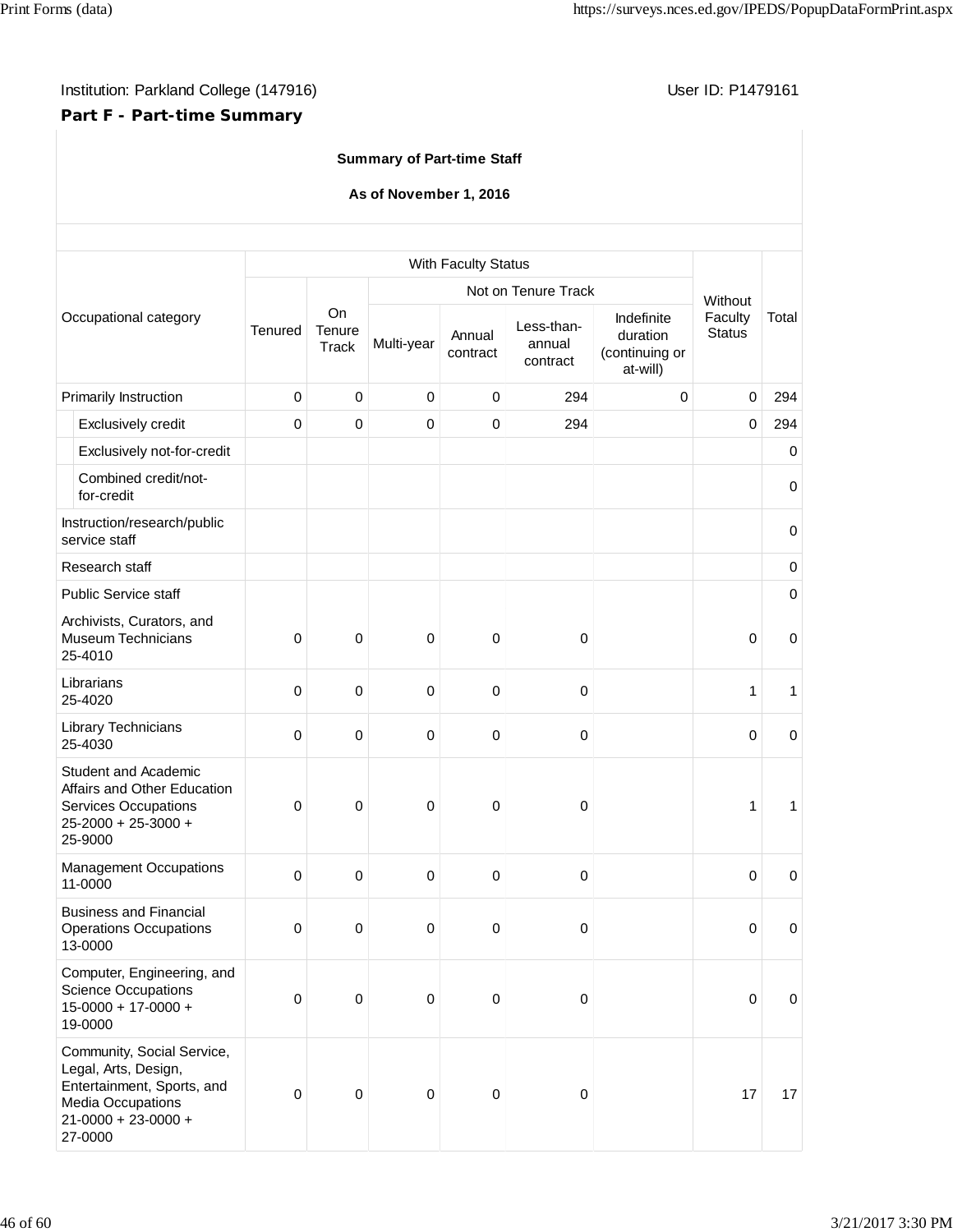| <b>Healthcare Practitioners and</b><br><b>Technical Occupations</b><br>29-0000                         | 0 | 0 | 0 | $\mathbf 0$ | 0 | 0 | 0   |
|--------------------------------------------------------------------------------------------------------|---|---|---|-------------|---|---|-----|
| Service Occupations<br>$31-0000 + 33-0000 +$<br>$35-0000 + 37-0000 +$<br>39-0000                       |   |   |   |             |   |   | 0   |
| Sales and Related<br>Occupations<br>41-0000                                                            |   |   |   |             |   |   | 0   |
| Office and Administrative<br><b>Support Occupations</b><br>43-0000                                     |   |   |   |             |   |   | 0   |
| Natural Resources,<br>Construction, and<br>Maintenance Occupations<br>$45-0000 + 47-0000 +$<br>49-0000 |   |   |   |             |   |   | 0   |
| Production, Transportation,<br>and Material Moving<br>Occupations<br>$51-0000 + 53-0000$               |   |   |   |             |   |   | 0   |
| Total                                                                                                  |   |   |   |             |   |   | 313 |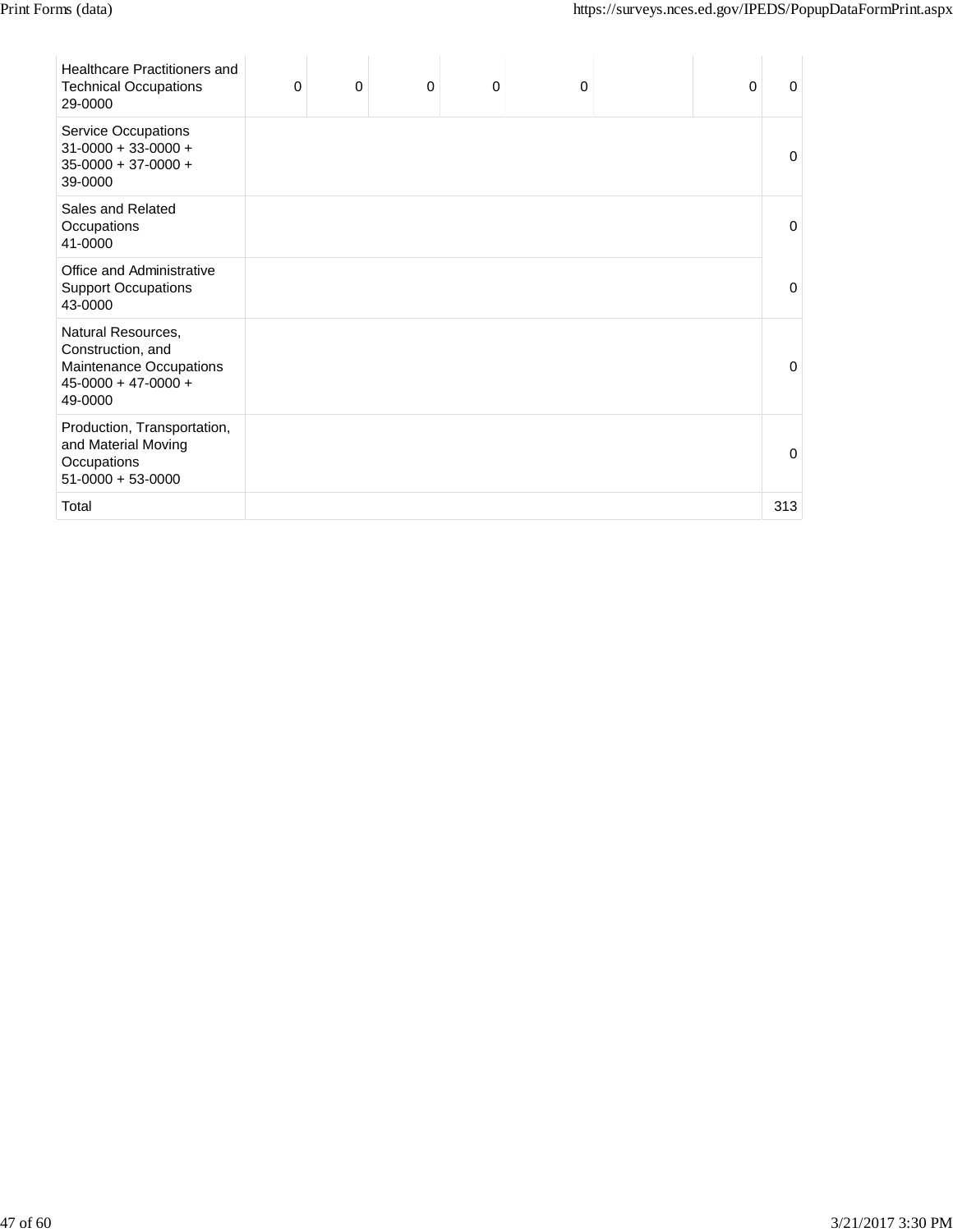## **Part H - New Hires, Full-time Instructional Staff by Tenure Status**

#### **Number of Newly Hired Full-time Permanent Instructional Staff**

**(Hired full-time between November 1, 2015 - October 31, 2016)**

- **Report Hispanic/Latino individuals of any race as Hispanic/Latino**
- **Report race for non-Hispanic/Latino individuals only**
- **Include Primarily Instruction and Instruction Combined with Research and Public Service**

#### Men

|                                                 |             |                           |            | With Faculty Status        |                                  |                                                      |                          |             |
|-------------------------------------------------|-------------|---------------------------|------------|----------------------------|----------------------------------|------------------------------------------------------|--------------------------|-------------|
|                                                 |             |                           |            |                            | Not on Tenure Track              |                                                      | Without                  |             |
| Race/ethnicity                                  | Tenured     | On Tenure<br><b>Track</b> | Multi-year | Annual<br>contract         | Less-than-<br>annual<br>contract | Indefinite<br>duration<br>(continuing or<br>at-will) | Faculty<br><b>Status</b> | Total       |
| Nonresident alien                               | $\mathsf 0$ |                           |            |                            |                                  |                                                      |                          | $\pmb{0}$   |
| Hispanic/Latino                                 |             |                           |            |                            |                                  |                                                      |                          | 0           |
| American Indian or<br>Alaska Native             |             |                           |            |                            |                                  |                                                      |                          | 0           |
| Asian                                           |             |                           |            |                            |                                  |                                                      |                          | $\mathbf 0$ |
| <b>Black or African</b><br>American             |             |                           |            |                            |                                  |                                                      |                          | 0           |
| Native Hawaiian or<br>Other Pacific<br>Islander |             |                           |            |                            |                                  |                                                      |                          | $\mathbf 0$ |
| White                                           |             |                           |            |                            |                                  |                                                      |                          | $\mathsf 0$ |
| Two or more races                               |             |                           |            |                            |                                  |                                                      |                          | 0           |
| Race and ethnicity<br>unknown                   |             |                           |            |                            |                                  |                                                      |                          | 0           |
| <b>Total men</b>                                | $\mathbf 0$ | $\mathbf 0$               | 0          | $\pmb{0}$                  | 0                                | $\mathbf 0$                                          | $\mathbf 0$              | $\pmb{0}$   |
|                                                 |             |                           |            |                            |                                  |                                                      |                          |             |
| <b>Women</b>                                    |             |                           |            |                            |                                  |                                                      |                          |             |
|                                                 |             |                           |            | With <b>Faculty Status</b> |                                  |                                                      |                          |             |
|                                                 |             |                           |            |                            | Not on Tenure Track              |                                                      | Without                  |             |
| Race/ethnicity                                  | Tenured     | On Tenure<br>Track        | Multi-year | Annual<br>contract         | Less-than-<br>annual<br>contract | Indefinite<br>duration<br>(continuing or<br>at-will) | Faculty<br><b>Status</b> | Total       |
| Nonresident alien                               |             |                           |            |                            |                                  |                                                      |                          | $\pmb{0}$   |
| Hispanic/Latino                                 |             |                           |            |                            |                                  |                                                      |                          | 0           |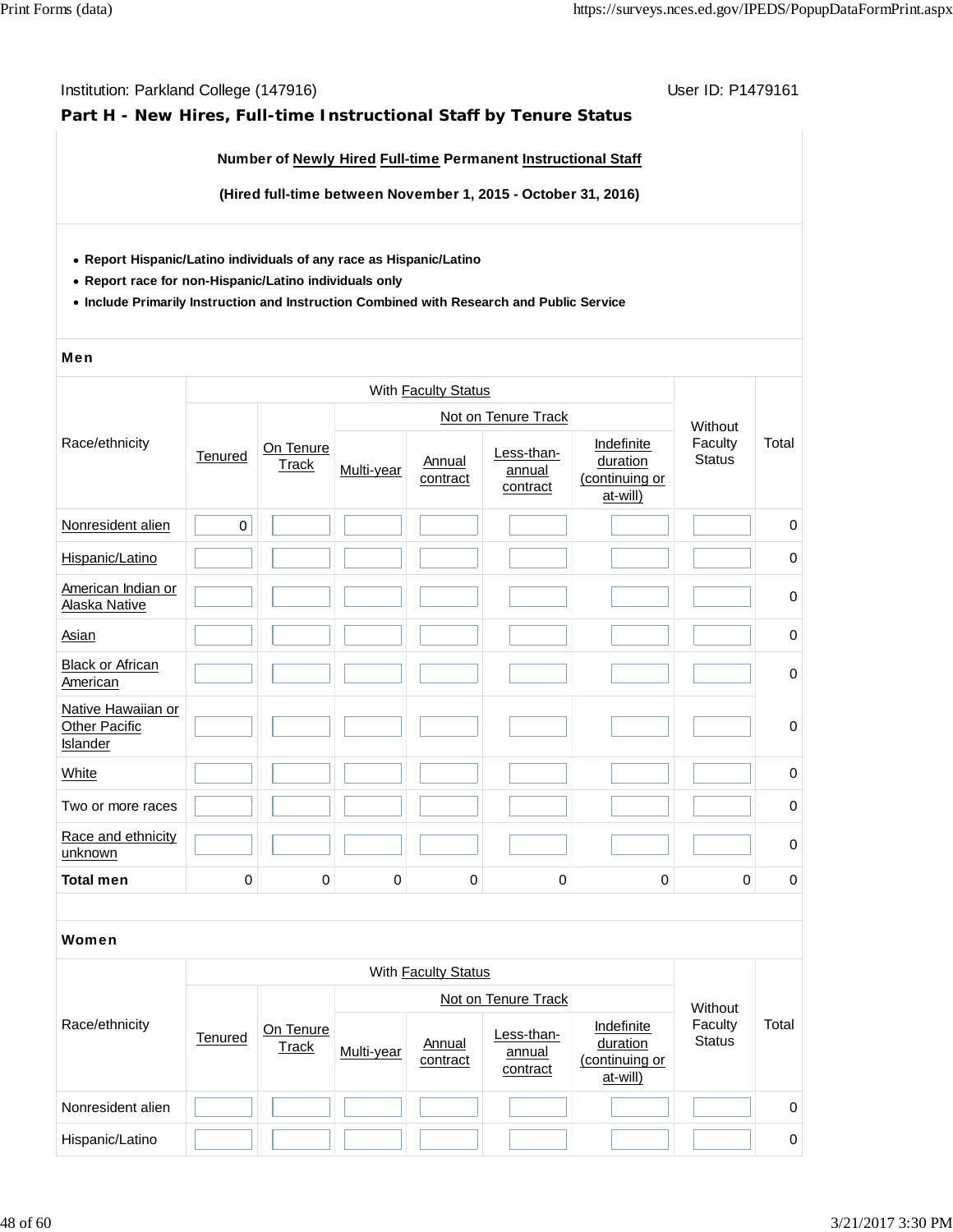| American Indian or<br>Alaska Native                           |             |             |             |             |             |          |          | $\mathbf 0$ |
|---------------------------------------------------------------|-------------|-------------|-------------|-------------|-------------|----------|----------|-------------|
| Asian                                                         |             |             |             |             |             |          |          | $\mathbf 0$ |
| <b>Black or African</b><br>American                           |             |             |             |             |             |          |          | $\mathbf 0$ |
| Native Hawaiian or<br><b>Other Pacific</b><br><b>Islander</b> |             |             |             |             |             |          |          | 0           |
| White                                                         |             |             |             |             |             |          |          | $\mathbf 0$ |
| Two or more races                                             |             |             |             |             |             |          |          | $\mathbf 0$ |
| Race and ethnicity<br>unknown                                 |             |             |             |             |             |          |          | $\mathbf 0$ |
| <b>Total women</b>                                            | $\mathbf 0$ | $\mathbf 0$ | 0           | 0           | $\mathbf 0$ | $\Omega$ | $\Omega$ | $\mathbf 0$ |
|                                                               |             |             |             |             |             |          |          |             |
| <b>Total</b><br>(men+women)                                   | $\Omega$    | $\mathbf 0$ | $\mathbf 0$ | $\mathbf 0$ | 0           | $\Omega$ | 0        | $\Omega$    |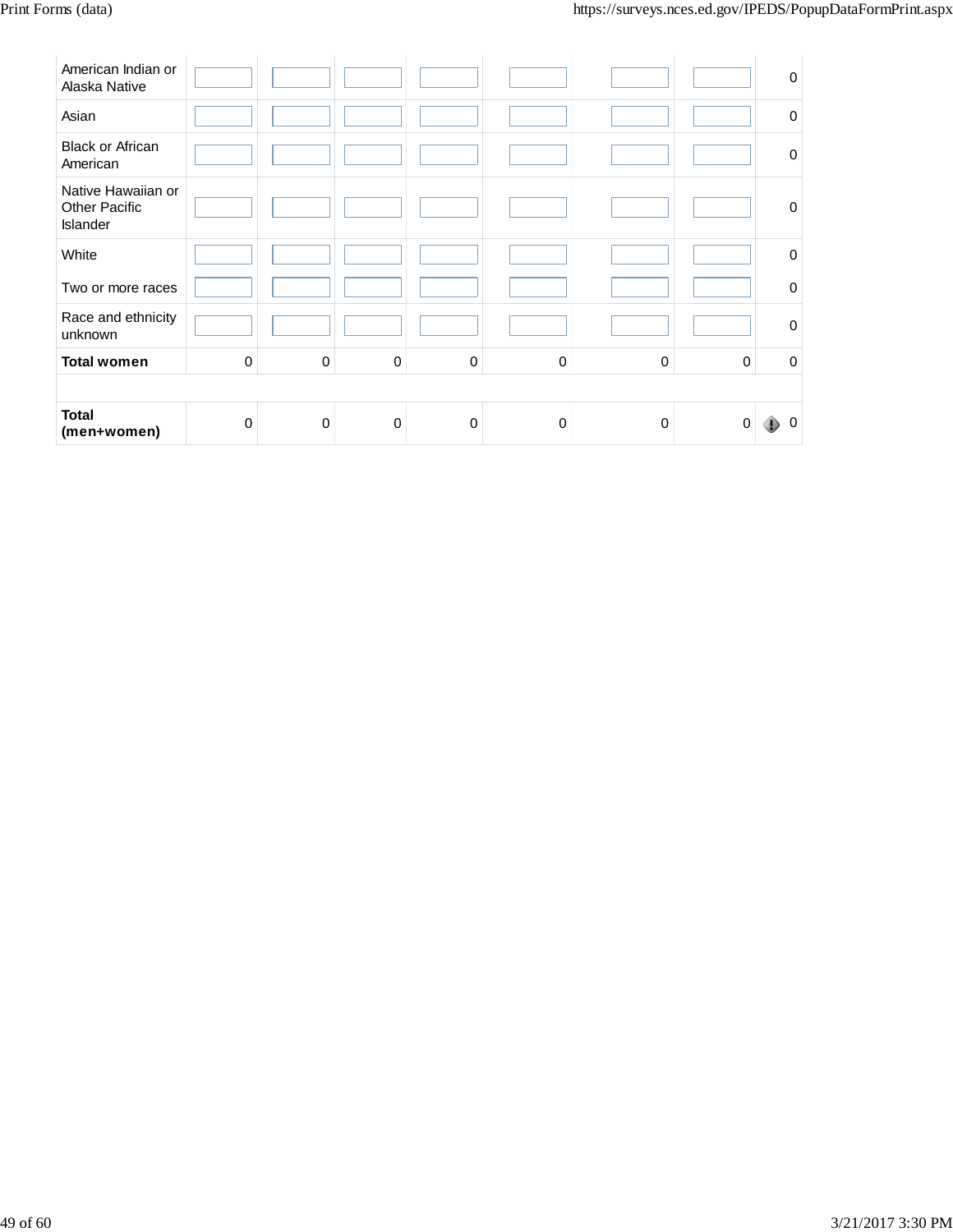| Institution: Parkland College (147916)<br>Part H - New Hires, Full-time Staff by Occupational Category                        |                                                      |                   |                                       | User ID: P1479161                                                                                                               |
|-------------------------------------------------------------------------------------------------------------------------------|------------------------------------------------------|-------------------|---------------------------------------|---------------------------------------------------------------------------------------------------------------------------------|
|                                                                                                                               |                                                      |                   | Number of Newly Hired Full-time Staff |                                                                                                                                 |
|                                                                                                                               |                                                      |                   |                                       | (Hired full-time between November 1, 2015 - October 31, 2016)                                                                   |
| • Report Hispanic/Latino individuals of any race as Hispanic/Latino<br>• Report race for non-Hispanic/Latino individuals only |                                                      |                   |                                       |                                                                                                                                 |
| Men                                                                                                                           |                                                      |                   |                                       |                                                                                                                                 |
| Race/ethnicity                                                                                                                | Instructional<br>Staff<br>(from Part H,<br>screen 1) | Research<br>staff | Public<br>Service staff               | Library and Student and Academic Affairs<br>and Other Education Services Occupations<br>$25-4000 + 25-2000 + 25-3000 + 25-9000$ |
| Nonresident alien                                                                                                             | 0                                                    |                   |                                       | 0                                                                                                                               |
| Hispanic/Latino                                                                                                               | 0                                                    |                   |                                       | 0                                                                                                                               |
| American Indian or Alaska<br><b>Native</b>                                                                                    | 0                                                    |                   |                                       | 0                                                                                                                               |
| Asian                                                                                                                         | 0                                                    |                   |                                       | $\mathbf 0$                                                                                                                     |
| Black or African American                                                                                                     | 0                                                    |                   |                                       | 0                                                                                                                               |
| Native Hawaiian or Other<br>Pacific Islander                                                                                  | 0                                                    |                   |                                       | 0                                                                                                                               |
| White                                                                                                                         | 0                                                    |                   |                                       | 0                                                                                                                               |
| Two or more races                                                                                                             | 0                                                    |                   |                                       | 0                                                                                                                               |
| Race and ethnicity<br>unknown                                                                                                 | 0                                                    |                   |                                       | $\mathbf 0$                                                                                                                     |
| <b>Total men</b>                                                                                                              | 0                                                    | U                 | U                                     | 0                                                                                                                               |
| Women                                                                                                                         |                                                      |                   |                                       |                                                                                                                                 |
| Race/ethnicity                                                                                                                | Instructional<br>Staff<br>(from Part H,<br>screen 1) | Research<br>staff | Public<br>Service staff               | Library and Student and Academic Affairs<br>and Other Education Services Occupations<br>25-4000 + 25-2000 + 25-3000 + 25-9000   |
| Nonresident alien                                                                                                             | 0                                                    |                   |                                       | 0                                                                                                                               |
| Hispanic/Latino                                                                                                               | 0                                                    |                   |                                       | 0                                                                                                                               |
| American Indian or Alaska<br><b>Native</b>                                                                                    | 0                                                    |                   |                                       | $\mathbf 0$                                                                                                                     |
| Asian                                                                                                                         | 0                                                    |                   |                                       | 0                                                                                                                               |
| <b>Black or African American</b>                                                                                              | 0                                                    |                   |                                       | $\mathbf 0$                                                                                                                     |
| Native Hawaiian or Other<br>Pacific Islander                                                                                  | 0                                                    |                   |                                       | $\mathbf 0$                                                                                                                     |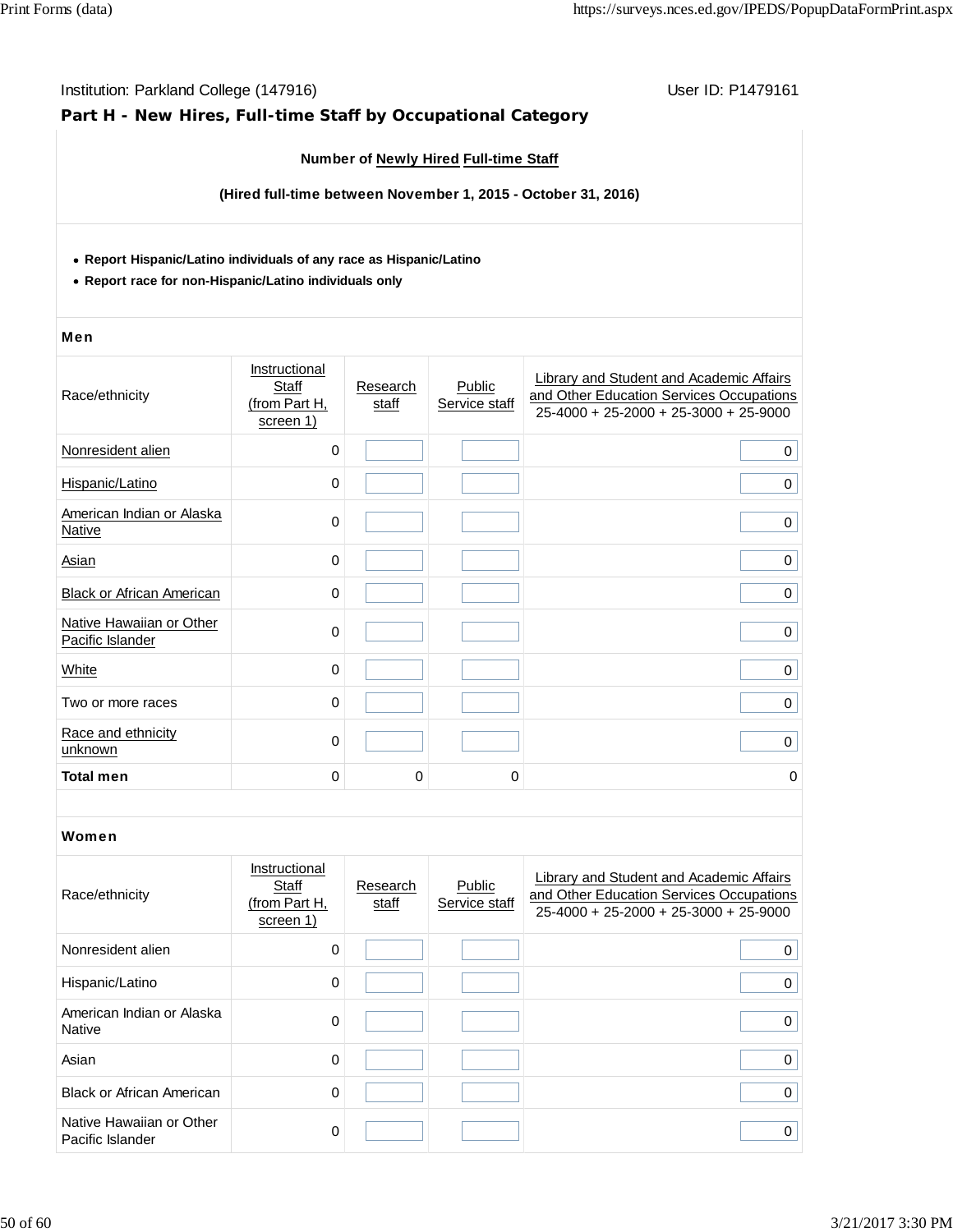| White                         | υ |   |  |
|-------------------------------|---|---|--|
| Two or more races             |   |   |  |
| Race and ethnicity<br>unknown |   |   |  |
| <b>Total women</b>            |   | 0 |  |
|                               |   |   |  |
| Total (men+women)             |   |   |  |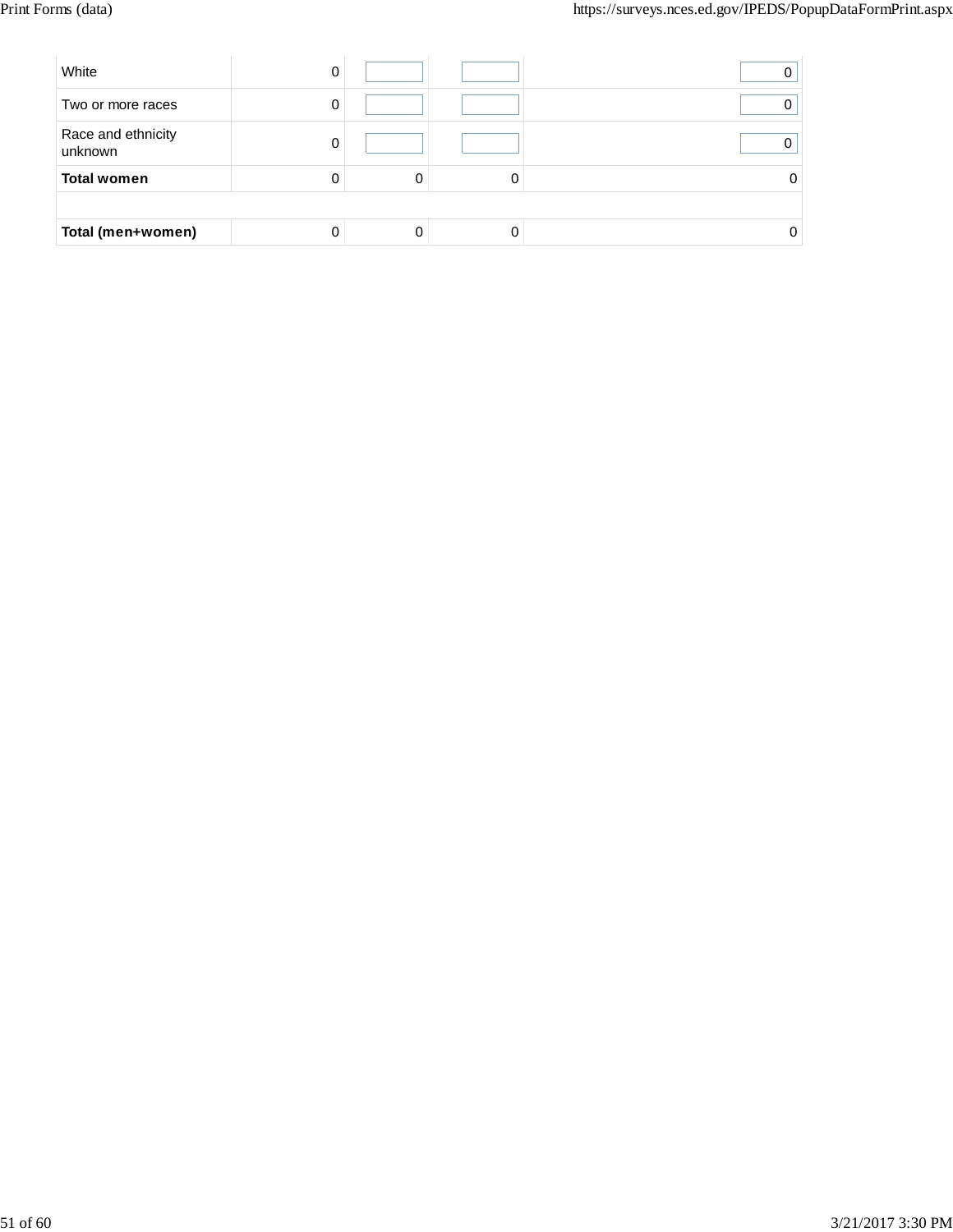## **Part H - New Hires, Full-time Staff by Occupational Category**

## **Number of Newly Hired Full-time Staff**

**(Hired full-time between November 1, 2015 - October 31, 2016)**

#### **Report Hispanic/Latino individuals of any race as Hispanic/Latino**

**Report race for non-Hispanic/Latino individuals only**

#### Men

| Race/ethnicity                                         | Management<br>Occupations<br>11-0000 | <b>Business and</b><br>Financial<br>Operations<br>Occupations<br>13-0000 | Computer,<br>Engineering, and<br>Science<br>Occupations<br>$15 - 0000 +$<br>$17 - 0000 +$<br>19-0000 | Community, Social<br>Service, Legal, Arts,<br>Design, Entertainment,<br>Sports, and Media<br>Occupations<br>$21 - 0000 + 23 - 0000 +$<br>27-0000 | Healthcare<br>Practitioners and<br>Technical<br>Occupations<br>29-0000 |
|--------------------------------------------------------|--------------------------------------|--------------------------------------------------------------------------|------------------------------------------------------------------------------------------------------|--------------------------------------------------------------------------------------------------------------------------------------------------|------------------------------------------------------------------------|
| Nonresident alien                                      | 0                                    | 0                                                                        | 0                                                                                                    | 0                                                                                                                                                | 0                                                                      |
| Hispanic/Latino                                        | 0                                    | $\Omega$                                                                 | $\Omega$                                                                                             | $\mathbf 0$                                                                                                                                      | $\mathbf 0$                                                            |
| American Indian or<br>Alaska Native                    | 0                                    | $\mathbf 0$                                                              | 0                                                                                                    | 0                                                                                                                                                | $\mathbf 0$                                                            |
| Asian                                                  | 0                                    | $\mathbf 0$                                                              | 0                                                                                                    | 0                                                                                                                                                | 0                                                                      |
| <b>Black or African</b><br>American                    | 0                                    | $\mathbf 0$                                                              | 0                                                                                                    | 0                                                                                                                                                | 0                                                                      |
| Native Hawaiian or<br><b>Other Pacific</b><br>Islander | 0                                    | $\mathbf 0$                                                              | 0                                                                                                    | $\mathbf 0$                                                                                                                                      | $\mathbf 0$                                                            |
| White                                                  | 0                                    | $\mathbf 0$                                                              | 0                                                                                                    | 1                                                                                                                                                | 0                                                                      |
| Two or more races                                      | 0                                    | $\mathbf 0$                                                              | 0                                                                                                    | 0                                                                                                                                                | 0                                                                      |
| Race and ethnicity<br>unknown                          | 0                                    | $\mathbf 0$                                                              | 0                                                                                                    | 0                                                                                                                                                | $\mathbf 0$                                                            |
| <b>Total men</b>                                       | $\mathbf 0$                          | $\mathbf 0$                                                              | $\Omega$                                                                                             | 1                                                                                                                                                | 0                                                                      |

| Race/ethnicity                      | Management<br>Occupations<br>11-0000 | Business and<br>Financial<br>Operations<br>Occupations<br>13-0000 | Computer,<br>Engineering, and<br>Science<br>Occupations<br>$15-0000 +$<br>$17-0000 +$<br>19-0000 | Community, Social<br>Service, Legal, Arts,<br>Design, Entertainment,<br>Sports, and Media<br>Occupations<br>$21-0000 + 23-0000 +$<br>27-0000 | Healthcare<br>Practitioners and<br>Technical<br>Occupations<br>29-0000 |
|-------------------------------------|--------------------------------------|-------------------------------------------------------------------|--------------------------------------------------------------------------------------------------|----------------------------------------------------------------------------------------------------------------------------------------------|------------------------------------------------------------------------|
| Nonresident alien                   |                                      |                                                                   |                                                                                                  | 0                                                                                                                                            | 0                                                                      |
| Hispanic/Latino                     |                                      |                                                                   |                                                                                                  | 0                                                                                                                                            | 0                                                                      |
| American Indian or<br>Alaska Native |                                      |                                                                   |                                                                                                  | 0                                                                                                                                            | 0                                                                      |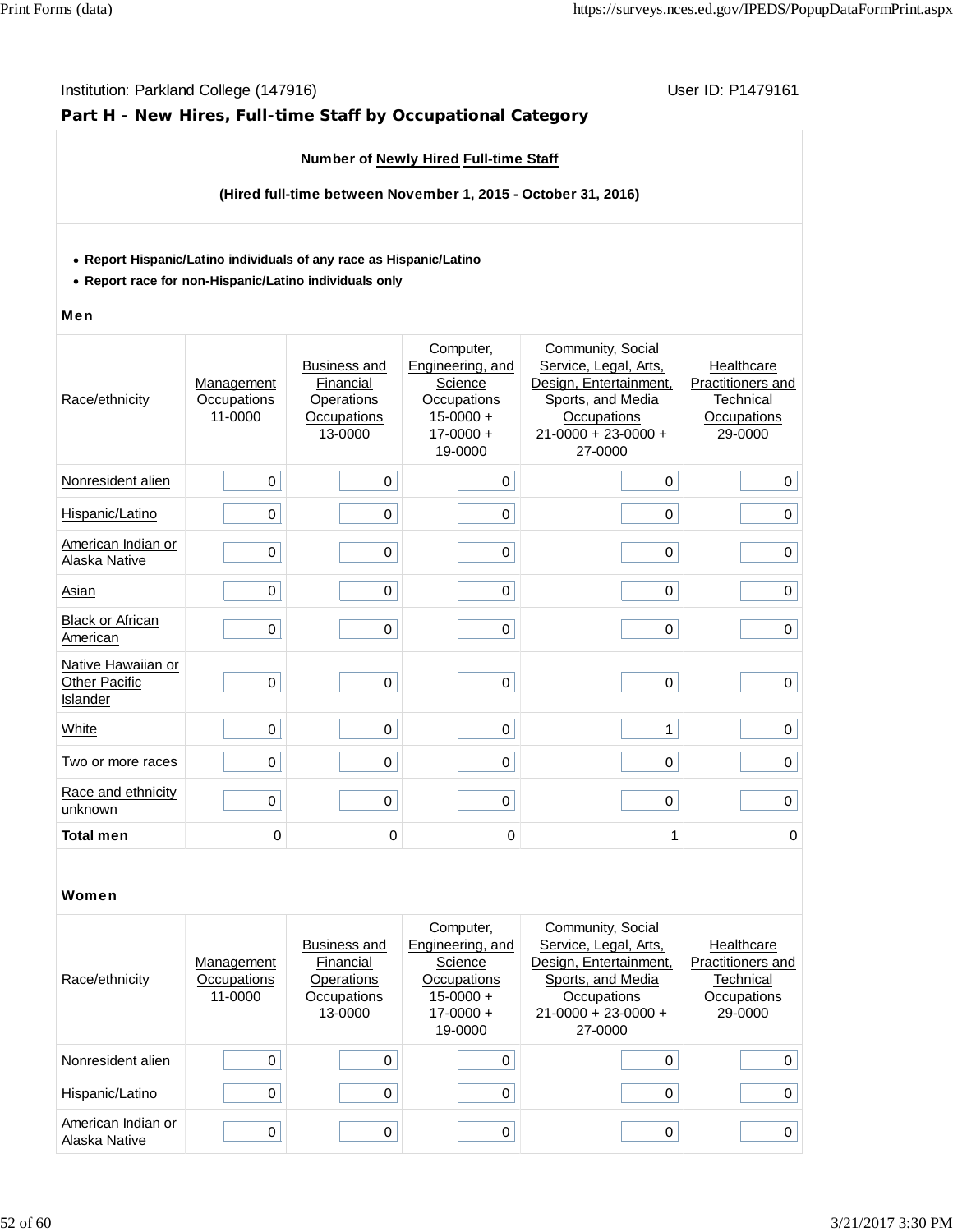| Asian                                                         | 0           | 0 | $\mathbf 0$ | 0 | 0           |
|---------------------------------------------------------------|-------------|---|-------------|---|-------------|
| <b>Black or African</b><br>American                           | 0           | 0 | 0           | 0 | 0           |
| Native Hawaiian or<br><b>Other Pacific</b><br><b>Islander</b> | 0           | 0 | $\mathbf 0$ | 0 | 0           |
| White                                                         | 1           | 0 | 0           | 0 | $\mathbf 0$ |
| Two or more races                                             | 0           | 0 | 0           | 0 | $\mathbf 0$ |
| Race and ethnicity<br>unknown                                 | $\mathbf 0$ | 0 | $\mathbf 0$ | 0 | $\Omega$    |
| <b>Total women</b>                                            | 1           | 0 | $\Omega$    | 0 | $\Omega$    |
|                                                               |             |   |             |   |             |
| <b>Total</b><br>(men+women)                                   | 1           | 0 | $\Omega$    |   | $\Omega$    |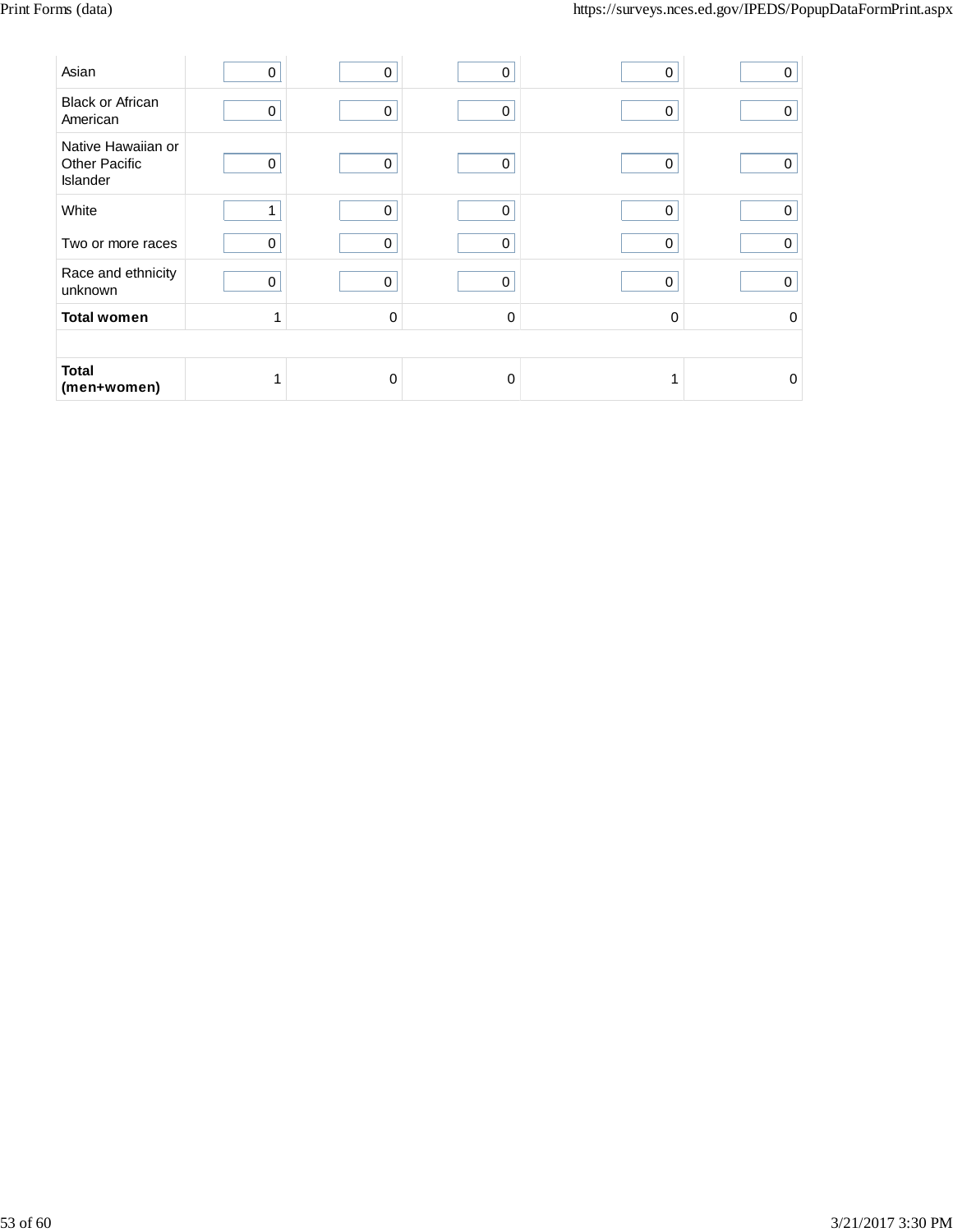## **Part H - New Hires, Full-time Staff by Occupational Category**

## **Number of Newly Hired Full-time Staff**

**(Hired full-time between November 1, 2015 - October 31, 2016)**

#### **Report Hispanic/Latino individuals of any race as Hispanic/Latino**

**Report race for non-Hispanic/Latino individuals only**

#### Men

| Race/ethnicity                                  | Service<br>Occupations<br>$31 - 0000 +$<br>$33 - 0000 +$<br>$35 - 0000 +$<br>$37 - 0000 +$<br>39-0000 | Sales and<br>Related<br>Occupations<br>41-0000 | Office and<br>Administrative<br>Support<br>Occupations<br>43-0000 | Natural<br>Resources,<br>Construction,<br>and<br>Maintenance<br>Occupations<br>$45 - 0000 +$<br>$47 - 0000 +$<br>49-0000 | Production,<br>Transportation,<br>and Material<br>Moving<br>Occupations<br>$51-0000 +$<br>53-0000 | Grand<br><b>Total</b><br>(All<br>full-time<br>new<br>hires) |
|-------------------------------------------------|-------------------------------------------------------------------------------------------------------|------------------------------------------------|-------------------------------------------------------------------|--------------------------------------------------------------------------------------------------------------------------|---------------------------------------------------------------------------------------------------|-------------------------------------------------------------|
| Nonresident alien                               | $\mathbf 0$                                                                                           | $\mathbf 0$                                    | $\mathbf 0$                                                       | 0                                                                                                                        | 0                                                                                                 | $\mathbf 0$                                                 |
| Hispanic/Latino                                 | $\mathbf 0$                                                                                           | 0                                              | 0                                                                 | 0                                                                                                                        | 0                                                                                                 | 0                                                           |
| American Indian<br>or Alaska Native             | $\pmb{0}$                                                                                             | 0                                              | 0                                                                 | 0                                                                                                                        | 0                                                                                                 | $\mathbf 0$                                                 |
| Asian                                           | $\mathbf 0$                                                                                           | 0                                              | 0                                                                 | $\Omega$                                                                                                                 | 0                                                                                                 | $\mathbf 0$                                                 |
| <b>Black or African</b><br>American             | $\mathbf 0$                                                                                           | 0                                              | 0                                                                 | 0                                                                                                                        | 0                                                                                                 | 0                                                           |
| Native Hawaiian<br>or Other Pacific<br>Islander | $\mathbf 0$                                                                                           | 0                                              | 0                                                                 | 0                                                                                                                        | 0                                                                                                 | $\mathbf 0$                                                 |
| White                                           | 1                                                                                                     | $\Omega$                                       | 0                                                                 | $\Omega$                                                                                                                 | 0                                                                                                 | $\overline{c}$                                              |
| Two or more<br>races                            | $\Omega$                                                                                              | 0                                              | 0                                                                 | 0                                                                                                                        | 0                                                                                                 | $\mathbf 0$                                                 |
| Race and<br>ethnicity<br>unknown                | $\mathbf 0$                                                                                           | $\mathbf 0$                                    | 0                                                                 | 0                                                                                                                        | 0                                                                                                 | $\mathbf 0$                                                 |
| <b>Total men</b>                                | 1                                                                                                     | 0                                              | 0                                                                 | 0                                                                                                                        | $\mathbf 0$                                                                                       | $\overline{c}$                                              |

| Race/ethnicity | Service<br>Occupations<br>$31 - 0000 +$<br>$33 - 0000 +$<br>$35 - 0000 +$<br>$37-0000 +$<br>39-0000 | Sales and<br>Related<br>Occupations<br>41-0000 | Office and<br>Administrative<br>Support<br>Occupations<br>43-0000 | Natural<br>Resources,<br>Construction.<br>and<br>Maintenance<br>Occupations<br>$45 - 0000 +$<br>$47 - 0000 +$<br>49-0000 | Production.<br>Transportation,<br>and Material<br>Moving<br>Occupations<br>$51-0000 +$<br>53-0000 | Grand<br><b>Total</b><br>(All<br>full-time<br>new<br>hires) |
|----------------|-----------------------------------------------------------------------------------------------------|------------------------------------------------|-------------------------------------------------------------------|--------------------------------------------------------------------------------------------------------------------------|---------------------------------------------------------------------------------------------------|-------------------------------------------------------------|
|----------------|-----------------------------------------------------------------------------------------------------|------------------------------------------------|-------------------------------------------------------------------|--------------------------------------------------------------------------------------------------------------------------|---------------------------------------------------------------------------------------------------|-------------------------------------------------------------|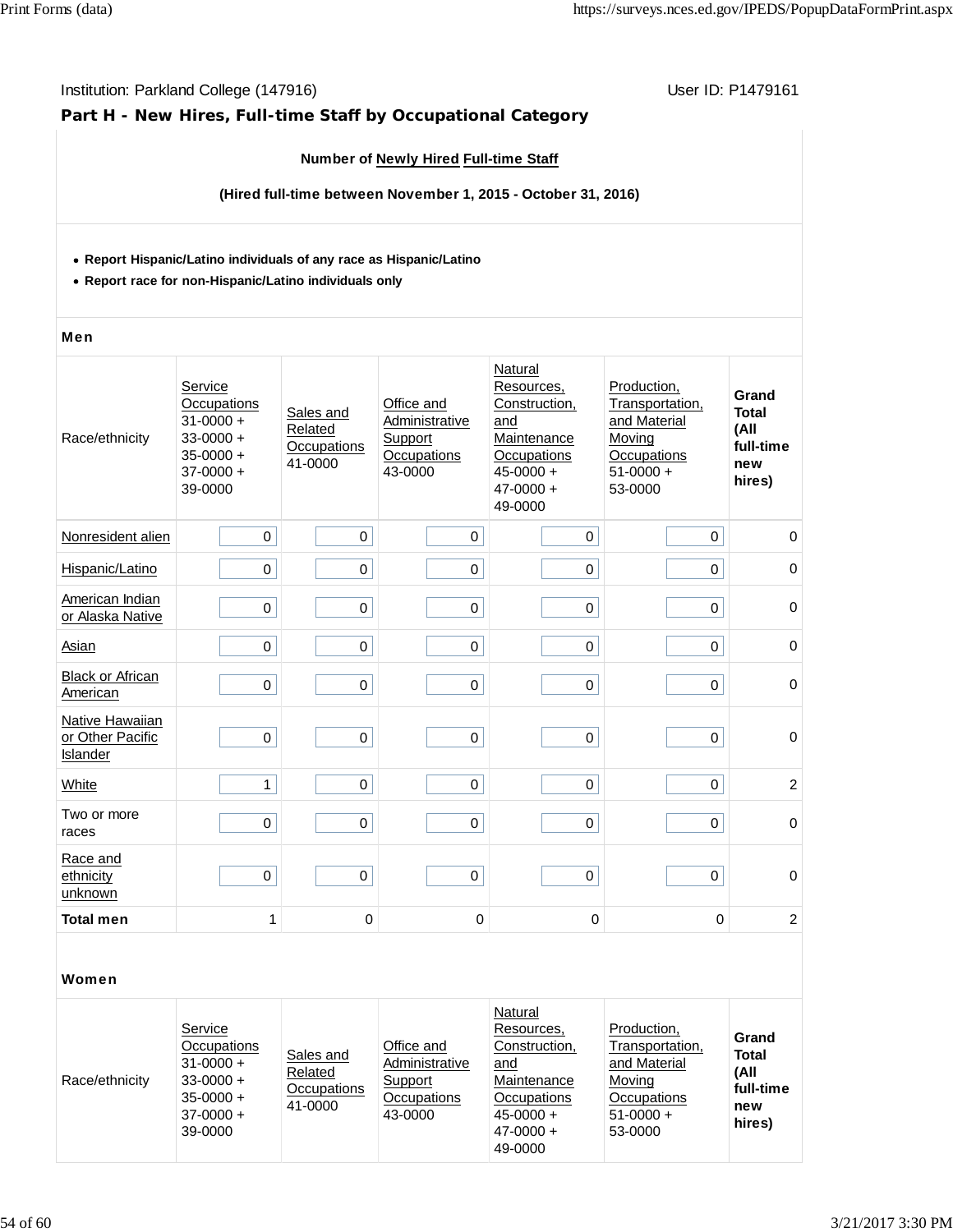| Nonresident alien                               | $\pmb{0}$   | $\pmb{0}$    | $\mathbf 0$ | 0           | $\mathbf 0$ | $\mathbf 0$    |
|-------------------------------------------------|-------------|--------------|-------------|-------------|-------------|----------------|
| Hispanic/Latino                                 | 0           | $\pmb{0}$    | $\pmb{0}$   | $\pmb{0}$   | 0           | $\Omega$       |
| American Indian<br>or Alaska Native             | 0           | $\pmb{0}$    | $\pmb{0}$   | $\mathsf 0$ | $\pmb{0}$   | $\mathbf 0$    |
| Asian                                           | $\pmb{0}$   | $\pmb{0}$    | $\pmb{0}$   | $\pmb{0}$   | $\pmb{0}$   | $\mathbf 0$    |
| <b>Black or African</b><br>American             | $\pmb{0}$   | $\pmb{0}$    | $\pmb{0}$   | $\pmb{0}$   | $\pmb{0}$   | $\mathbf 0$    |
| Native Hawaiian<br>or Other Pacific<br>Islander | $\pmb{0}$   | $\pmb{0}$    | $\pmb{0}$   | $\mathsf 0$ | $\pmb{0}$   | $\mathbf 0$    |
| White                                           | $\pmb{0}$   | $\mathbf{1}$ | $\pmb{0}$   | $\mathbf 0$ | 0           | $\overline{2}$ |
| Two or more<br>races                            | $\mathbf 0$ | $\pmb{0}$    | $\pmb{0}$   | $\pmb{0}$   | 0           | $\mathbf 0$    |
| Race and<br>ethnicity<br>unknown                | $\mathbf 0$ | $\pmb{0}$    | $\pmb{0}$   | $\pmb{0}$   | 0           | $\mathbf 0$    |
| <b>Total women</b>                              | $\pmb{0}$   | $\mathbf{1}$ | $\pmb{0}$   | 0           | $\mathbf 0$ | $\overline{2}$ |
|                                                 |             |              |             |             |             |                |
| <b>Total</b><br>(men+women)                     | 1           | 1            | $\mathbf 0$ | $\mathbf 0$ | $\mathbf 0$ | 4              |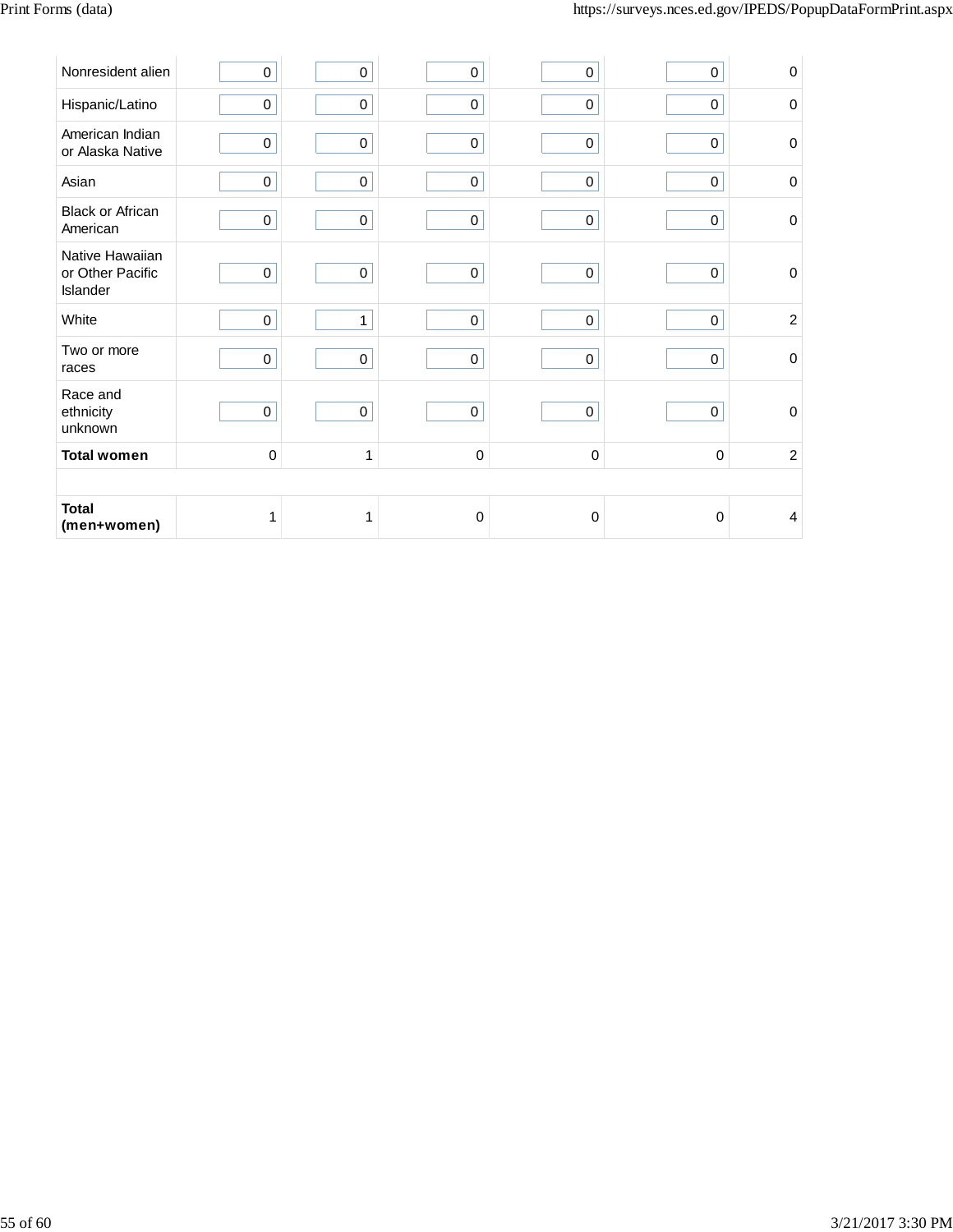## **Human Resources Survey Evaluation**

**Were any staff members difficult to categorize? If so, please explain in the box below.**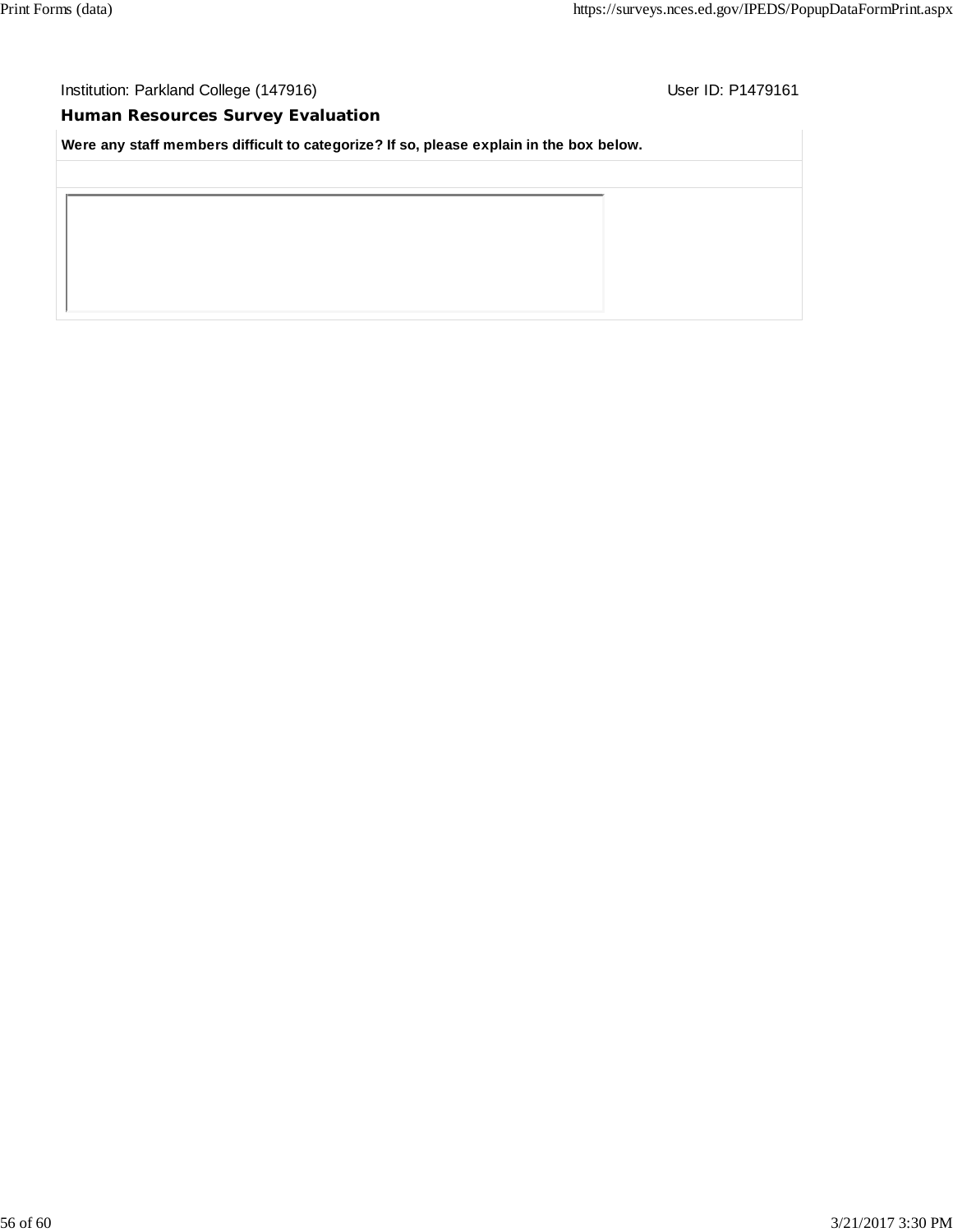| Institution: Parkland College (147916) |  |  |
|----------------------------------------|--|--|
|                                        |  |  |

# **Prepared by**

User ID: P1479161

| Keyholder                                   | <b>SFA Contact</b><br>റ                |                          | Ω  | <b>HR Contact</b>                                                                                                                                                                                                                           |
|---------------------------------------------|----------------------------------------|--------------------------|----|---------------------------------------------------------------------------------------------------------------------------------------------------------------------------------------------------------------------------------------------|
| <b>Finance Contact</b>                      | О                                      | Academic Library Contact | Ω  | Other                                                                                                                                                                                                                                       |
| <b>Brian Counter</b>                        |                                        |                          |    |                                                                                                                                                                                                                                             |
| bcounter@parkland.edu                       |                                        |                          |    |                                                                                                                                                                                                                                             |
|                                             |                                        |                          |    |                                                                                                                                                                                                                                             |
| How long did it take to prepare this survey | 13                                     | hours                    | 30 | minutes                                                                                                                                                                                                                                     |
|                                             |                                        |                          |    |                                                                                                                                                                                                                                             |
|                                             |                                        |                          |    |                                                                                                                                                                                                                                             |
|                                             |                                        |                          |    |                                                                                                                                                                                                                                             |
|                                             | This survey component was prepared by: |                          |    | The name of the preparer is being collected so that we can follow up with the appropriate person in the event that there<br>are questions concerning the data. The Keyholder will be copied on all email correspondence to other preparers. |

Thank you for your assistance.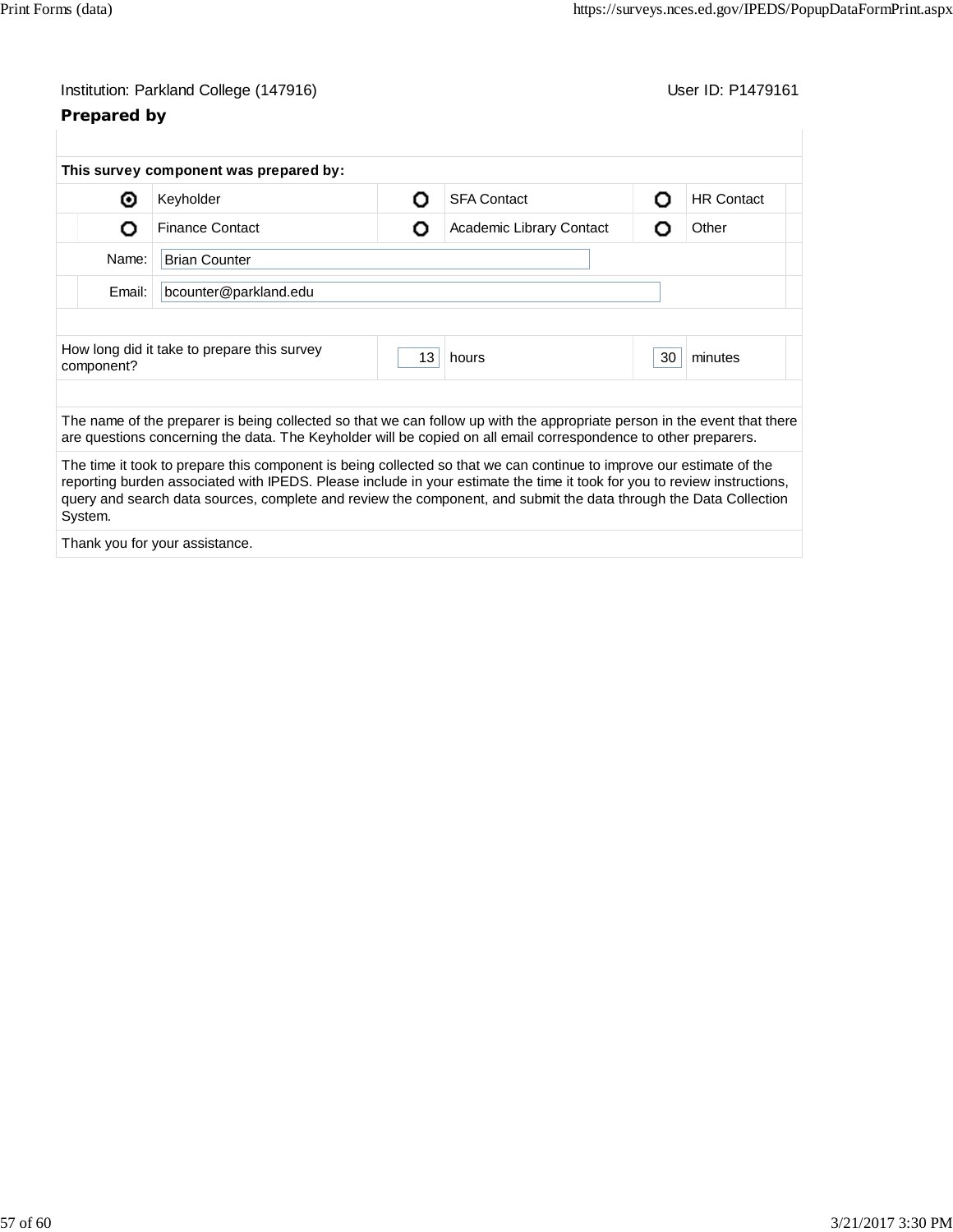Institution: Parkland College (147916) **Distribution: Parkland College (1479161** College College College College College College College College College College College College College College College College College Colle

## **Summary**

## **Human Resources Component Summary**

IPEDS collects important information regarding your institution. All data reported in IPEDS survey components become available in the IPEDS Data Center and appear as aggregated data in various Department of Education reports. Additionally, some of the reported data appears specifically for your institution through the College Navigator website and is included in your institution's Data Feedback Report (DFR). The purpose of this summary is to provide you an opportunity to view some of the data that, when accepted through the IPEDS quality control process, will appear on the College Navigator website and/or your DFR. College Navigator is updated approximately three months after the data collection period closes and Data Feedback Reports will be available through the **Data Center** and sent to your institution's CEO in November 2016.

Please review your data for accuracy. If you have questions about the data displayed below after reviewing the data reported on the survey screens, please contact the IPEDS Help Desk at: 1-877-225-2568 or ipedshelp@rti.org.

| Number of staff by employment status and occupational category:<br><b>Fall 2016</b>                         |                              |                              |                     |  |
|-------------------------------------------------------------------------------------------------------------|------------------------------|------------------------------|---------------------|--|
| <b>Reported values</b><br>Occupational category                                                             |                              |                              | <b>FTE</b><br>staff |  |
|                                                                                                             | Number of<br>full-time staff | Number of<br>part-time staff |                     |  |
| <b>Total number of staff</b>                                                                                | 443                          | 313                          | 547                 |  |
| <b>Instructional Staff</b>                                                                                  | 170                          | 294                          | 268                 |  |
| Primary Instruction                                                                                         | 170                          | 294                          | 268                 |  |
| Exclusively credit                                                                                          | 170                          | 294                          | 268                 |  |
| Exclusively not-for-credit                                                                                  | 0                            | 0                            | 0                   |  |
| Combined credit/not-for-credit                                                                              | $\mathbf 0$                  | 0                            | $\mathsf{O}$        |  |
| Instruction/research/public service                                                                         | 0                            | 0                            | 0                   |  |
| Research Staff                                                                                              | $\mathbf 0$                  | 0                            | $\mathbf 0$         |  |
| <b>Public Service Staff</b>                                                                                 | $\mathbf 0$                  | 0                            | 0                   |  |
| Library and Student and Academic Affairs and Other Education<br>Services Occupations SOC                    | 24                           | $\overline{2}$               | 25                  |  |
| Librarians, Curators, and Archivists<br>SOC 25-4000                                                         | 9                            | 1                            | 9                   |  |
| Archivists, Curators, and Museum Technicians<br>SOC 25-4010                                                 | $\overline{2}$               | $\Omega$                     | $\overline{2}$      |  |
| Librarians<br>SOC 25-4020                                                                                   | $\overline{7}$               | 1                            | $\overline{7}$      |  |
| Library Technicians<br>SOC 25-4030                                                                          | $\mathbf 0$                  | $\Omega$                     | $\circ$             |  |
| Student and Academic Affairs and Other Education Services<br>Occupations<br>SOC 25-2000 + 25-3000 + 25-9000 | 15                           | 1                            | 15                  |  |
| Management Occupations<br>SOC 11-0000                                                                       | 24                           | 0                            | 24                  |  |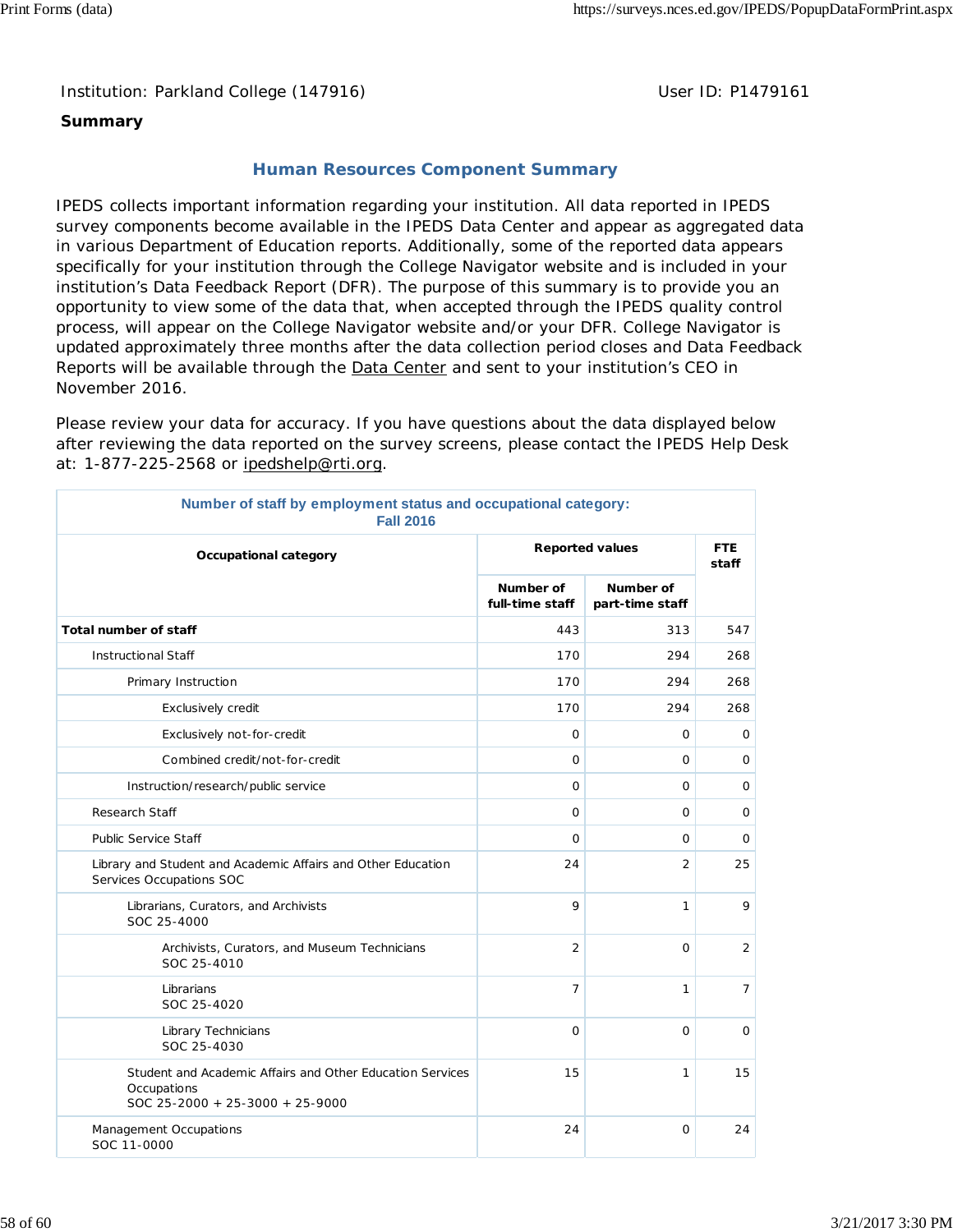| Business and Financial Operations Occupations<br>SOC 13-0000                                                                        | 23 | $\Omega$ | 23       |
|-------------------------------------------------------------------------------------------------------------------------------------|----|----------|----------|
| Computer, Engineering, and Science Occupations<br>$SOC 15-0000 + 17-0000 + 19-0000$                                                 | 27 | $\Omega$ | 27       |
| Community, Social Service, Legal, Arts, Design, Entertainment,<br>Sports and Media Occupations<br>$SOC$ 21-0000 + 23-0000 + 27-0000 | 44 | 17       | 50       |
| Healthcare Practitioners and Technical Occupations<br>SOC 29-0000                                                                   | 1  | $\Omega$ |          |
| Service Occupations<br>$SOC$ 31-0000 + 33-0000 + 35-0000 + 37-0000 + 39-0000                                                        | 59 | $\Omega$ | 59       |
| Sales and Related Occupations<br>SOC 41-0000                                                                                        | 14 | $\Omega$ | 14       |
| Office and Administrative Support Occupations<br>SOC 43-0000                                                                        | 57 | $\Omega$ | 57       |
| Natural Resources, Construction, and Maintenance Occupations<br>$SOC$ 45-0000 + 47-0000 + 49-0000                                   | O  | $\Omega$ | $\Omega$ |
| Production, Transportation, and Material Moving Occupations<br>$SOC 51-0000 + 53-0000$                                              | O  | $\Omega$ | $\Omega$ |

NOTE: Full-time-equivalent (FTE) staff is calculated by summing the total number of full-time staff and adding one-third of the total number of part-time staff. Graduate assistants are not included in the above figures. Many of the FTE figures may be included in the DFR.

| Salaries of full-time instructional staff by contract length and academic rank: |  |  |  |  |  |
|---------------------------------------------------------------------------------|--|--|--|--|--|
| Academic year 2016-17                                                           |  |  |  |  |  |

| Academic<br>rank              | <b>Months Covered by Annual Salary</b> |              |              | <b>Total Staff</b> | <b>Total</b>            |                            | Weighted                 |                                              |
|-------------------------------|----------------------------------------|--------------|--------------|--------------------|-------------------------|----------------------------|--------------------------|----------------------------------------------|
|                               | 12 <sup>2</sup><br>months              | 11<br>months | 10<br>months | 9 months           | for Salary<br>reporting | Number of<br><b>Months</b> | <b>Salary</b><br>Outlays | Average<br><b>Monthly</b><br><b>Salaries</b> |
| <b>All Ranks</b>              | 1                                      |              |              | 169                | 170                     | 1,533                      | \$12,471,178             | \$8,135                                      |
| Professor                     |                                        |              |              | 50                 | 50                      | 450                        | \$4,249,019              | \$9,442                                      |
| Associate<br>professor        |                                        |              |              | 91                 | 91                      | 819                        | \$6,544,581              | \$7,991                                      |
| Assistant<br>professor        |                                        |              |              | 9                  | 9                       | 81                         | \$594,110                | \$7,335                                      |
| Instructor                    |                                        |              |              | 19                 | 19                      | 171                        | \$1,010,147              | \$5,907                                      |
| Lecturer                      |                                        |              |              |                    |                         |                            |                          |                                              |
| <b>No</b><br>academic<br>rank | 1                                      |              |              |                    | 1                       | 12                         | \$73,321                 | \$6,110                                      |

NOTE: The above data are based on the Salary Outlays part of the IPEDS HR component. The Weighted average monthly salaries of full-time instructional staff by academic rank are calculated by adding the salary outlays reported for Men plus Women by academic rank, then dividing the sum by the "Total Number of Months" for Men plus Women by academic rank. Salaries of full-time instructional staff paid less than 9 months per year are not collected. Also, salaries of medical school staff are not collected. The weighted average monthly salaries may be included in the DFR.